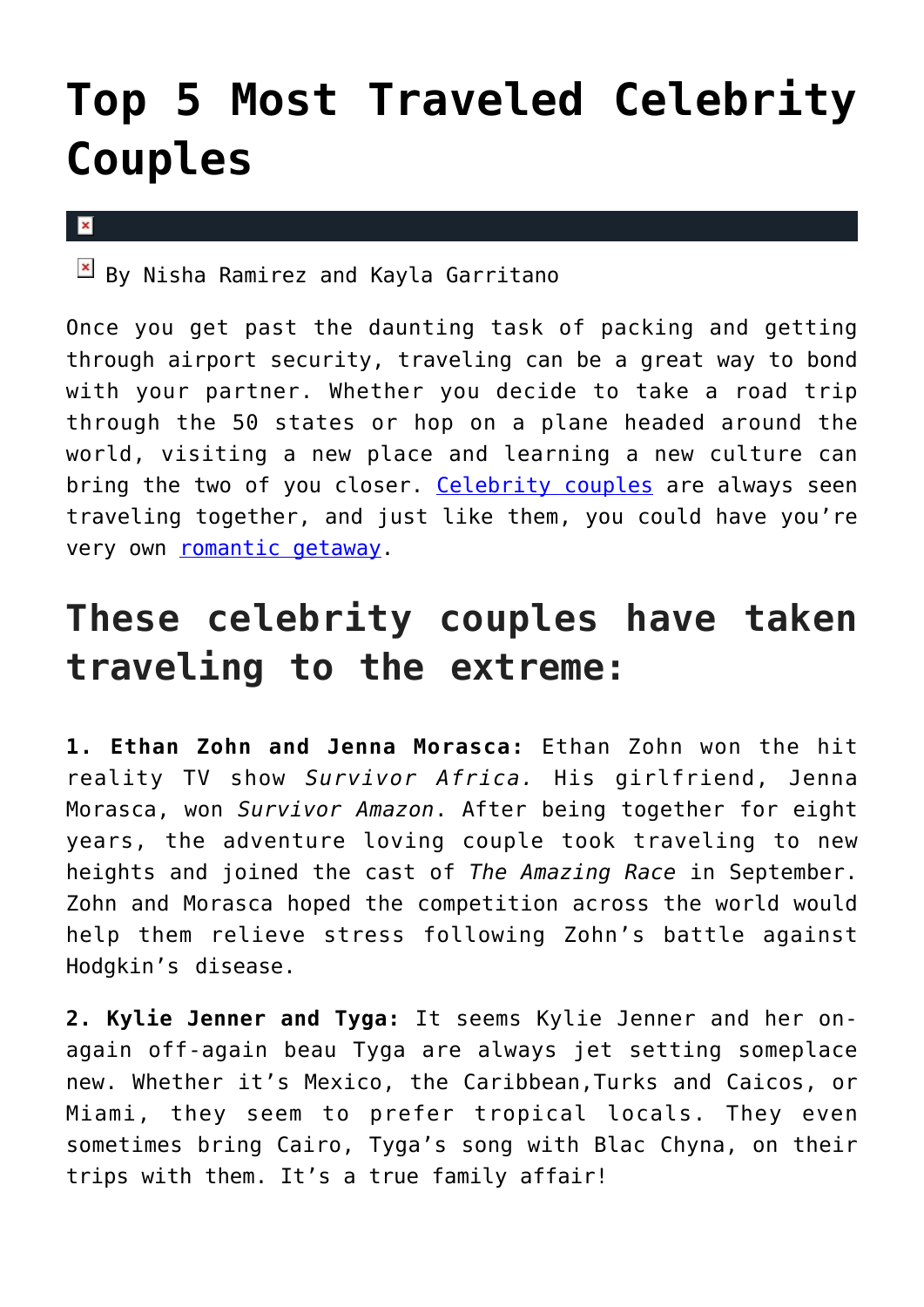**Related Link:** [Take a Walk on the Wild Side of the Caribbean](http://cupidspulse.com/22008/vacation-pirates-of-the-caribbean-getaway/) 

**3. Jay-Z and Beyonce:** These two hip-hop and R&B superstars are always hopping on planes. From laid-back summer vacations to mixing work and pleasure, Jay and Bey have racked up a large number of frequent flyer miles. While [Beyonce](http://cupidspulse.com/86087/beyonce/) was working on her album, *4*, the married couple took to France for some R&R and long studio hours. The travel time worked like magic, because Beyonce's album was a success and she became pregnant with their first child. In September, a month after the pregnancy announcement, the new parents vacationed in Hvar, Croatia.

**4. [Prince William](http://cupidspulse.com/89063/prince-william/), Duke of Cambridge and [Catherine, Duchess of](http://cupidspulse.com/89071/kate-middleton/) [Cambridge](http://cupidspulse.com/89071/kate-middleton/):** Traveling is a part of William and Kate's new life together, and they take it in stride. After their lavish wedding, the royal couple took a trip around Canada and the west coast of the United States this year. The North America tour took place from June 30, 2011 to July 10, 2011. Getting to see the world is just one of those royal perks!

**Related Link:** [Date Idea: Travel Abroad without Leaving the](http://cupidspulse.com/23123/weekend-date-idea-cultural-dates-with-your-partner/) **[Country](http://cupidspulse.com/23123/weekend-date-idea-cultural-dates-with-your-partner/)** 

**5. [Nikki Reed](http://cupidspulse.com/94263/nikki-reed/) and [Ian Somerhalder](http://cupidspulse.com/94265/ian-somerhalder/):** When this pair got married in 2015 secretly in California, their next step was their honeymoon, planning an extravagant trip around the world. They started with Mexico, then headed to Brazil in less than a week. They were shortly seen together at a film festival in Nice, France. Happy in love, and happy in travel!

**Where are the most exciting places you've traveled? Share your experiences below.**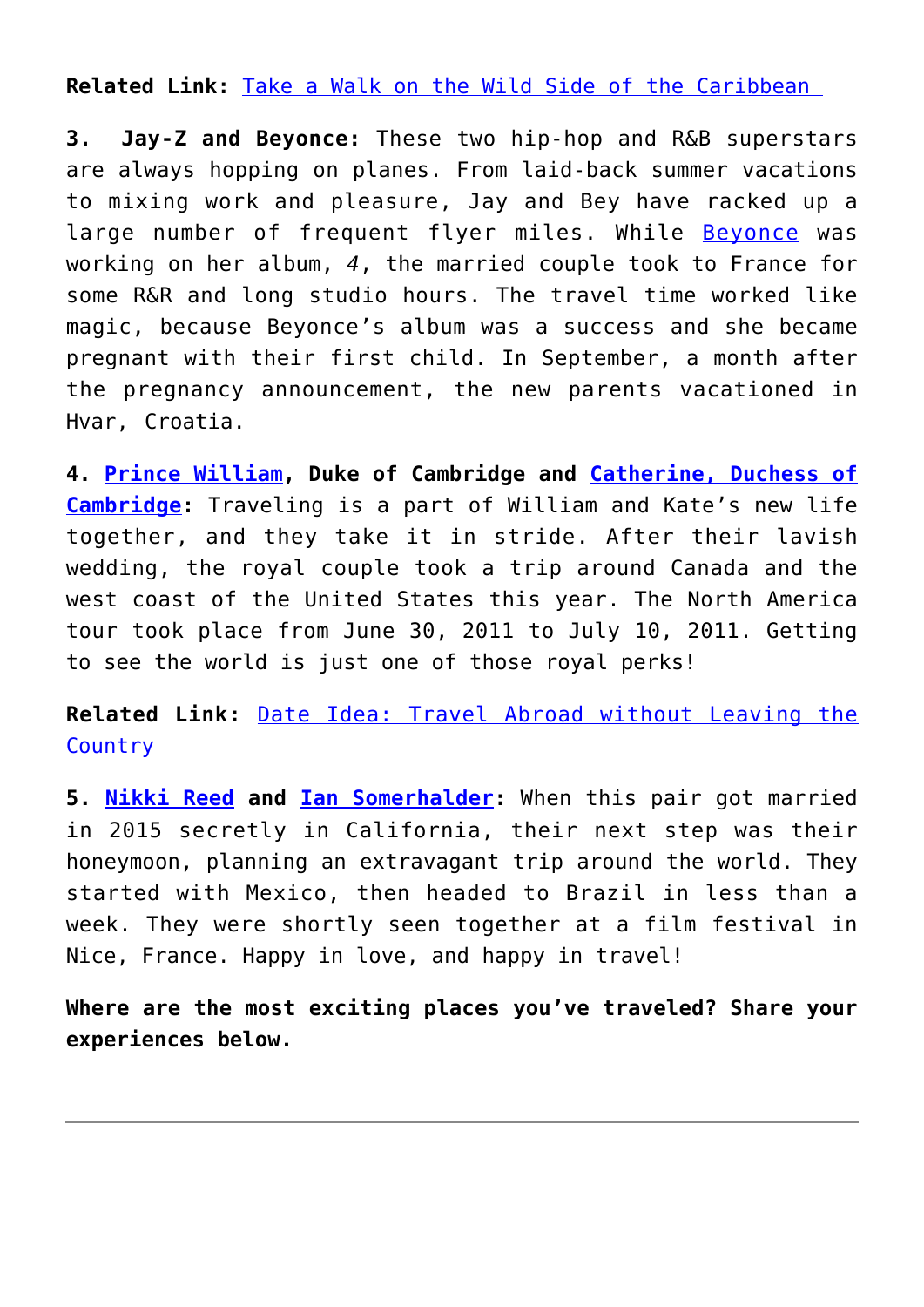# **[Tips For A Happy](https://cupidspulse.com/115702/tips-for-happy-friendsgiving/) [Friendsgiving—It's Like](https://cupidspulse.com/115702/tips-for-happy-friendsgiving/) [Thanksgiving, But A Whole Lot](https://cupidspulse.com/115702/tips-for-happy-friendsgiving/) [Cooler](https://cupidspulse.com/115702/tips-for-happy-friendsgiving/)**

#### x

 $\overline{B}$  By Kayla Garritano

Have you gotten an invitation yet to one of the hottest new trends for Thanksgiving? If you haven't, you may very well be getting one soon. Skip [date night](http://cupidspulse.com/love/weekend-date-ideas/) and have a "Friendsgiving"—aka: a Thanksgiving celebration with friends. The big difference is you get to call all the shots and do it your own way. Friendsgiving can happen on Thanksgiving Day, but most people host them a few weeks before so they can enjoy both. Typically Thanksgiving with family is a traditional holiday and on the conservative, tame side (if you've had relatives fall asleep in the Lazy-Boy right after the meal, you'll know what we're talking about), but Friendsgiving can be anything you want! Now aren't you excited to throw your own Friendsgiving?

### **These expert tips will help you make your Friendsgiving fun and festive:**

**1. The Invitation List**. It's a good rule of thumb to invite friends who are grateful to share your table. Stick with a good group of people who are unlikely to create stress or drama. Try to invite like-minded friends and those that you think will get along well. Set a simple rule upfront that some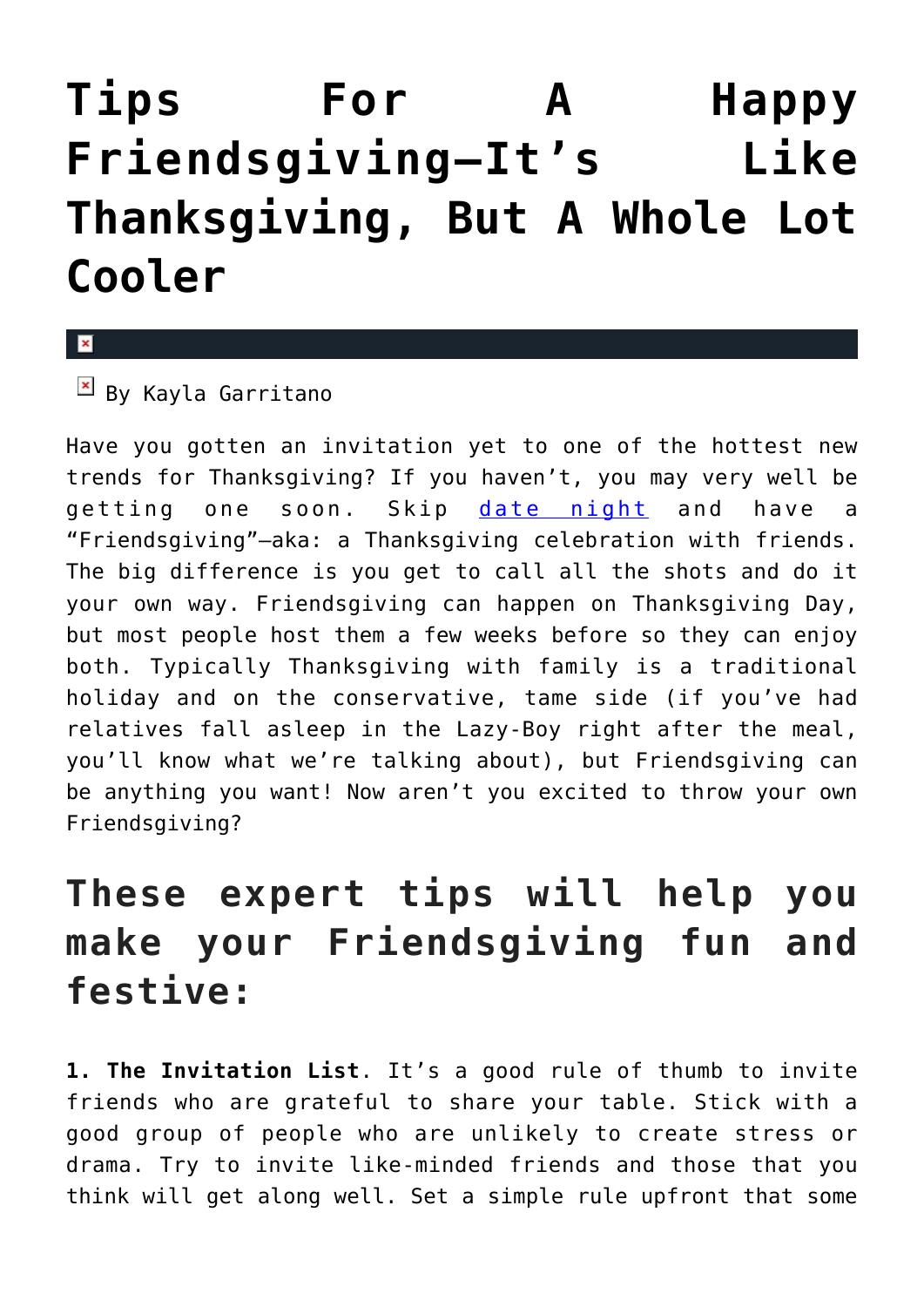topics are off limits such as politics, religion and how the Cubs won the World Series.

**2. Keep It Simple**. There is very little point in hosting a dinner party if you don't enjoy it. The easiest way to do this is by keeping everything simple. What's most important is your guests are happy and comfortable. Set a minimal table with a couple of candles and a little nature, like pinecones or greenery in a glass vase. Skip the formal dinner setting—save that for a family Thanksgiving or Christmas. Make it even easier by setting up a buffet table where your guests can help themselves. This also makes clean up faster.

**3. Set a Meal Theme**. Since this isn't a traditional Thanksgiving, feel free to have a little fun. Pick a theme such as Throwback Thanksgiving and have friends bring side dishes that were popular in another era. You can also ask your guests to dress the part. It will make for a memorable Friendsgiving! You can also step completely away from the typical fare of turkey and mashed potatoes and go with Mexican, Italian or Asian. Or be bold and order pizza with store bought pies. Shortcuts are welcome here. You're not trying to impress your mother-in-law with this one. Just remember to ask everyone to bring a side dish to help make your job easier, go potluck for the entire meal or order it from a local restaurant.

#### **Related Link:** [Date Idea: Friendsgiving](http://cupidspulse.com/53165/date-idea-friendsgiving/)

**4. Delegate Responsibilities**. These are your friends and they're going to want to help you out and you should let them. It will make the day so much more relaxing if you're not stressing and overworked in the kitchen. If you have friends that are meeting for the first time, helping out is a great ice breaker. Jot down the tasks on post-it notes and have every one grab one on their way in the door. You may find your boyfriend's best friend doing dishes with your old college roommate. What an easy way to get the conversation going, "How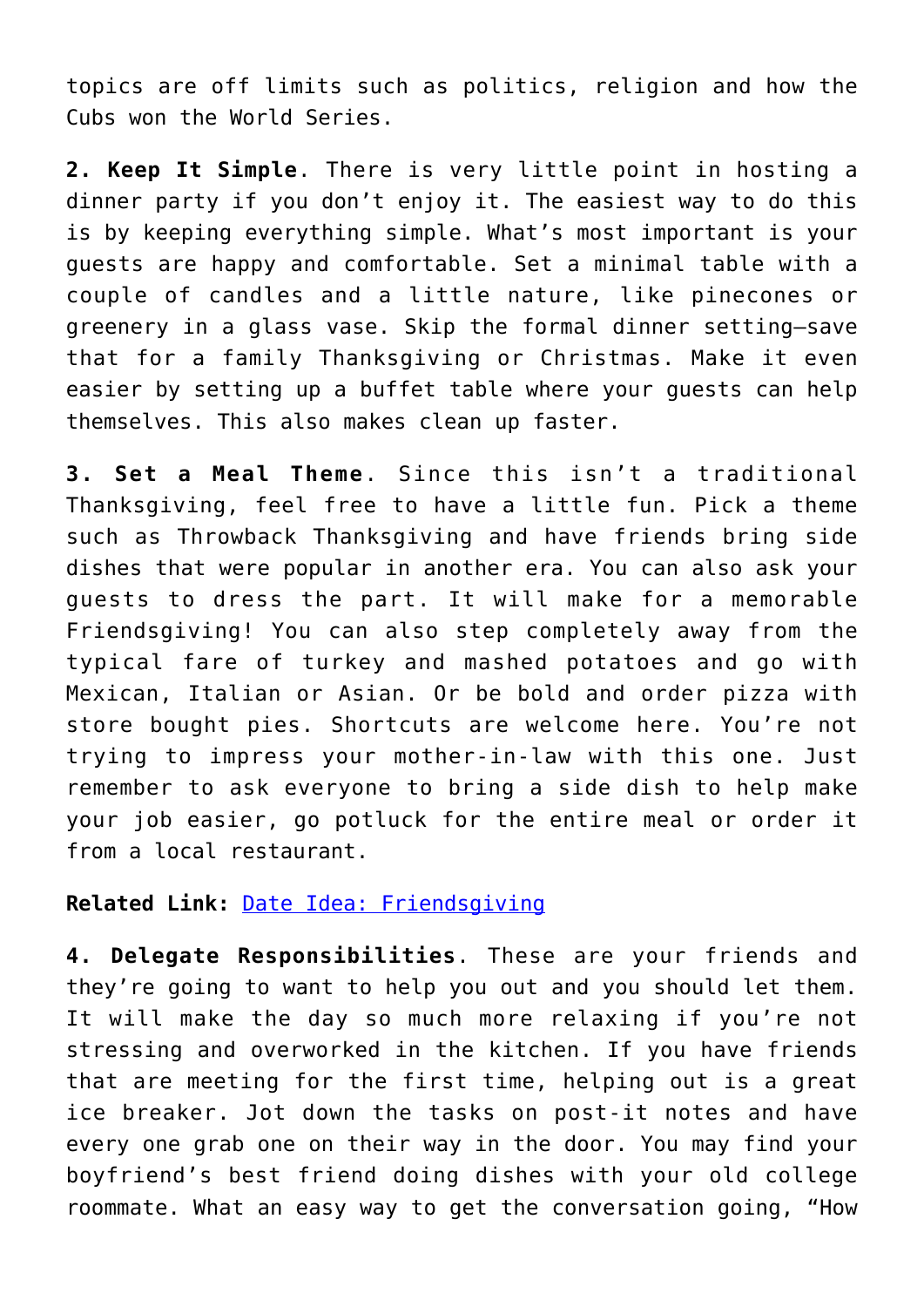about your wash and I'll dry?"

**5. Don't Forget the Entertainment**. No Friendsgiving would be complete without entertainment! Are any of your friends musically inclined? If so, have them bring their instruments and get a sing-a-long going. Another fun activity is karaoke. You can pick up a home karaoke machine very reasonably or find one used. Put on some fun music and encourage everyone to pick a song. A simple homemade photo booth will also keep the fun going. Just hang a sheet or tablecloth on the wall, lay out some props and signs to hold (like "Friendsgiving 2016—Where You Can Pick Your Friends"). You can simply use the camera on your phone or let your friends use their own phones for photos.

**6. Give Back at Your Friendsgiving**. In America, 1 in 5 kids are struggling with hunger. Your Friendsgiving can make a difference. By hosting a No Kids Hungry Friendsgiving, your guests can have fun enjoying your dinner party while also giving to a worthy cause. No Kid Hungry will offer tons of resources to make your event a success from fundraising tips to exclusive chef recipes. Or you can simply ask each guest to bring a canned good to the dinner to donate to the local food pantry.

**Related Link:** [How Celebrities Celebrate Thanksgiving](http://cupidspulse.com/60823/celebrity-celebrate-thanksgiving/)

**7. Don't Forget to Uber.** Dinner parties like Friendsgiving usually include cocktails and wine. Relaxing and having a couple of drinks is expected. Just make sure your guests get home safely by calling Uber or for a taxi.

*Jeffrey Welder is the Marketing Director and Interior Decorating Expert at Vänt Wall Panels. Vänt Wall Panels completely transform a room in just minutes. Inspired spaces make for inspired living. It's the most innovative, cost and user-friendly wall décor system ever created. They're perfect for every room in the house from the kitchen and bedroom to*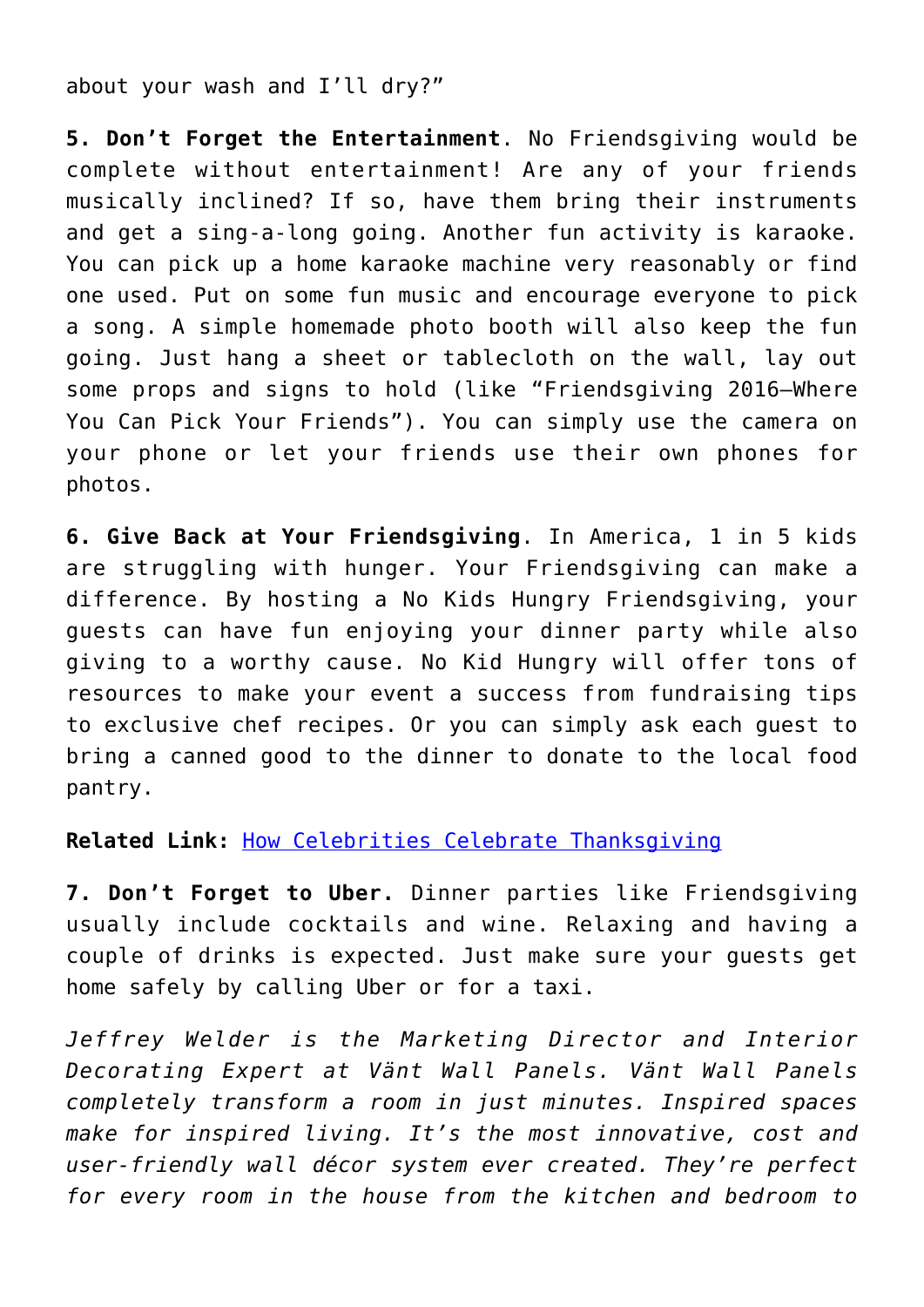*the living room and office. Learn more about Vänt by visiting <https://www.vantpanels.com/>. You can follow them [Instagram](https://www.instagram.com/vantpanels/), [Facebook,](https://www.facebook.com/vantpanels) [Twitter,](https://twitter.com/vantpanels) [Pinterest](https://www.pinterest.com/vantpanels/).*

# **[Dating Advice: Five Ways](https://cupidspulse.com/115699/social-media-help-your-relationship/) [Social Media Can Help Your](https://cupidspulse.com/115699/social-media-help-your-relationship/) [Relationship](https://cupidspulse.com/115699/social-media-help-your-relationship/)**

#### $\overline{\mathbf{x}}$

 $\boxed{\times}$  By Diamon Hall and Kayla Garritano

Perhaps you reconnected with the girl who used to pinch you on the playground, the professor who inspired you to land your dream job or a long lost distant relative who lives in Germany. Whatever it may be, websites like Facebook, Twitter, LinkedIn, Snapchat, or Instagram are used in many different creative ways. In fact, it seems that people can hardly function without social media nowadays. It helps you keep in touch with family, friends and even people you wouldn't normally communicate with if it weren't for those sites. If social media can help you in the platonic aspects of your life, then it can certainly help your love life, whether that means meeting a new flame or enhancing a relationship you already have.

### **This [dating advice](http://cupidspulse.com/love/relationship-advice-articles/) can help you use social media to find that special**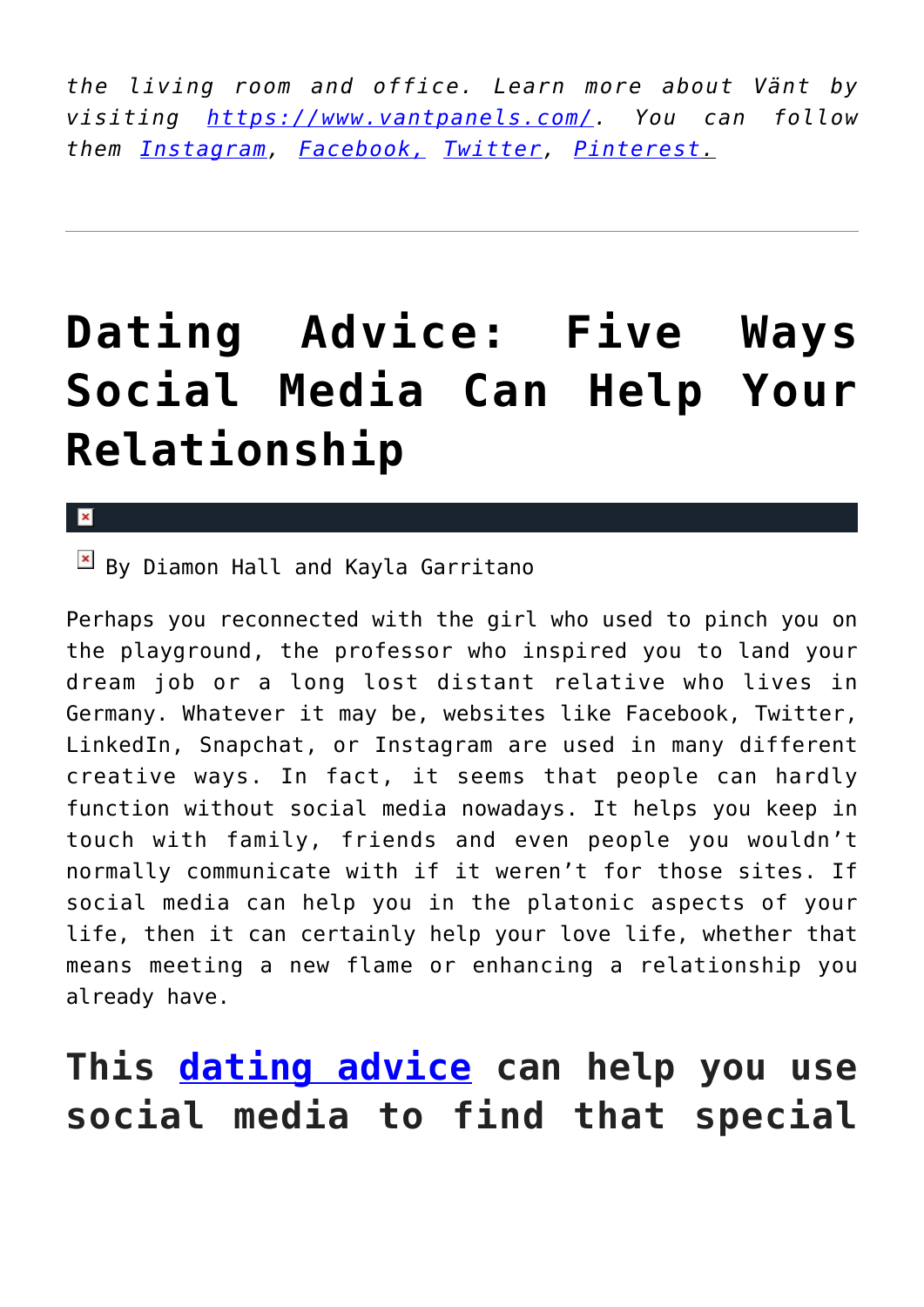### **someone:**

**1. More ways to keep in touch:** Just like social media can help you keep in touch with family and friends, it can also help you keep in touch with your mate. You may not always be able to pick up your phone to call or even shoot a text. If you're at work and there's a computer available, it's probably easier to log on to a social site like Facebook and chat for a quick minute or send a personal message just to say, "I love you."

**2. Dig deeper before the first date:** If you're just meeting someone for the first time and about to go on your [date night,](http://cupidspulse.com/love/weekend-date-ideas/) social media can greatly assist you in figuring out who this person is and what you can expect. Although you shouldn't judge solely on what you read online, the image someone gives off via social media sites can be telling. Browse through their identifying information, photos, and friend's comments. Often times it's insightful to see how a potential partner interacts with others.

**Related Link:** [Relationship Experts Q&A: Does Social Media](http://cupidspulse.com/100298/relationship-experts-social-media-false-intimacy/) [Stalking Create False Intimacy?](http://cupidspulse.com/100298/relationship-experts-social-media-false-intimacy/)

**3. Stay close even when distant:** You or your honey may have to go out of town without the other sometimes, such as going on a business trip. You can upload pictures of yourself to let them know what's occupying your time while they're not there on Instagram or Facebook. Twitter also let's you update followers about your life as many times as you want. Snapchat, you're just a picture away from sharing with your partner the most current unflattering photo you could take, or putting a goofy filter on. Facebook has even incorporated video chat on their site, which is a great way to seemingly shrink the distance between the two of you.

**4. Communicate more with his or her family:** Social media is a way around being the shy one at the extended family dinner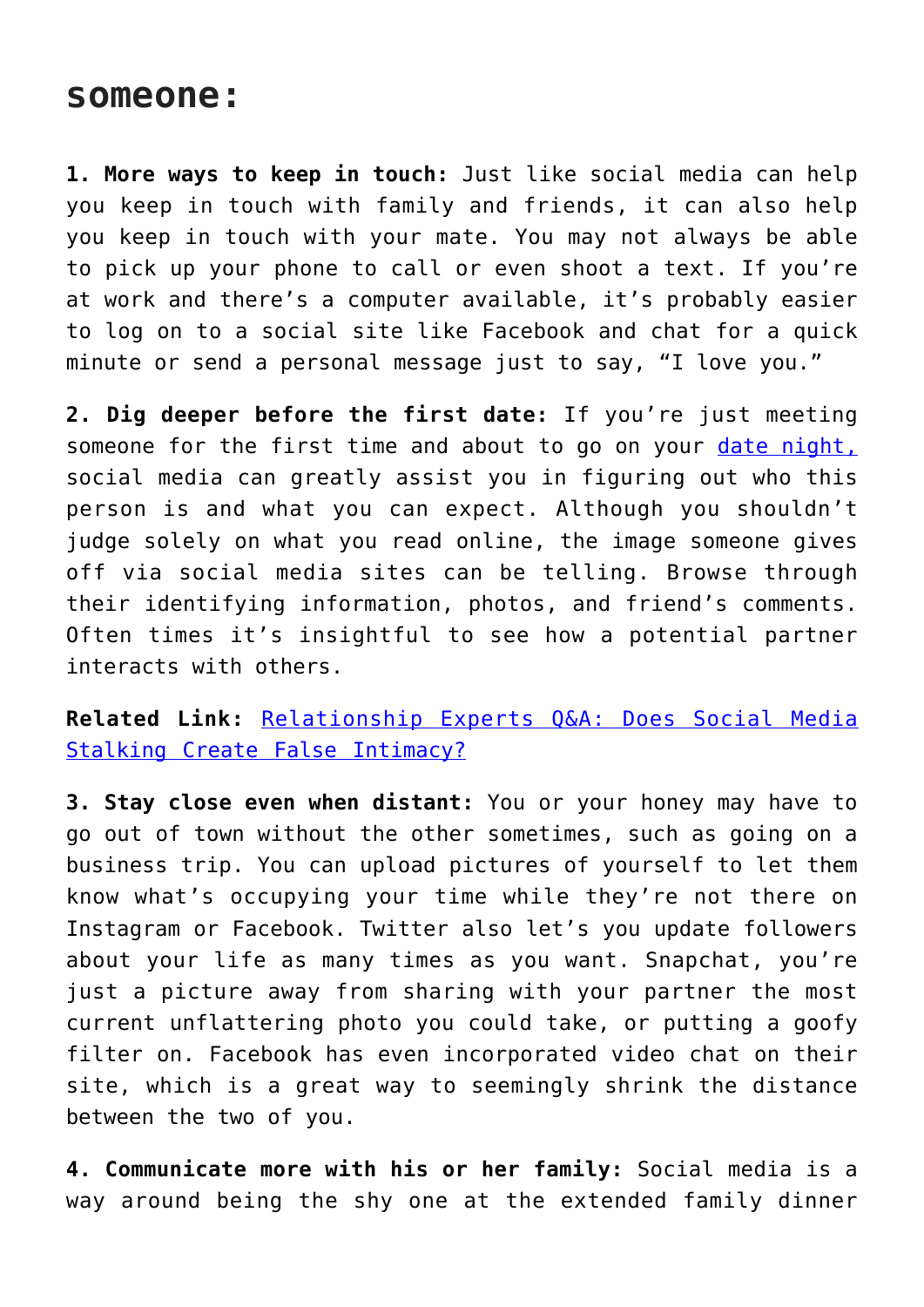table. Your partner's family is going to want to see you in person sometimes, but for the other times, talk to them via a social site. They'll be thrilled to know you think enough of them to include them in your virtual social life. Plus, they get a chance to see what you and your partner do with the pictures you up!

**Related Link**: [Love Advice Q&A: How Do I Show My Interest In](http://cupidspulse.com/99478/love-advice-show-interest-online/) [Someone Online?](http://cupidspulse.com/99478/love-advice-show-interest-online/)

**5. Meet through mutual friends:** Sometimes you meet the love of your life through mutual friends. Social media makes it easier to find mutual friends. Whether it's by a retweet that you share, or a like on a friend's picture, it's a simple gesture to know that they exist. You can even sneak into a friend's snapchat when she's sending silly pics to her closest friends. Plus, you can go the extra mile and "follow" or "friend" them. Who knows what could happen!

**How has social media helped your relationship? Share your experiences below.**

## **[5 Celebrity Couple Breakups:](https://cupidspulse.com/115682/celebrity-couple-breakups/) [Say It Isn't So](https://cupidspulse.com/115682/celebrity-couple-breakups/)**

#### $\pmb{\times}$

 $B$  By Tanni Deb and [Katie Gray](http://cupidspulse.com/105088/katie-gray)

They say everything happens for a reason, so we can only hope that these recent  $\frac{\text{velocity}}{\text{coub}}$  couple breakups are for the best  $$ because we loved watching their romantic fairy tales unfold. Whether they were married with children, engaged, or just dating for awhile, we will miss these [celebrity relationships.](http://cupidspulse.com/celebrity-relationships/long-term-relationships)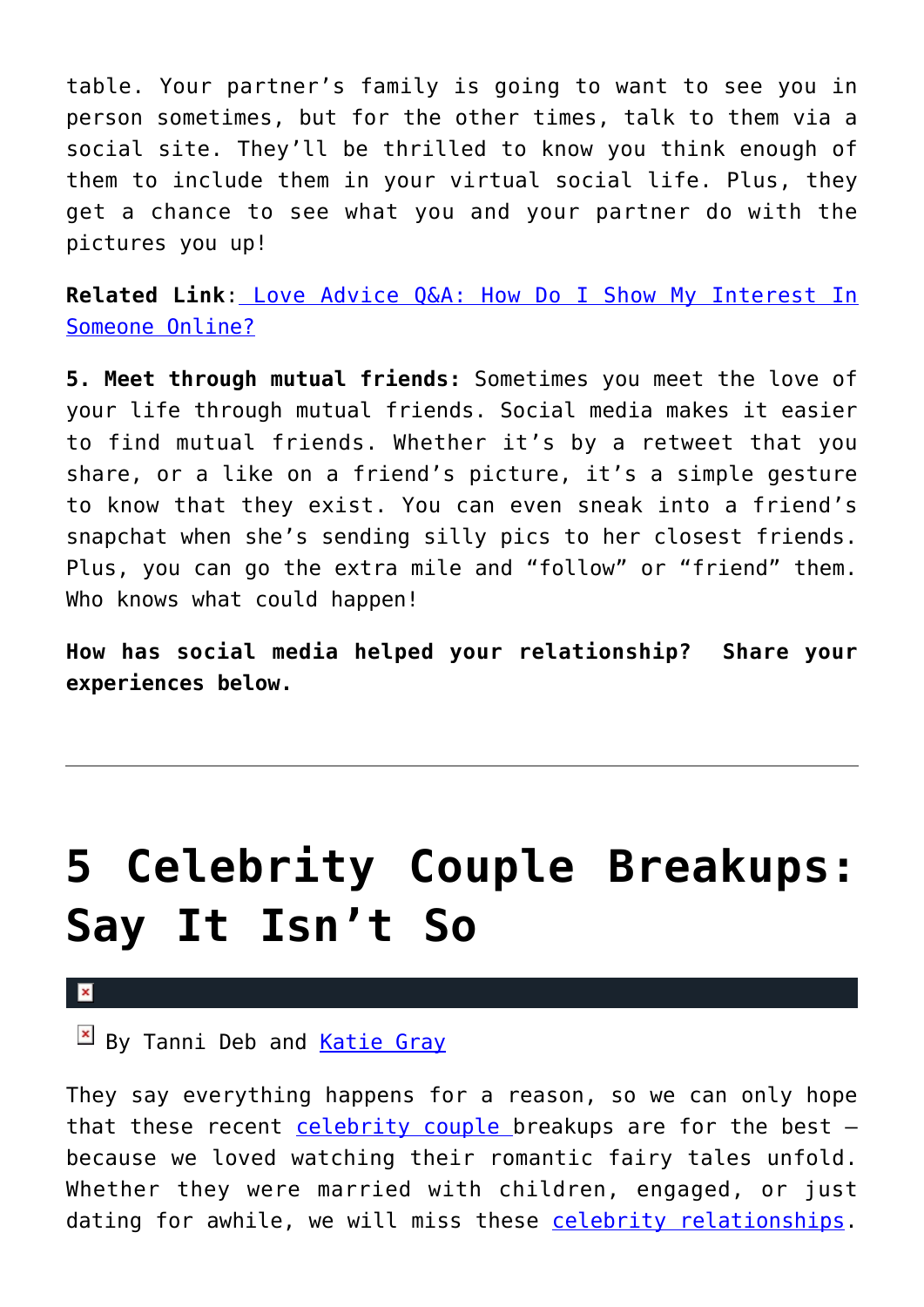The important thing is to take away the positive from any situation and grow from it!

### **Cupid has compiled 5 Celebrity Couple Breakups: Say It Isn't True**

**1. Lady Gaga & Taylor Kinney:** Music icon and actress, Lady Gaga, dated actor Taylor Kinney for five years. The pair met on the set of her music video in 2011. Kinney popped the question and proposed on Valentine's Day and Gaga had a huge diamond ring to set it in stone. They announced afterwards that they were both calling the engagement off, which was a surprise to fans. However; Lady Gaga recently stated she still cares about him and her new album has beautiful ballads.

**2. [Taylor Swift](http://cupidspulse.com/86081/taylor-swift/) & Tom Hiddleston:** "Say you'll remember me, standing in a white dress, staring at the sunset, babe," is one of the many love song lyrics of singing superstar, Taylor Swift. She was in a relationship with Tom Hiddleston after dating musician and DJ, Calvin Harris. Rumor has it that Hiddleston wanted to be more public with the relationship than Swift did, which led to their breakup. Regardless; the two had some great times together, and she will be coming out with some amazing new love songs!

#### **Related Link:** [Celebrity Couples We Want To Reunite](http://cupidspulse.com/112675/celebrity-couples-we-want-to-reunite/)

**3. Jana Kramer & Mike Caussin:** Country singer, Jana Kramer, and former NFL star, have separated. The celebrity couple have a baby daughter together, Jolie Rae. According to the news, Caussin had to go to rehab for unidentified reasons, but Kramer is staying strong and doing everything she can for their babygirl. We know that these two will be able to coparent and do what is best for their beautiful baby!

**4. [Angelina Jolie](http://cupidspulse.com/86085/angelina-jolie/) & [Brad Pitt:](http://cupidspulse.com/88145/brad-pitt/)** The separation of actors and icons, Angelina Jolie and Brad Pitt, rocked the world and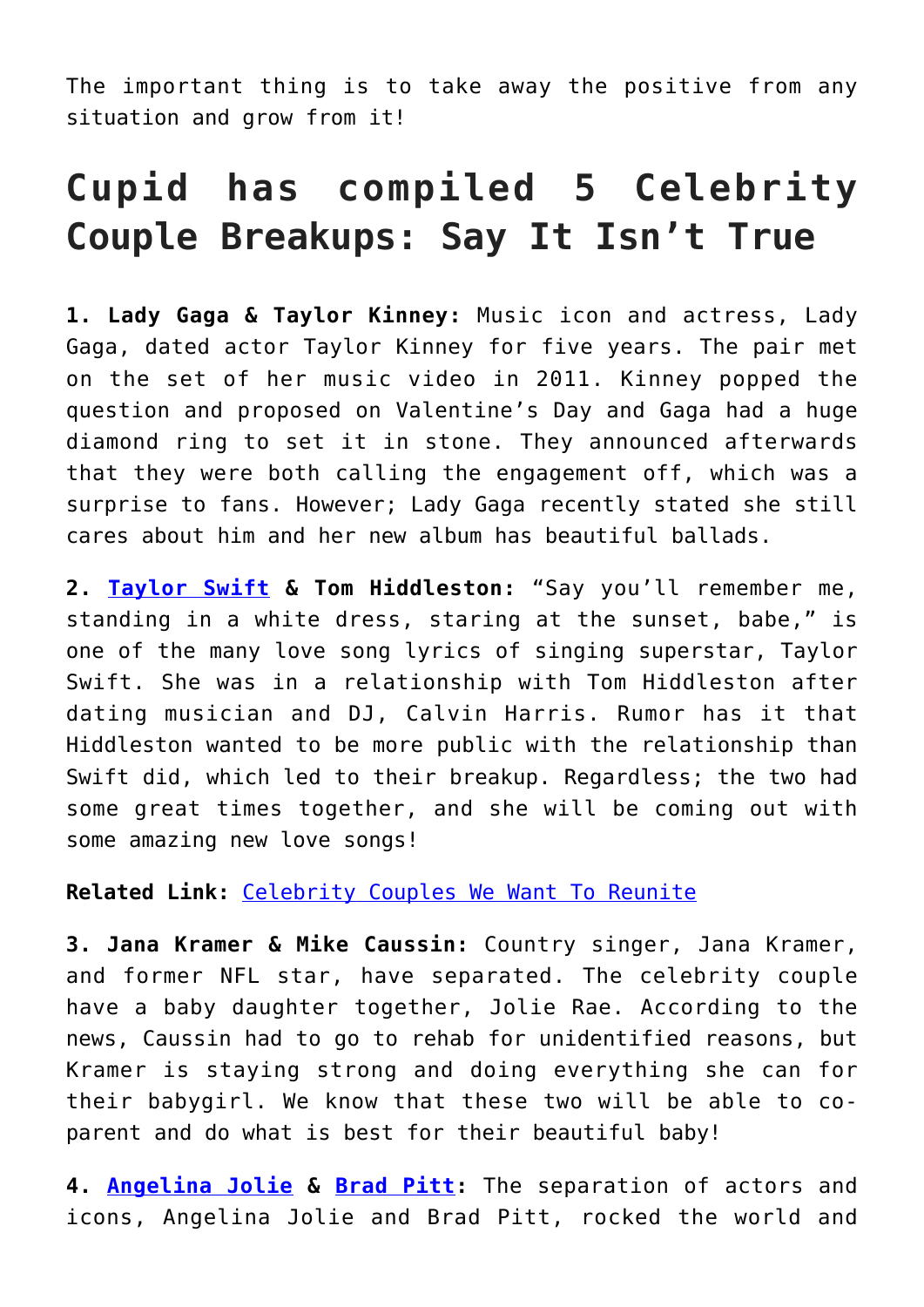caused a media frenzy. Jolie filed for divorce, citing irreconcilable differences. Pitt announced to People magazine that he was saddened by it and was just concerned about their children. There have been reports of cheating and arguing over parenting. Every couple has their ups and downs. Our only hope is that these two can co-parent together in a healthy way, and move onto happy futures!

**Related Link:** [Celebrity Couple Engagement Rings](http://cupidspulse.com/112312/celebrity-couple-engagement-rings/)

**5. Jennifer Meyer & Tobey Maguire:** Actor Tobey Maguire and his wife Jennifer Meyer, sadly split after nine years of marriage. The celebrity couple have two children together. They issued a joint statement, saying, "As devoted parents, our first priority remains raising our children together with enduring love, respect and friendship." We applaud them for remaining positive and focusing on their children!

**What celebrity couple breakups shocked you? Comment below.**

# **[Budget-Friendly Tips for](https://cupidspulse.com/115642/holiday-weddings-budget-friendly-tips/) [Holiday Weddings](https://cupidspulse.com/115642/holiday-weddings-budget-friendly-tips/)**

#### $\pmb{\times}$

### $\frac{|\mathbf{x}|}{|\mathbf{x}|}$  By Cara Davis and Kayla Garritano

The countdown to the holidays has begun! The holiday season can be the only time of year that's simultaneously joyous and stressful. For some, this season will bring with it the event of a lifetime: a wedding. Those planning holiday winter weddings have several opportunities to save money and lessen the stress burden for themselves and their guests. You can be glamorous like a [celebrity wedding,](http://cupidspulse.com/celebrity-news/celebrity-weddings/) but keep it all in a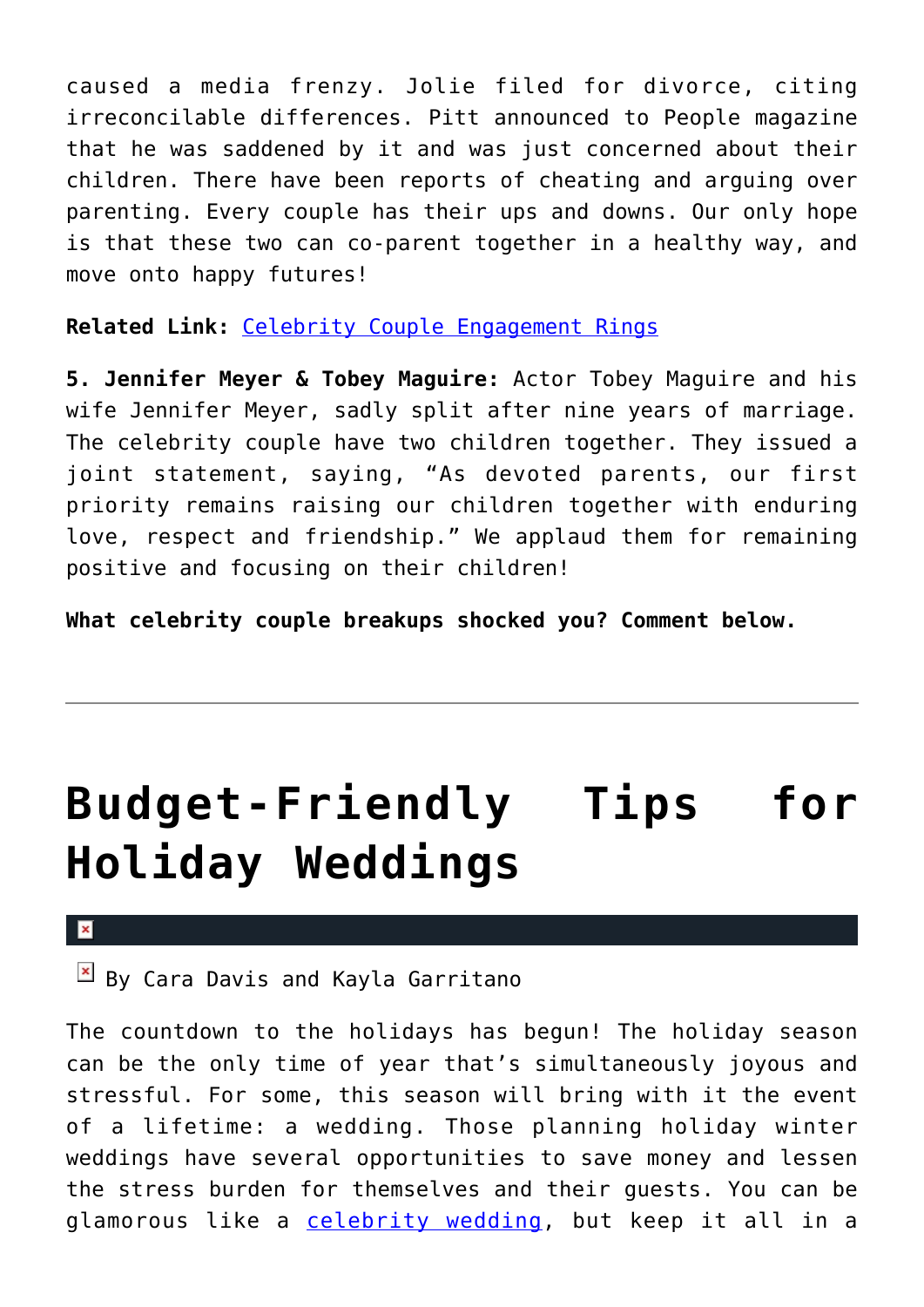#### budget!

## **These tips will be sure to give you a holiday wedding that won't break the bank!**

**1. Deck the halls:** Most event locations will have already decked the halls for the holidays, allowing you to piggyback their efforts for a low-cost wedding. Go with Christmas hues of gold, red and green — or go for a silvery winter blitz. Strings of white Christmas lights will transform any room into a holiday paradise. Beautiful, and affordable.

**2. Silver bells:** Create budget large-scale ornaments as decorations using styrofoam balls. Spray-paint them and cover them in glitter. Or you can create groupings of bare branches spray-painted white and covered in silver glitter. Sounds like a winter wonderland! Paper ornaments can play as great wedding invitations or wedding favors.

**3. Seasons eatings:** Comfort food is a popular winter wedding choice (think soups, pasta, pot pies and mac-n-cheese). Don't shy away from cost-cutting measures like serving family-style or buffet. Consider a hot chocolate, cider, eggnog or coffee bar to which your guests can immediately help themselves (plus, you'll save hundreds by skipping the alcohol).

**Related Link:** [5 Celebrity Couples Who Got Engaged Over The](http://cupidspulse.com/83786/celebrity-couples-engaged-over-holidays/) **[Holidays](http://cupidspulse.com/83786/celebrity-couples-engaged-over-holidays/)** 

**4. Marshmallow world:** Gingerbread houses make quaint table centerpieces, as do natural greenery and berries. Cocoa mixes or cookie cutters also make inexpensive wedding favors.You can also buy a bunch of marshmallows, chocolate and graham crackers to make a s'mores kit!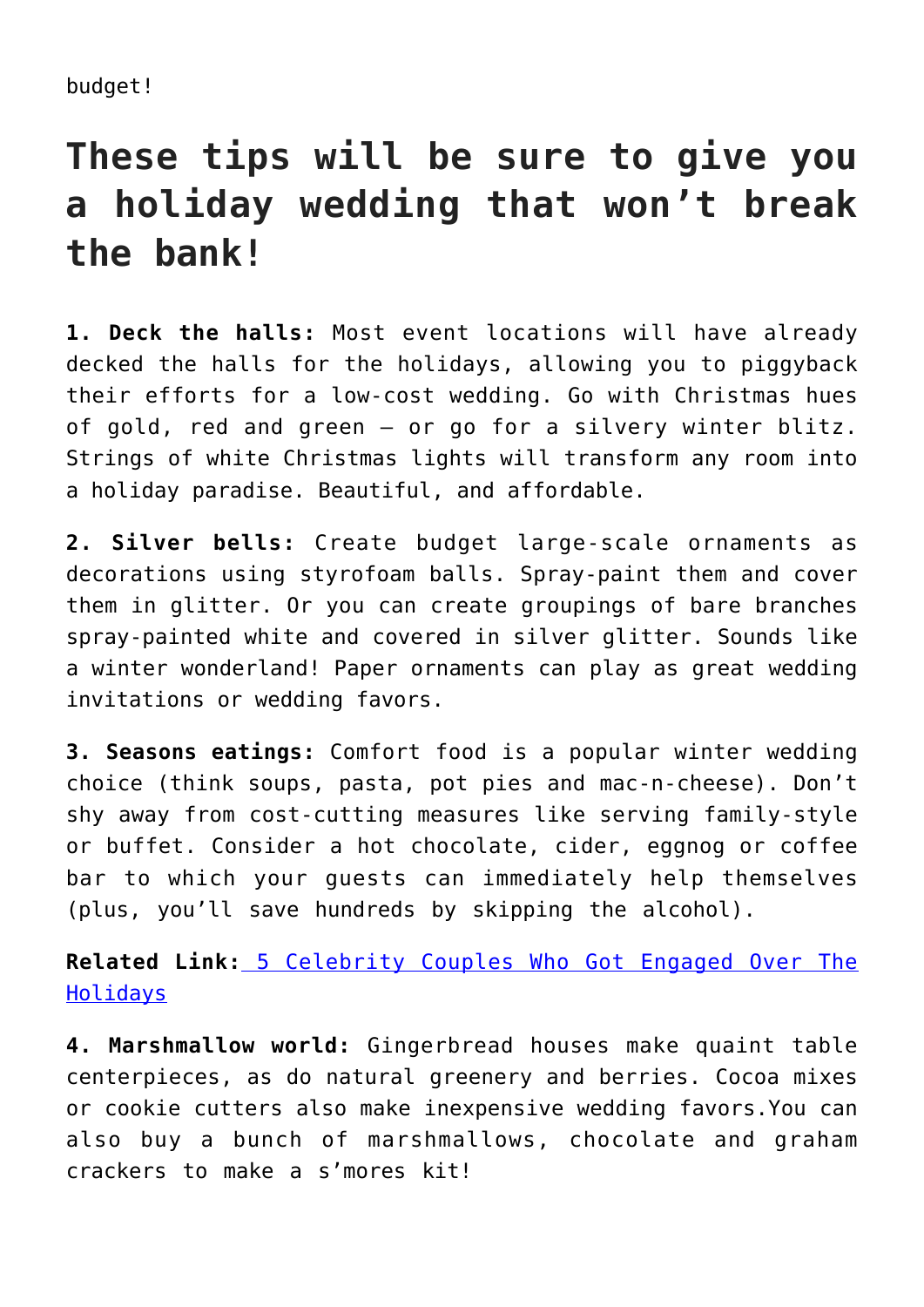**5. Peace on Earth and online:** Couples are increasingly using online wedding planning tools, like creating or sending savethe-date and invitations online, personal websites and online RSVP services. They are also using social media to communicate wedding details. Brides and grooms also have the option of registering online for gift cards at sites like CardAvenue.com, which is a great option for guests already overwhelmed with holiday shopping lists.

**Related Link:** [Reap the Benefits of Cutting Costs on Your Big](http://cupidspulse.com/55564/reap-benefits-cutting-costs-big-day/) [Day](http://cupidspulse.com/55564/reap-benefits-cutting-costs-big-day/)

**6. Jingle Bell Rock:** If you chose to have your wedding around the holidays, it's likely a favorite time of year for you. As such, incorporating favorite holiday tunes into your wedding reception is a must, and a fantastic way to get your guests into the holiday spirit. Pandora or Spotify are excellent, economical methods to pipe in some yuletide carols at the appropriate time during your reception.

**If you had a holiday wedding, how did you save money? Comment below!**

## **[10 Holiday Gift Ideas Your](https://cupidspulse.com/115636/holiday-gift-ideas-special-someone-date-night/) [Special Someone Will Love](https://cupidspulse.com/115636/holiday-gift-ideas-special-someone-date-night/) [Just in Time for Date Night](https://cupidspulse.com/115636/holiday-gift-ideas-special-someone-date-night/)**

×

 $\frac{|\mathbf{x}|}{|\mathbf{x}|}$  By Linda Guma and Kayla Garritano

The start of the holiday season means the inevitability of shopping for the perfect gifts for all of your loved ones. And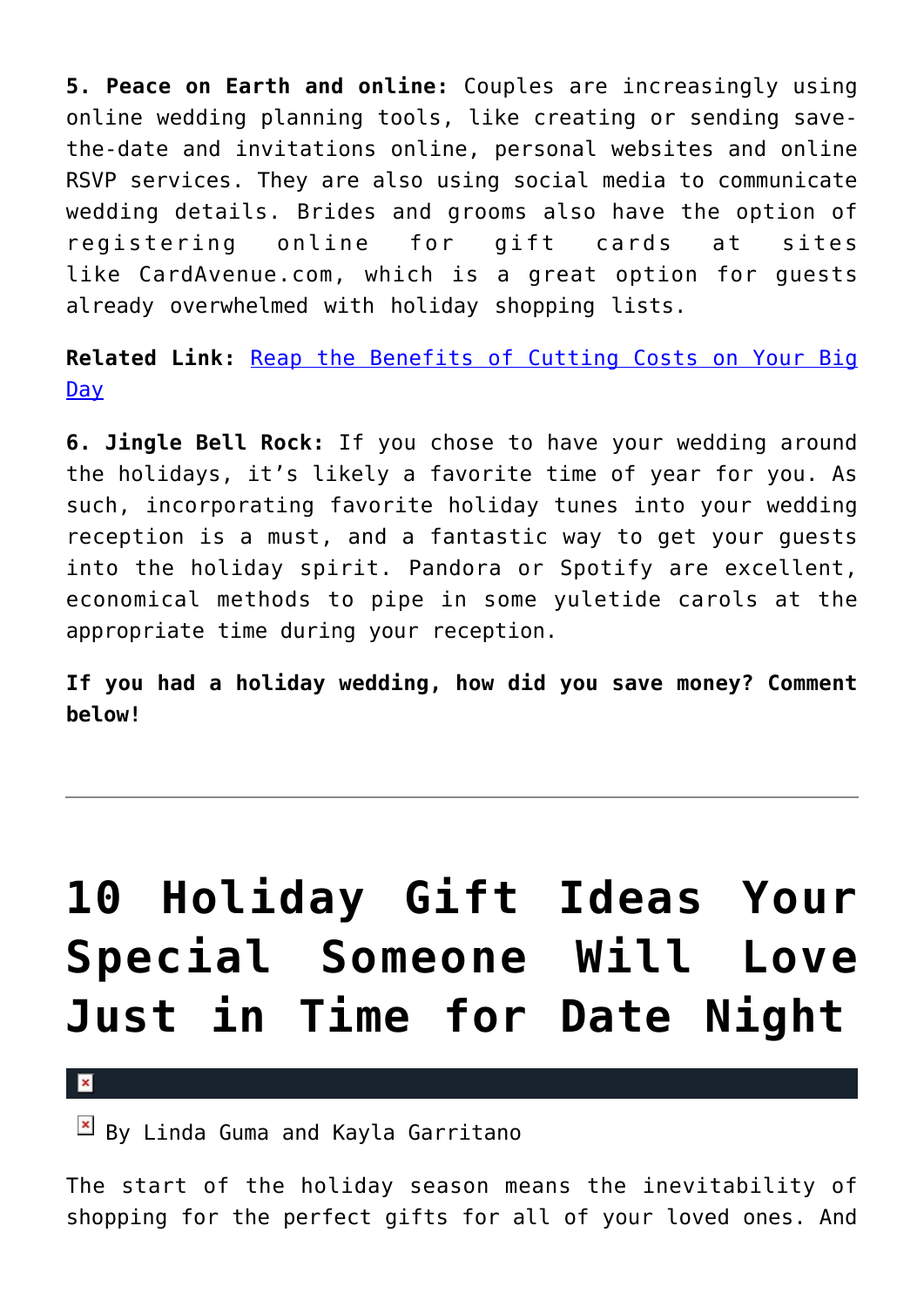with the holidays comes the romance. If you get to spend the holidays with that special someone, make sure it's one to remember. The more consideration you put into your present, the more meaningful it'll be. So, when you're on [date night](http://cupidspulse.com/love/weekend-date-ideas/) with your partner for a special holiday treat, make sure they open a present they'll be sure to love.

## **If you're looking for gift ideas that don't involve the usual or traditional ugly Christmas sweater for your partner this year, Cupid is here with some relationship advice and ideas:**

**1. Personalized compilation:** Make a personalized CD or playlist for your partner by putting together his or her favorite tracks. Don't forget to include any romantic tunes that remind you of special moments you experienced together, such as your first slow dance. And, of course, mix it up with some holiday numbers, to celebrate with the joyous spirit.

**2. Customized calendar:** Nothing says "I care about you" more than something home made. With a new year fast approaching, a calendar can come in handy. Select 12 photos of you and your partner and paste them on the pages for each month. Circle important dates, and write headers for your anniversary, among other special occasions.

**3. Matching wrist watches:**This is a great way to punch up your style, as well as a guilt-free way of pampering yourself with a present. Buy matching watches and ask your jeweler to engrave a message on the back, such as your names and the words "forever" and "always."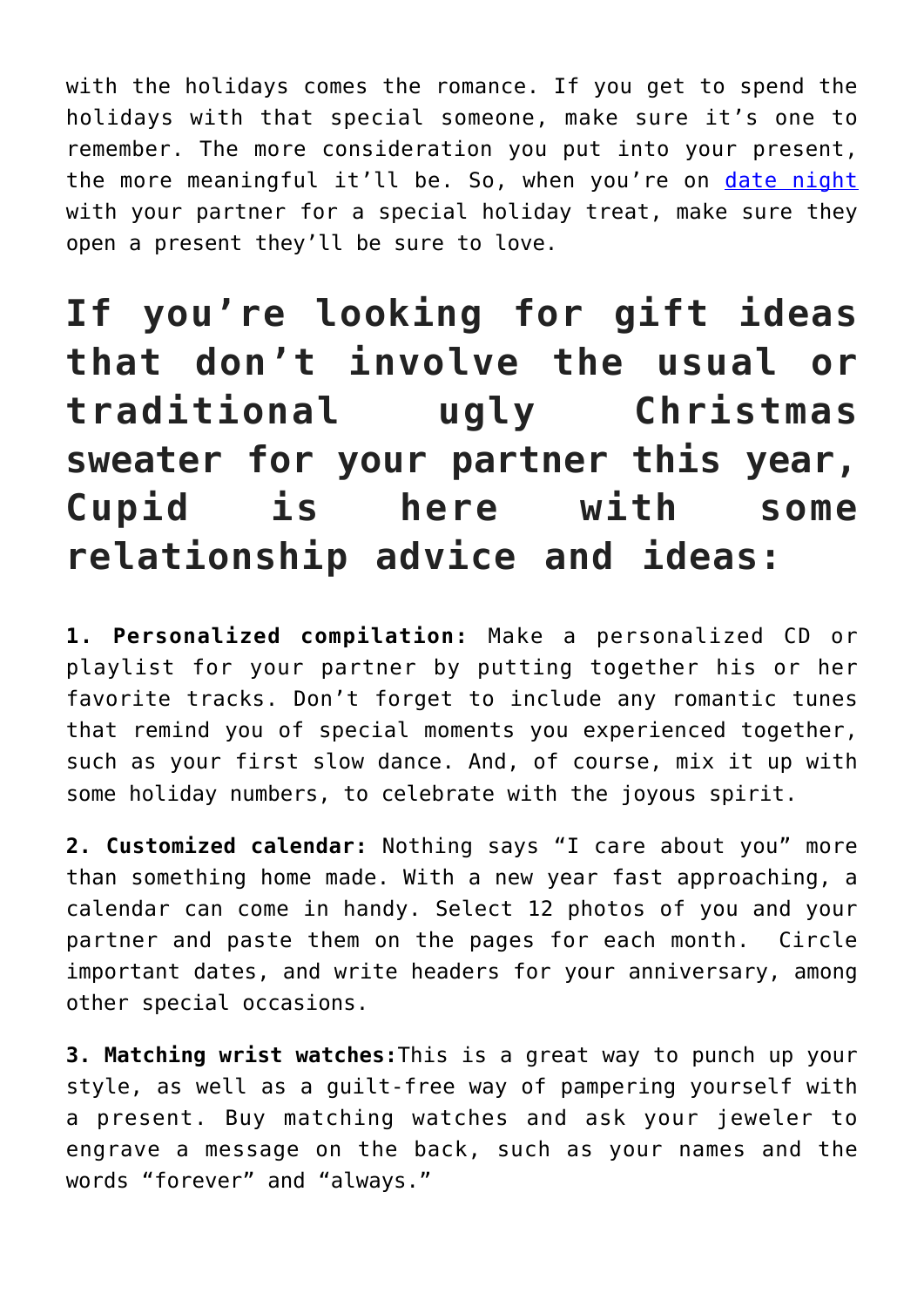**Related Link:** [Relationship Advice: 10 Holiday Date Ideas For](http://cupidspulse.com/102864/relationship-advice-holiday-date-ideas-long-time-couples/) [Long Time Couples](http://cupidspulse.com/102864/relationship-advice-holiday-date-ideas-long-time-couples/) 

**4. Tickets to your favorite show:**If you're really not into personalized gifts, you can always find a thoughtful way to experience something together. Buy two tickets to a show that you and your partner both love, whether it's a movie, a concert or a ballet performance of *The Nutcracker*. Surprise your partner to a dinner at a [famous restauran](http://cupidspulse.com/food/)t, followed by their favorite show.

**5. Photo frame collection:** It's a simple idea, but a classic way to keep the loved ones close at hand. Buy your significant other a silver-plated frame, and insert a photo of the two of you. To make it extra mushy, inscribe "I love you," or a love sonnet by your partner's favorite poet.

**Related Link:** [Relationship Advice: Four Reasons to be Thankful](http://cupidspulse.com/101887/relationship-advice-be-thankful-for-your-partner/) [for Your Partner](http://cupidspulse.com/101887/relationship-advice-be-thankful-for-your-partner/) 

**6. Massage coupons:** A thoughtful way to express your love this holiday season is to create some free massage coupons. Your partner will surely appreciate them after a stressful day and finally get the chance to relax a little with you.

**7. Breakfast-in-bed tray:** You don't have to rise and shine for this celebration. Treat yourselves to a bed tray and the luxury of having breakfast in bed together. Maybe pop in a movie and just cuddle under the covers!

**8. Vacation getaway:** Be spontaneous! Organize a weekend trip for two. Choose a tropical place to escape the winter chill or simply tour a neighboring town you've never visited. Your partner will appreciate your effort to plan the holiday trip. It's a great way to get away from your daily routines and reconnect with your honey.

**Related Link:** [The Holiday Gift Guide For New Couples](http://cupidspulse.com/84021/marni-battista-holiday-gifts-new-couples/)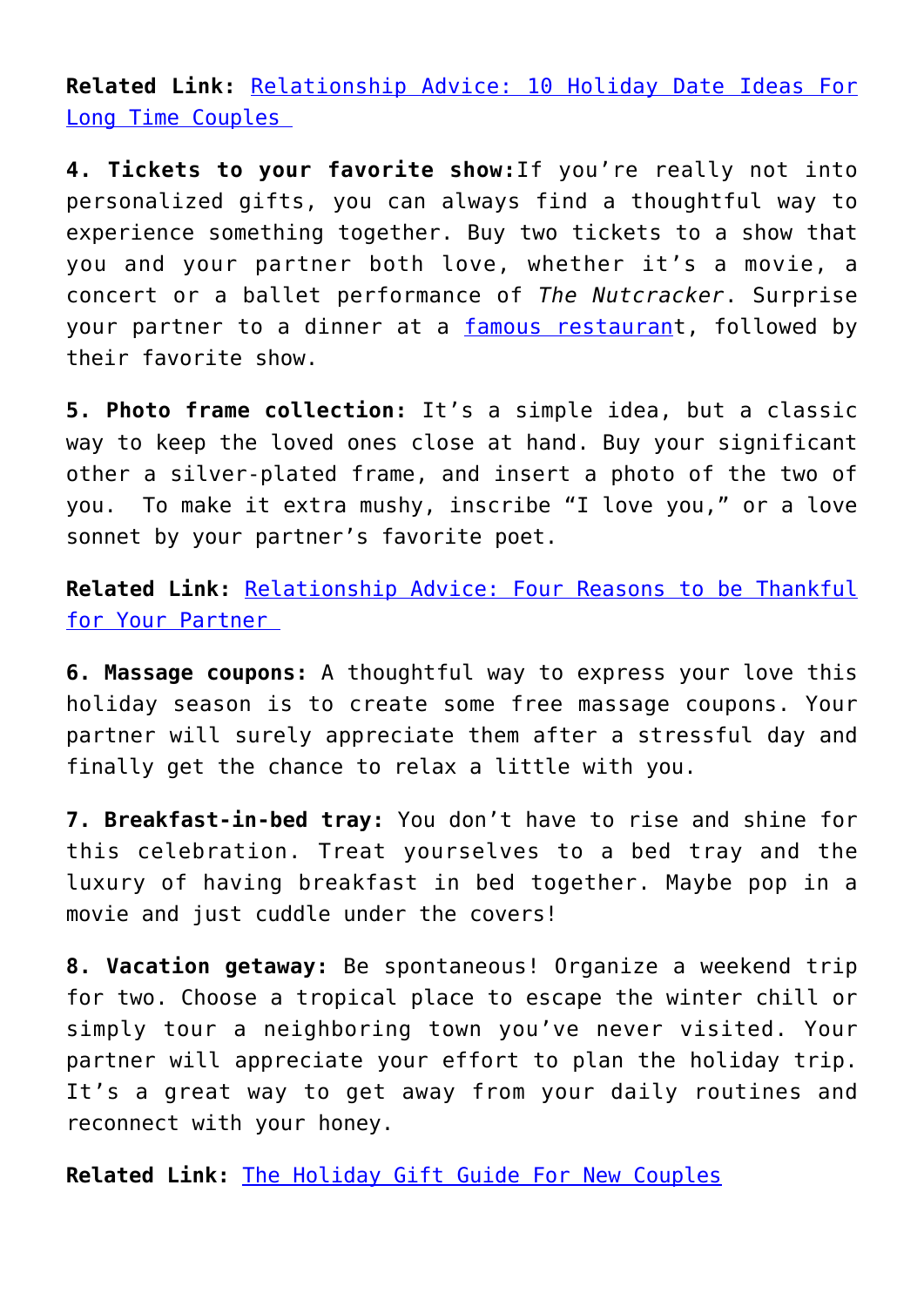**9. Get-out-of-chores passes:** Get your arts-and-crafts on by making some paper passes to let your partner skip out on their chores. You'll have to take over the cooking or cleaning probably, but it's a great way to show your love, and it can be a fun, goofy way to get out of something, all in good fun!

**10. Lovers pillowcases:** Get some personalized pillowcases to touch up your bed. For instance, you can get some signs embroidered that say "His" and "Her," or "Mr. Right" and "Mrs. Right." If you want to keep with the holiday theme, decorate it with some snowflakes and mistletoe. It's a different take on putting your face on a mug or a t-shirt. Make it your own!

**Got any creative ideas for what to get your partner this Christmas? Share your ideas below.**

## **[Celebrity News: Best Ugly](https://cupidspulse.com/115593/celebrity-news-best-ugly-christmas-sweaters/) [Christmas Sweaters](https://cupidspulse.com/115593/celebrity-news-best-ugly-christmas-sweaters/)**

 $\mathbf{x}$ 

### By [Katie Gray](http://cupidspulse.com/105088/katie-gray)

It's now sweater weather for our favorite celebrities and [celebrity couples](http://cupidspulse.com/celebrity-relationships/long-term-relationships-flings/). 'Tis the season to be jolly and take out your cute, ugly Christmas sweaters! Regardless of your religion and what holidays you celebrate, everyone likes to rock an "ugly Christmas sweater" in the winter time. In fact, it's super common to have these sweater-themed parties. Whether you're going to a party, a red carpet event, work or are staying at home, it's always fun to sport one of these looks during this time of the year. Deck the halls with lots of cozy, cute, ugly Christmas sweaters!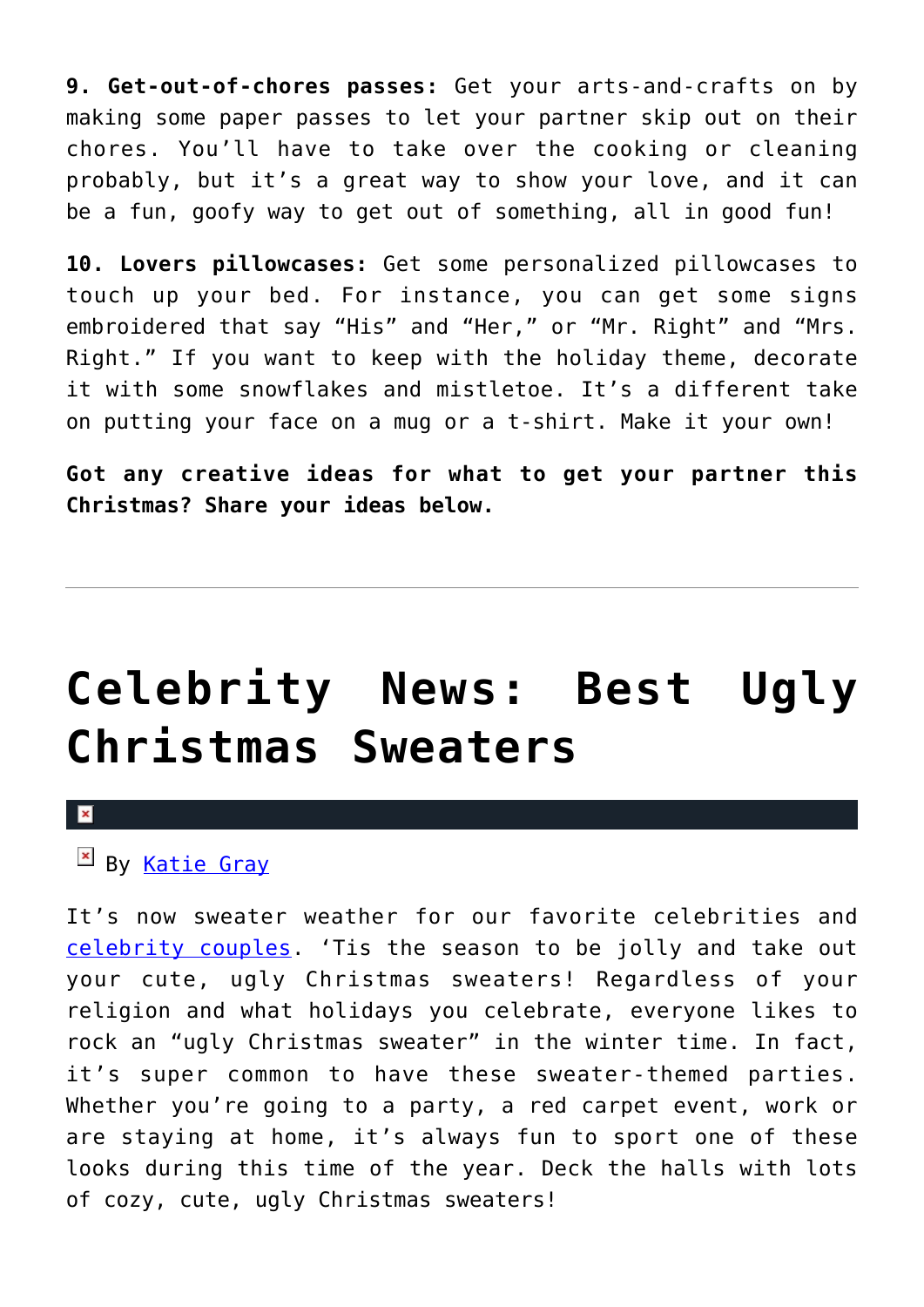### **Cupid has compiled the five best celebrity ugly Christmas sweaters:**

**1. 5 Seconds of Summer:** Boy band 5 Seconds of Summer includes: Calum Hood, Ashton Irwin, Michael Clifford, and Luke Hemmings. Not only can they sing, but they can rock the ugly Christmas sweater look effortlessly! Last year at the huge Jingle Ball radio event, each member wore a personalized ugly sweater just for the occasion!

**2. Harry Styles:** Pop singer Harry Styles enjoys a good, "Christmas jumper," as he has posted previously on his Instagram. His name says it all — he has style – even in an ugly Christmas sweater!

**3. Sofia Coppola:** Film director and actress, Sofia Coppola, is all for a good theme. She directed the musical comedy "A Very Murray Christmas" in New York City, so she wore a Bill Murray ugly Christmas sweater to fit the theme! All is merry and bright indeed.

**Related Link:** [Celebrity Couples We Want To Reunite](http://cupidspulse.com/112675/celebrity-couples-we-want-to-reunite/)

**4. Tia Mowry & Cory Hardrict:** The celebrity couple that wears ugly sweaters together, stays together. Husband and wife, and fellow actors, Tia Mowry and Cory Hardrict both wore bold ugly Christmas sweaters on the red carpet last year to the premiere of "The Night Before" film.

**Related Link:** [Best Celebrity Couple Engagement Rings](http://cupidspulse.com/112312/celebrity-couple-engagement-rings/)

**5. Giuliana Rancic:** She's a member of the *Fashion Police* on E!, but that doesn't mean she minds wearing something outrageous from time to time. Giuliana Rancic, entertainment host, wore a Christmas sweater last winter in New York City for the Kohl's Holiday Gifting Truck.

**What are your favorite celebrity ugly Christmas sweaters?**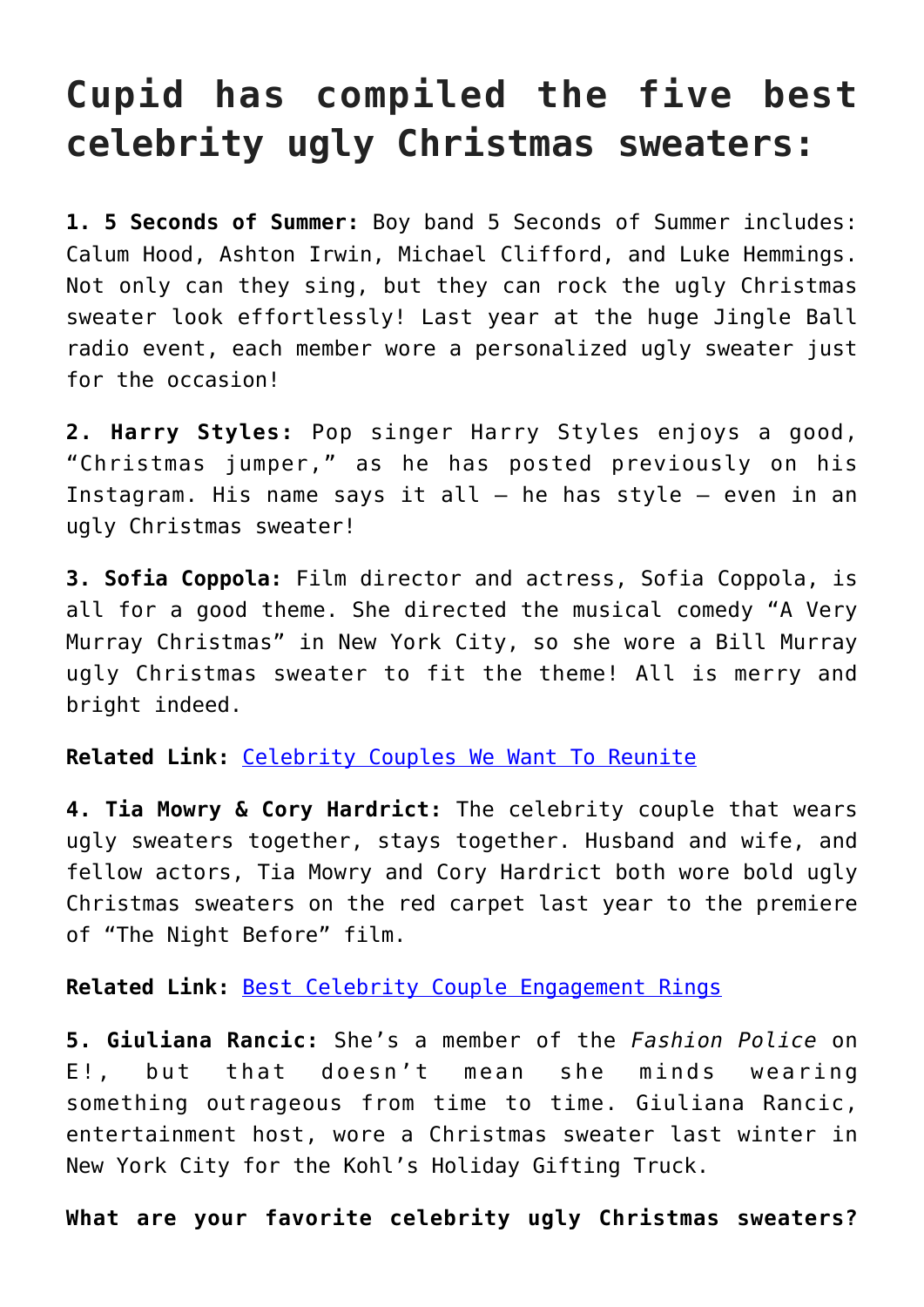## **[5 Reasons To Play Hooky From](https://cupidspulse.com/115590/reasons-play-hooky-work-honey/) [Work With Your Honey](https://cupidspulse.com/115590/reasons-play-hooky-work-honey/)**

 $\mathbb{E}$  By Andrew Pryor and Kayla Garritano

You're at work, staring at your computer, avoiding the pile of papers sitting on your desk. Right now, all you're thinking about is an afternoon escape. If you're contemplating calling in sick or checking out early, see if you can plan a day with your partner so you can make it a "sick day" to remember. It's not like your work is going anywhere. Besides, what's a day off to have fun if your partner can't be there with you?

## **Cupid has five reasons to hop the cubicle walls and give you some [date ideas](http://cupidspulse.com/love/weekend-date-ideas/) with your significant other:**

**1. Celebrate a promotion:** If you've just picked up a new title and a pay raise, what better way to celebrate than to spend some time off with someone you love? They can sweep you away to a late lunch or a fancy dinner date where you can toast your latest success.

**2. Get an early start on happy hour:** It's five o'clock somewhere! If you leave work early, you should have plenty of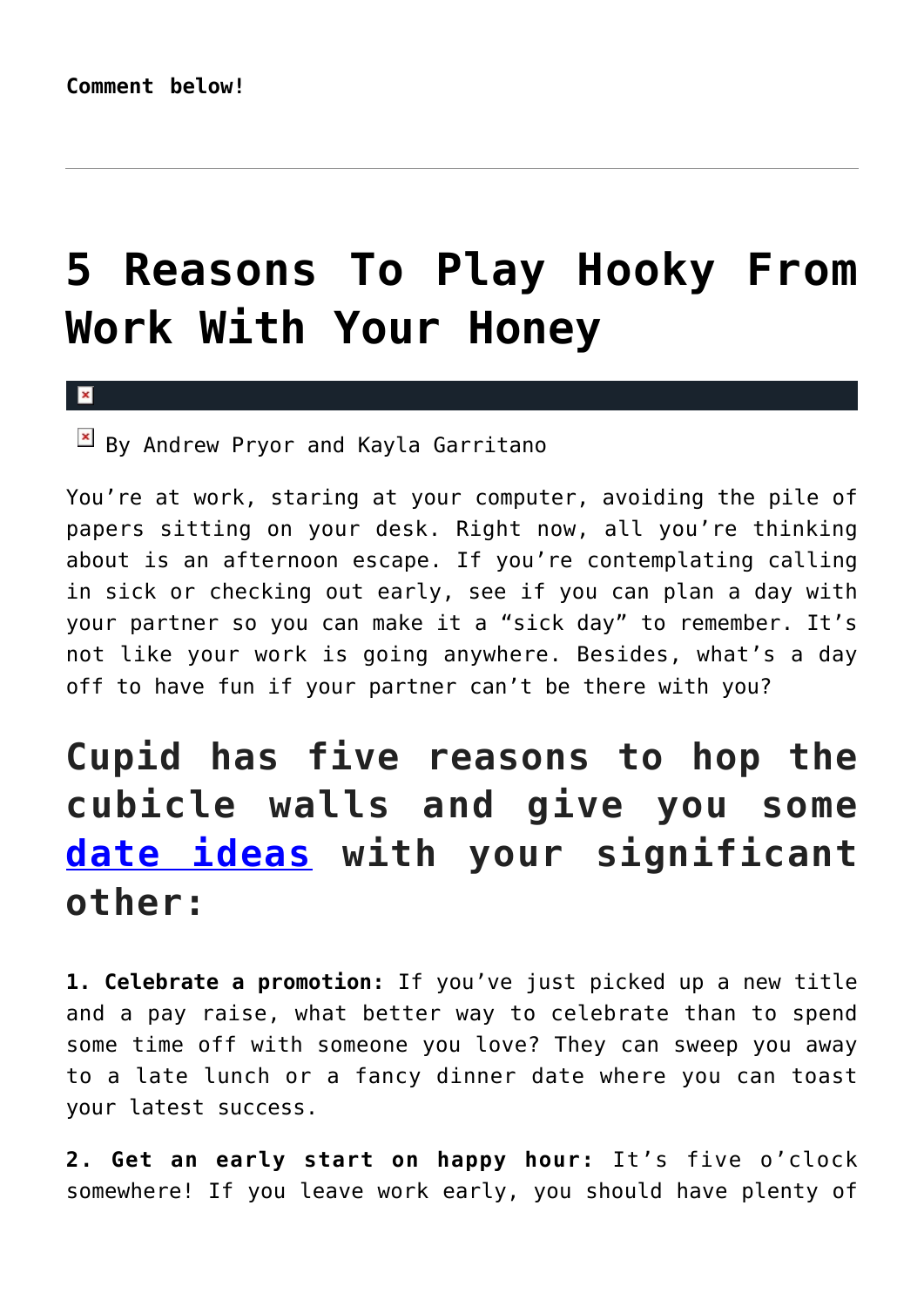time to hit your favorite bar. Meet your partner there and think back to the first time you bought him or her a drink. Nothing like some good drinks, a couple laughs and nice memories.

**Related Link:** [Balance Work and Love Like a Celebrity Couple](http://cupidspulse.com/82572/project-soulmate-balance-work-and-love-like-a-celebrity/)

**3. Adopt or create your own holiday:** Whether it's Talk Like A Pirate Day, Flying Spaghetti Monster Day or the birthday of a celebrity you've always worshiped, find a reason to celebrate, and take time off from work. You can keep the holiday going every year and create some unique traditions!

**4. It's a nice day outside:** Look out the window, feel the sunshine hitting your face and imagine lying in the grass with the love of your life. Life is too short to spend eight hours of your day indoors, so find an out-of-the-way spot that you and your honey can call your own.

**Related Link:** [Relationship Advice: Keep Your Relationship](http://cupidspulse.com/106223/expert-relationship-advice-home-work/) [Strong When You Share Home and a Workplace](http://cupidspulse.com/106223/expert-relationship-advice-home-work/) 

**5. No reason:** The best things in life are unexpected. Come home early and surprise your partner with a sensuous and lovely day together. Sometimes, you don't need an excuse to spend a day away from work – you just need someone to make that day worthwhile…and maybe a 'broken' alarm clock.

**Do you have any ideas about how to escape the workday with your partner? Share them with us in a comment below.**

## **[Relationship Advice: Does](https://cupidspulse.com/115396/relationship-advice-time-apart-heal-betrayal/)**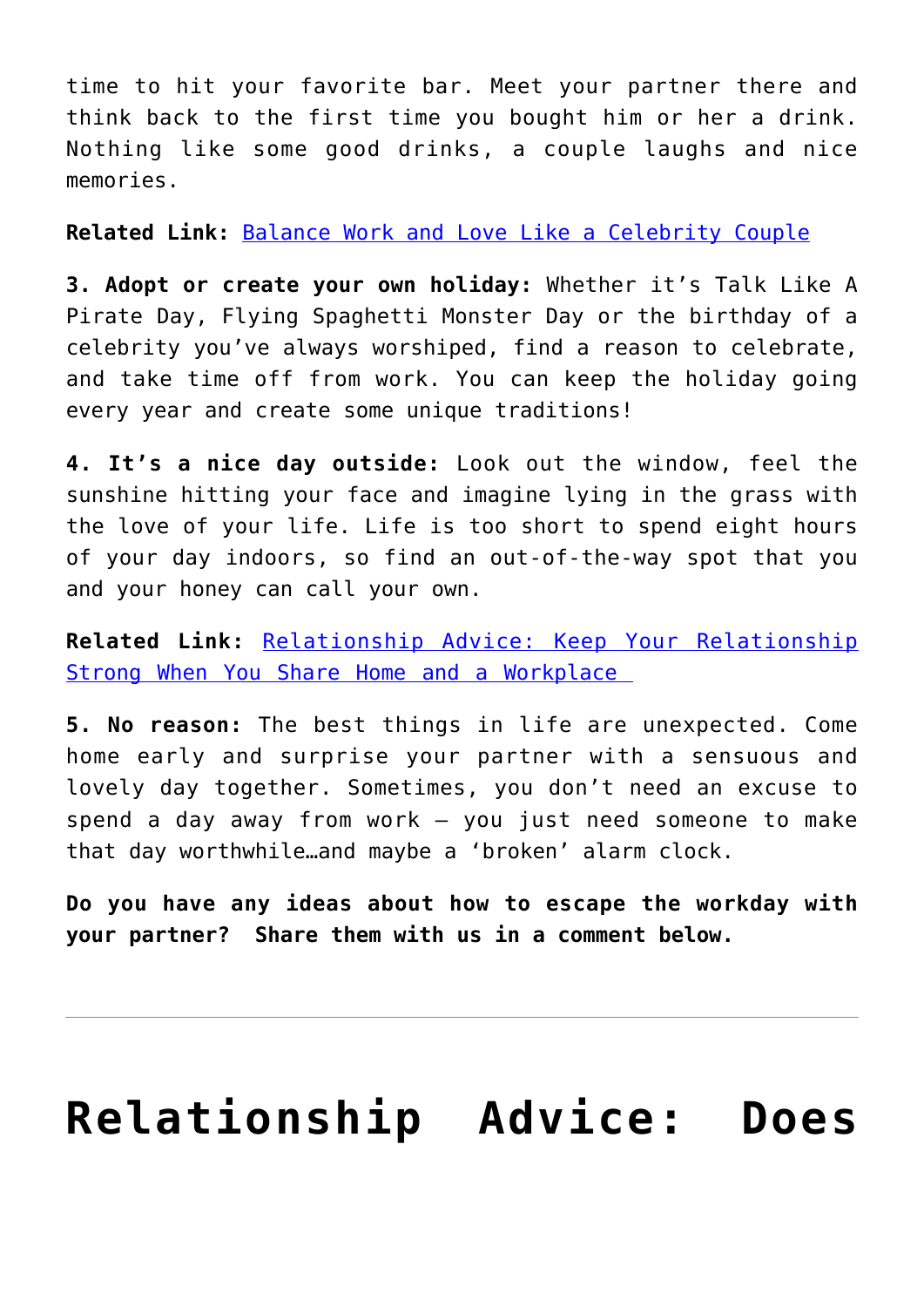## **[Time Apart Heal Betrayal?](https://cupidspulse.com/115396/relationship-advice-time-apart-heal-betrayal/)**

#### $\mathbf{z}$

 $By$  Dr. Jane Greer

Tiger Woods opened up about his relationship with ex-wife Elin Nordegren this week. The couple ended their [celebrity](http://cupidspulse.com/celebrity-relationships/) [relationship](http://cupidspulse.com/celebrity-relationships/) and marriage in 2010 after Tiger's cheating scandal, but now they have managed to build an amicable friendship. With time, Elin seems to have gotten past the betrayal of her ex-husband's infidelity, which is a challenge for many couples. Tiger and Elin share two children, so this must be a welcome development for all of them.

**While some couples are able to find higher ground and continue to make their marriage work after an affair, others realize that the intensity of the pain of the incident is just too much and that they are better apart, as was the case for Elin and Tiger.**

Either way, initially there can be so much anger that it takes effort to not drag the children into it. This can be especially difficult if the spouses have parted and find themselves alone. The one who was betrayed feels that their whole world is turned upside down, and wants to get back at the person who did this to them and caused so much unhappiness. It is tempting to say terrible things about them to the people who are closest to you – your kids. The natural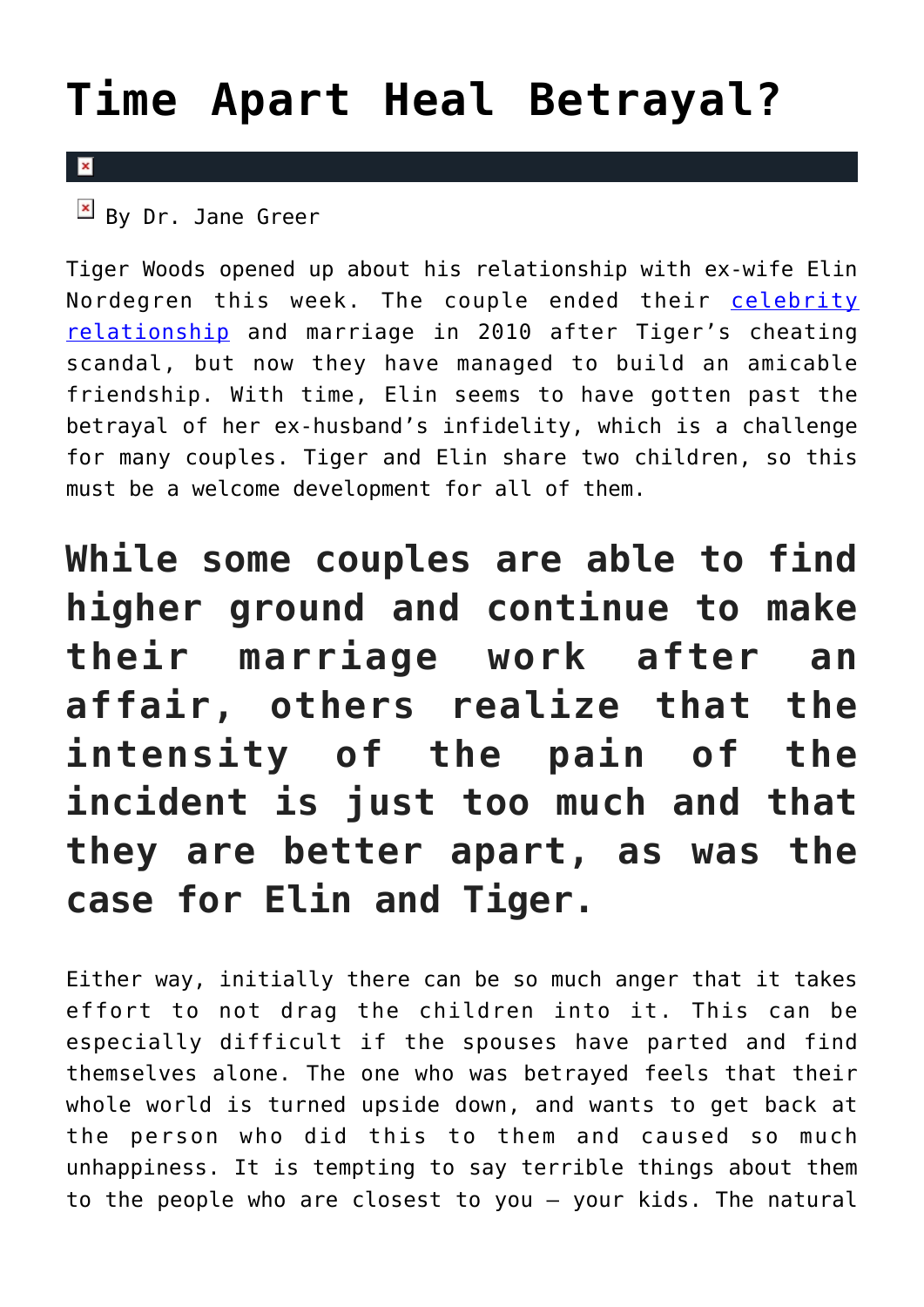inclination is to want to get them on your side and have them take up arms against the person who caused this upheaval. The impulse to have the children understand what you are going through and why can be powerful.

How, then, can you avoid this urge, and instead let them know they still have two solid parents they can continue to depend on? How can you protect them from your own fury, and the negative energy that is coming from both sides, while navigating your way to a place of, if not forgiveness, at least of tolerance and understanding? How can you lead them to a solid foundation of security so that even if there is trouble between parents, they know they can count on the fact that both mom and dad will continue to be stable forces in their lives?

Consider this [relationship advice](http://cupidspulse.com/relationship-experts/). To begin with, understand that they are not the ones who should be supporting you through this. They need your support, so the goal is to try not to burden them with your rage. Of course, that is easier said than done. The first step is to find an outlet elsewhere because you will need to talk about it, and choosing people other than your kids to unload on is a great start. You can find solace and confide in anyone from a therapist or counselor to friends and other family members. Work to insulate your children so they don't have to go through the raw emotion that you are going through. Steer clear of sharing the bad things your spouse did to you with the kids as much as you can. Finally, give yourself time which will hopefully lessen the sharpness of the betrayal, and eventually allow you to share at least a cordial relationship.

The hope is to find a way to provide a harmonious family environment despite the rift in your marriage. When both parents can come back together and share an affable connection, as Elin and Tiger have done, this can become easier to do. The distance between Tiger and Elin may have been just what they needed to move past their relationship as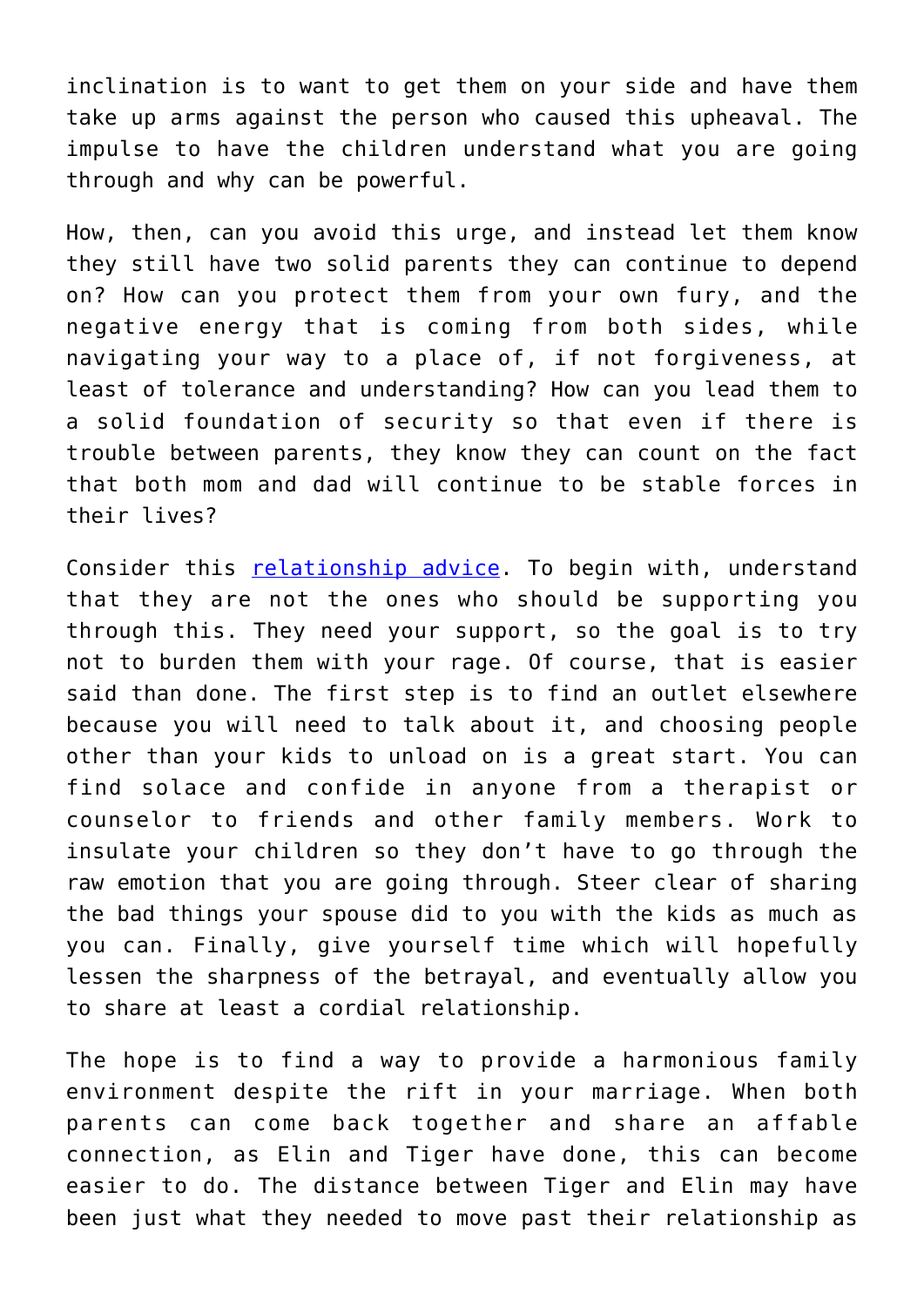lovers, then fighters, and eventually continue forward in a solid friendship.

*Please tune in to the Doctor on Call radio hour on [HealthyLife.net](http://www.healthylife.net/) every Tuesday at 2 PM EST, 11 AM PST. First and third Tuesdays are Shrink Wrap on Call, second Tuesdays are HuffPost on Call, and the last Tuesday of the month is Let's Talk Sex! Email your questions dealing with relationships, intimacy, family, and friendships to Dr. Greer at [askdrjane@drjanegreer.com](mailto:askdrjane@drjanegreer.com).*

*Connect with Dr. Jane Greer on Facebook, at [www.facebook.com/DrJaneGreer,](http://www.facebook.com/DrJaneGreer) and be sure to follow @[DrJaneGreer on Twitter f](https://twitter.com/#!/DrJaneGreer)or her latest insights on love, relationships, sex, and intimacy.*

# **[Dating Advice: Five Ways to](https://cupidspulse.com/115378/dating-advice-partner-put-down-phone-on-date/) [Get Your Partner to Put Down](https://cupidspulse.com/115378/dating-advice-partner-put-down-phone-on-date/) [the Phone When You're On a](https://cupidspulse.com/115378/dating-advice-partner-put-down-phone-on-date/) [Date](https://cupidspulse.com/115378/dating-advice-partner-put-down-phone-on-date/)**

#### $\pmb{\times}$

 $\boxed{\times}$  By Deana Meccariello and Kayla Garritano

Have you ever felt like you had to send your date an email or text across the dinner table just to get his or her attention? In the age of technology, sometimes a smart phone can be more threatening to your relationship than another person. With communication so readily at your fingertips, these days it's hard for some people to interact on a deeper level. Between checking emails, staying updated on everybody's status on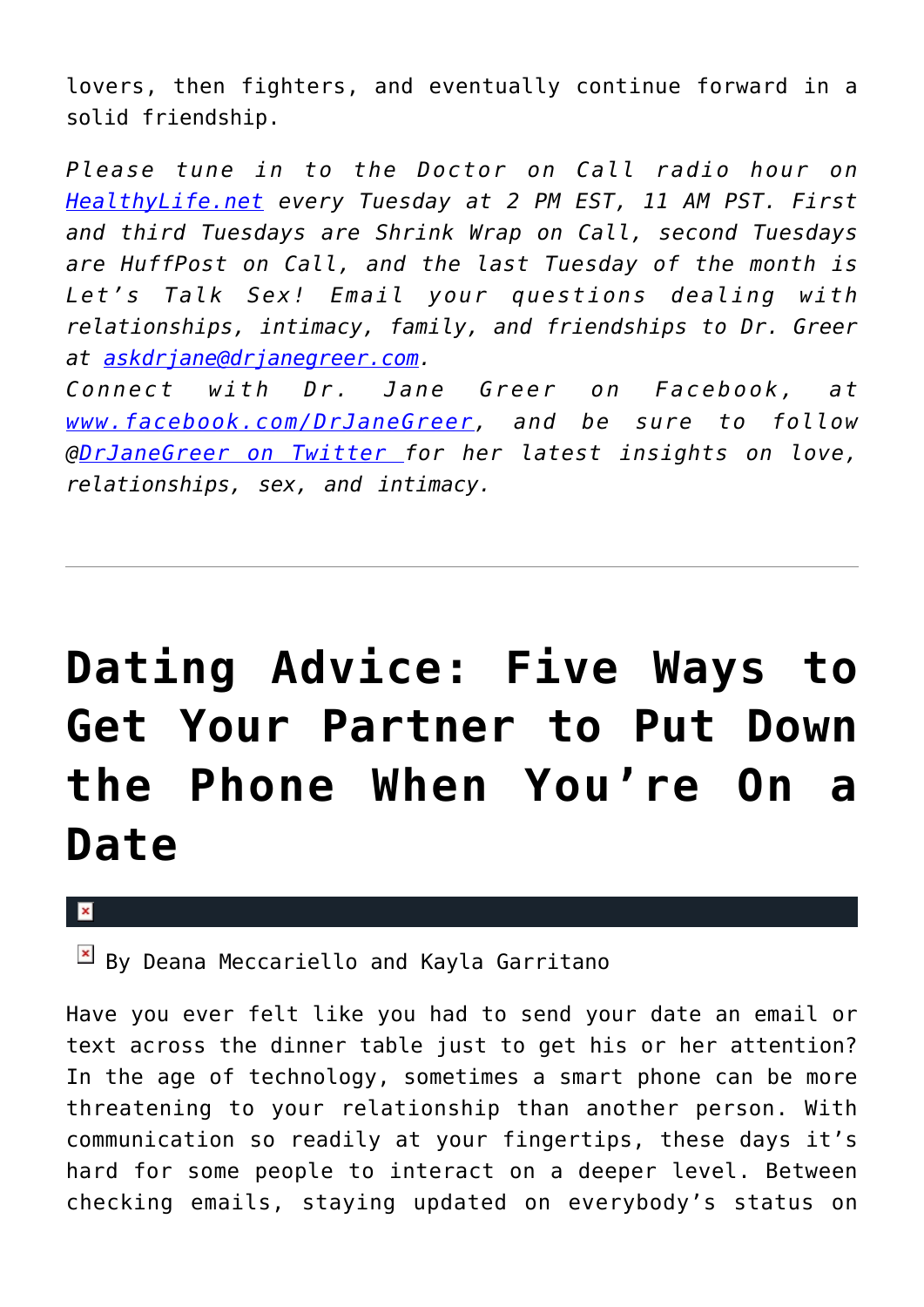Facebook and Twitter, and "liking" pictures on Instagram, a real conversation can be hard to come by.

### **This [dating advice](http://cupidspulse.com/love/relationship-advice-articles/) will help your partner put down the phone when you're together:**

**1. Practice what you preach:** Put your own cellular device away. How can you get mad at your date if you indulge in the same bad behavior as they do? Quit constantly glancing at your phone. It makes you look anxious, like you have somewhere else to be or are waiting for a message from somebody. Make sure you're not texting, either. This may be the most annoying thing a person can do on a date. It tells your date that they do not have your full attention. Your top priority should be the person across the table from you. And above all, don't take a call. We understand that emergencies happen; however, unless it is a loved one, let it go to voicemail.

**2. Make a subtle comment:** If they're texting away every two minutes, say something like, "Well, aren't you Mr./Ms. Popular?" Hopefully, they'll hear the hint of sarcasm and put the phone back in their pocket for the remainder of the evening.

**Related Link:** [Dating Advice Q&A: Is Is Ever Okay To Go Through](http://cupidspulse.com/105358/dating-advice-is-it-ever-okay-to-go-through-your-partners-phone/) [Your Partner's Phone?](http://cupidspulse.com/105358/dating-advice-is-it-ever-okay-to-go-through-your-partners-phone/)

**3. Just ask:** Communication goes a long way in any relationship. Instead of making your date be a mind reader, just tell them that the constant cell phone use bothers you and that you would like your time together to be intimate and personal. Sometimes the direct approach is the best approach.

**4. Set limitations:** Obviously it's not possible to ban cell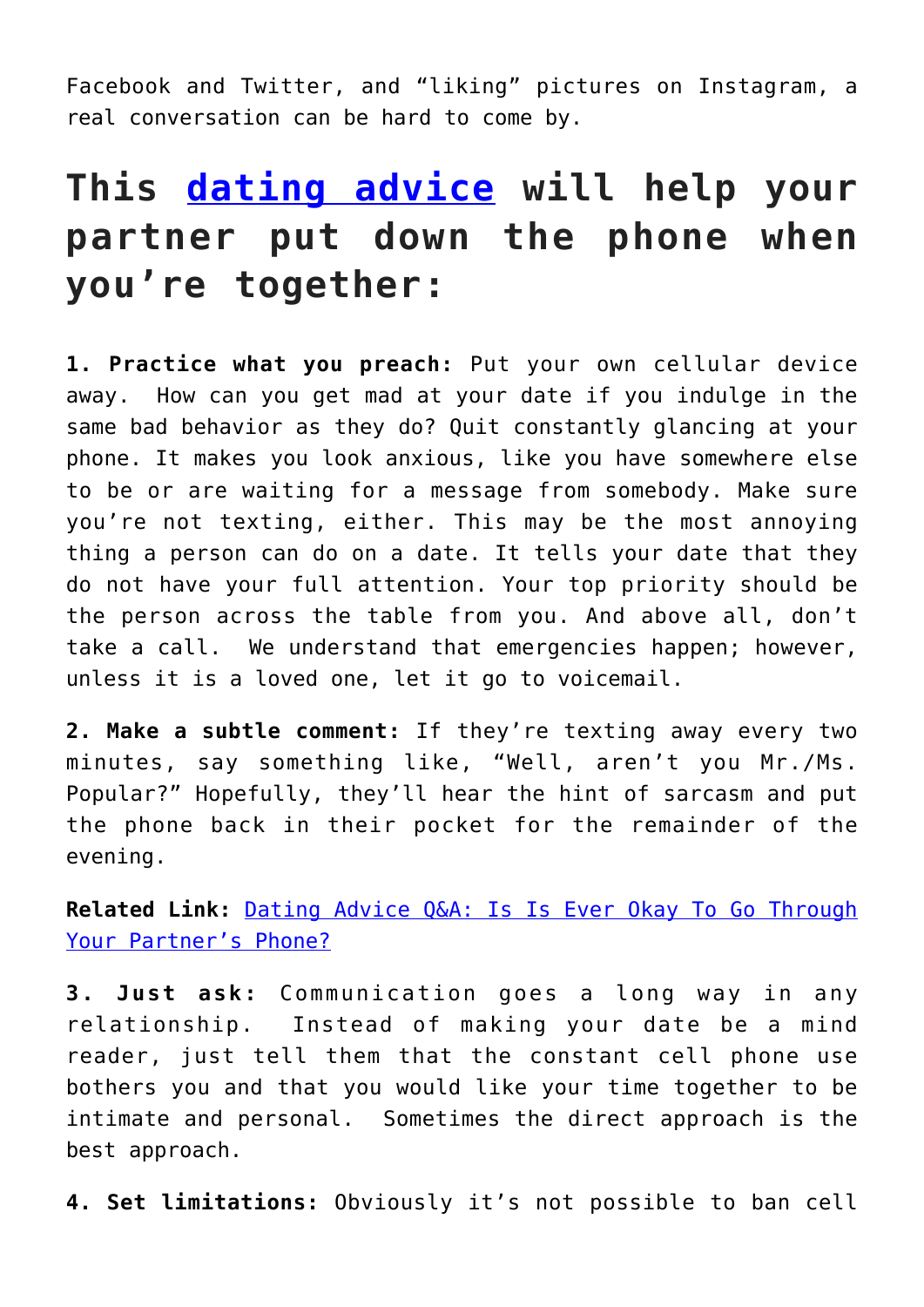phones from your relationship completely. Every once in a while, there will be an important work-related email, emergency or a friend in need. Make a compromise. Say that on date night you would like their cell phone to be on silent and out of sight for the few hours when you are at dinner or watching a movie together. Realize that when the two of you are just lounging around, you can't expect to shut themselves off from the world. After all, while you should be the most important thing to them, don't give them the idea that you think the world revolves around you. With reasonable limitations, your partner should be willing to compromise.

#### **Related Link:** [Five Ways To Get His Undivided Attention](http://cupidspulse.com/57461/five-ways-to-get-undivided-attention-david-wygant/)

**5. Give him a taste of his own medicine:** As a last resort, one day when you are doing something that they love to do, pay a little more attention to your cellular device than to them. Text your girlfriends, check your Facebook, send an email and post a tweet. Keep this up until he says something to you about it. Maybe then they'll understand what it feels like to you.

**Do you have any tips to keep your partner's attention on you and not his phone? Share your comments below.**

## **[Dating Advice: How to Turn](https://cupidspulse.com/115332/dating-advice-turn-man-into-gentleman/) [Your Man into a Gentleman](https://cupidspulse.com/115332/dating-advice-turn-man-into-gentleman/)**

×

 $\boxed{\times}$  By Deana Meccariello and Kayla Garritano

Okay ladies, we've all been there. Your man isn't being a gentleman to you, so now what? Make it known. Make sure you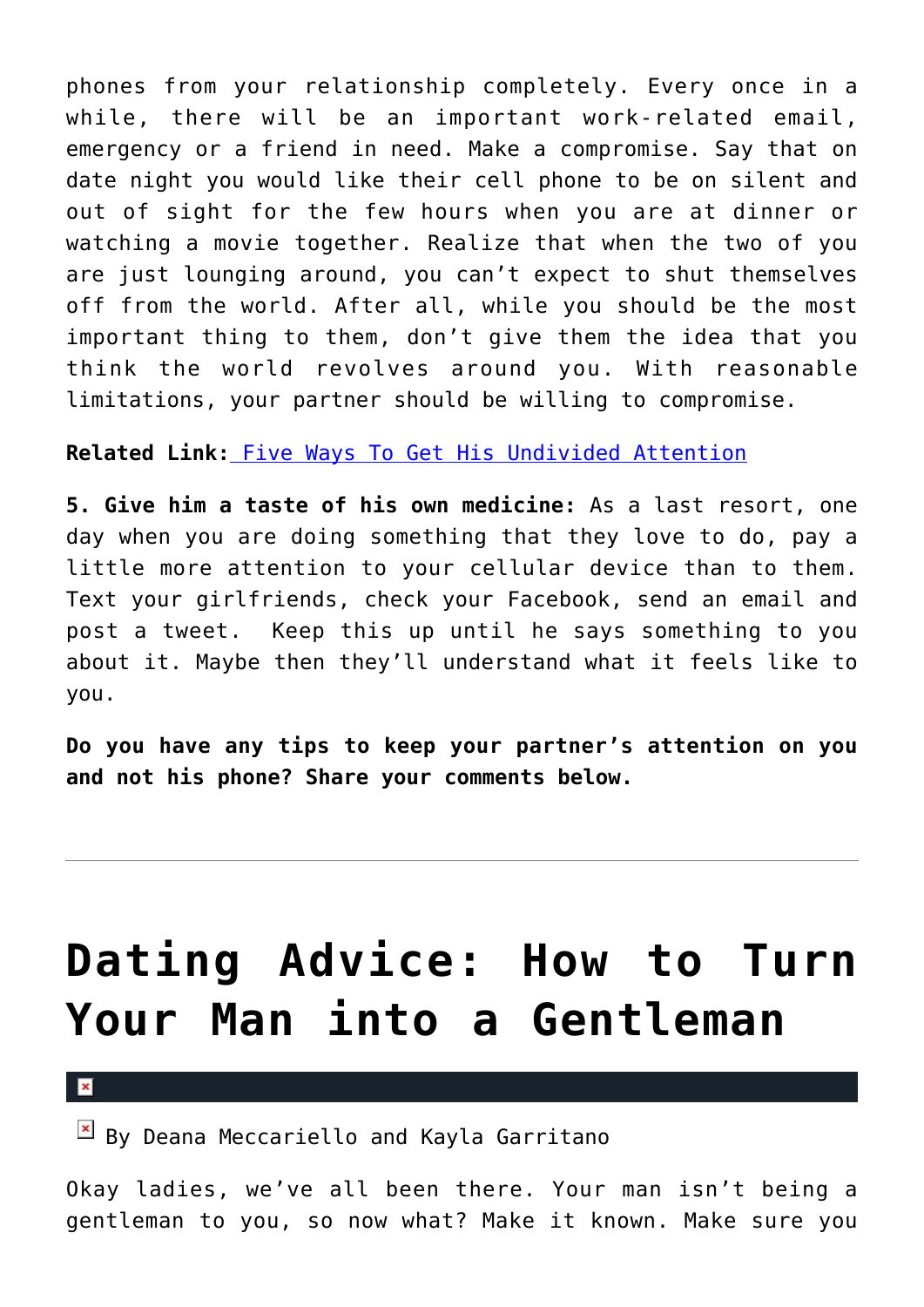deal with these issues from the get-go, because if you don't, you will end up resenting your partner and the relationship will ultimately fail. We wouldn't want that!

## **This [relationship advice](http://cupidspulse.com/love/relationship-advice-articles/) will help turn your man into a gentleman!**

**1. Be vocal:** As with any relationship issue, communication is key. Tell him that his actions make you feel unappreciated and disrespected. Lay out what he does that you find rude and tell him how to fix it. If he has to choose between your relationship or holding open a door for you, hopefully he will change accordingly. Make him think about his actions before he lets the door hit you on the way out.

**2. Ignore his actions:** If you want your boyfriend to pick you up at the door, rather than honking the horn for you like some sort of taxicab service, when that horn starts blaring outside your home, simply ignore it. When he calls your cell phone, don't answer it. That way, not only will he be forced to exit the car and cross your threshold to call for you, but he'll also recognize the message you are trying to send him.

**Related Link:** [Guys Edition: How to Behave Like A Gentleman](http://cupidspulse.com/44014/david-wygant-how-to-behave-like-a-gentleman/)

**3. Mention another relationship:** Try talking about a friend's relationship and how cute it is when her boyfriend holds the door for her or pulls out the chair so she can sit down. Holding another man in high regard will spark the alpha male complex, making him want to be better than another man.

**4. Follow the movies:** Make a date night that's a marathon of romantic movies. Seeing you swoon over Humphrey Bogart in *Casablanca* or watching you tear up at the grand gestures Ryan Gosling makes for Rachel McAdams in *Notebook* will show your partner the type of man you are longing for him to be.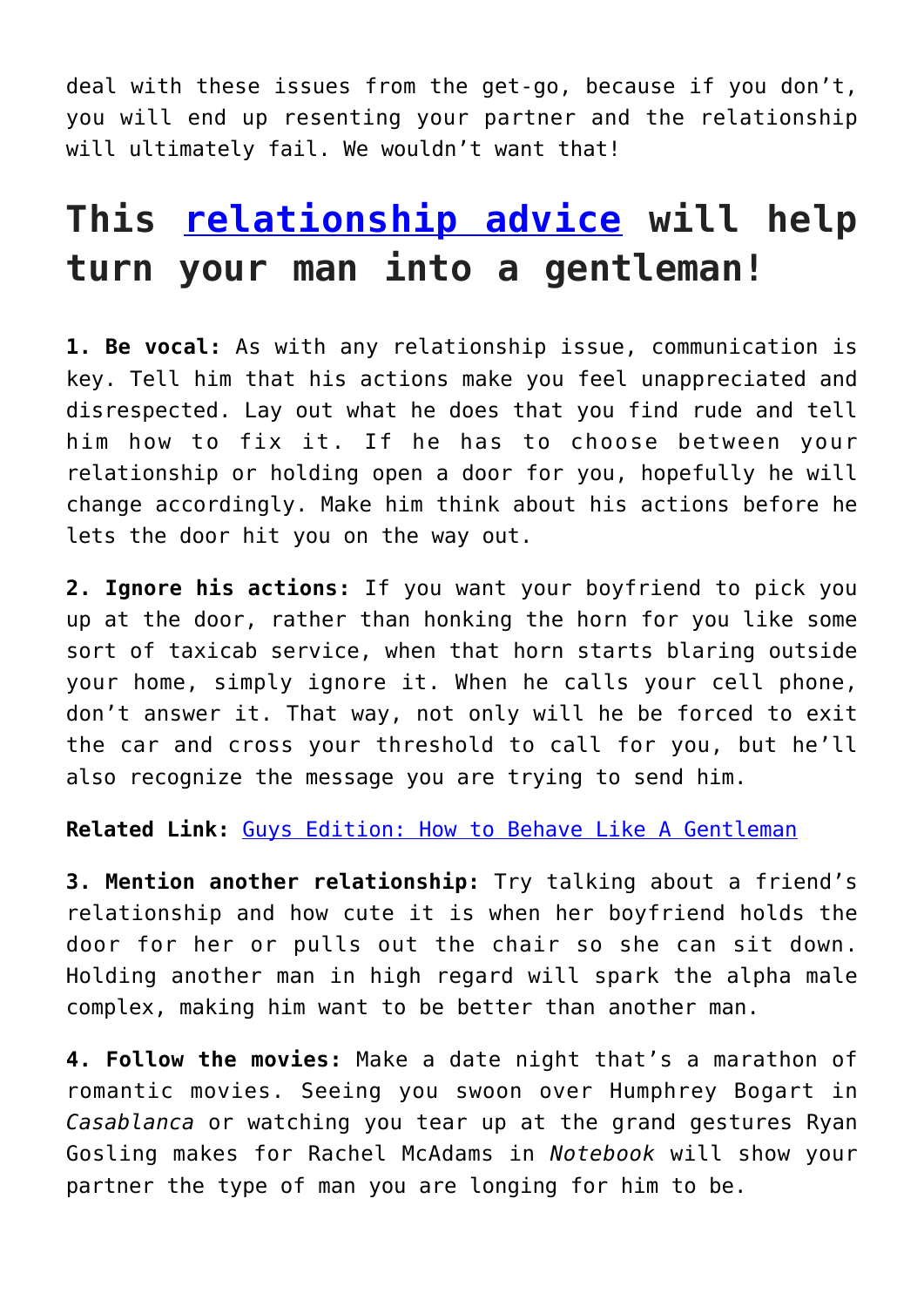**Related Link:** [Relationship Advice: The Guy's Guide to Dating](http://cupidspulse.com/113423/relationship-advice-guys-guide-dating-like-a-man/) [Like a Man](http://cupidspulse.com/113423/relationship-advice-guys-guide-dating-like-a-man/)

**5. Dress fancy, be fancy:** Sometimes a man will learn by example. Take him to a nice restaurant for dinner, or host a fancy dinner party where all these people, including the men, are dressed to impress. Hopefully, your man will follow and take a lesson on how to act.

**How have you gotten your man to become a gentleman? Comment below!**

## **[5 Date Ideas To Maximize](https://cupidspulse.com/115264/date-ideas-maximize-daylight-savings/) [Daylight Savings](https://cupidspulse.com/115264/date-ideas-maximize-daylight-savings/)**

#### $\mathbf{x}$

 $\boxed{\times}$  By Linda Guma and Kayla Garritano

After a long, hot summer of late night festivities, followed by fall work hours that extend past 6 p.m., we could all use an extra hour of sleep so our bodies can catch up. Well, soon enough it will be here. On November 6, we'll turn back the clocks again to mark the end of Daylight Savings Time. While most of us are probably happy about gaining that extra hour of sleep, why not maximize those 60 extra minutes by spending it with your partner? Here is some [dating advice](http://cupidspulse.com/love/relationship-advice-articles/) on ways to capitalize on a little romance:

### **These [date ideas](http://cupidspulse.com/love/weekend-date-ideas/) will be sure to**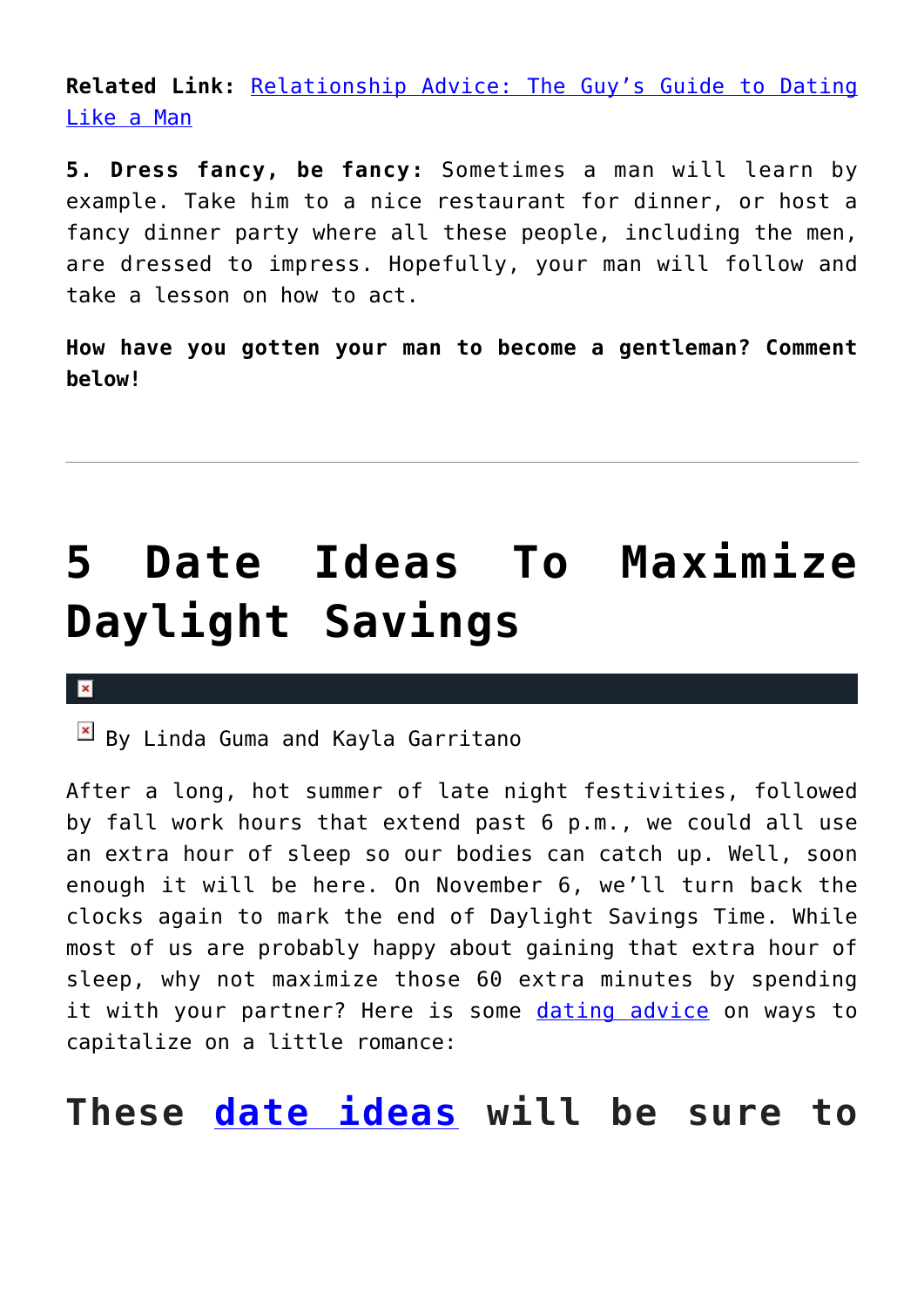### **give you the best use out of that one extra hour!**

**1. Rise and shine:** Of course, not all of us are nocturnal. If you and your partner are early risers, there's no need to bother resetting your biological clocks. Take advantage of that additional time by going for a morning jog together before you start your respective daily routines. To save some energy, you've got to use some energy. Other ways to be creative with dates early in the day include morning swims, sweet mimosas at a nearby cafe, or breakfast in bed.

**2. Last call:** If you and your partner prefer sleeping in and staying up late, feel free to unleash your night owl tendencies. Bars and clubs will be open an hour later, which also means that last call for drinks will be extended as well. After grabbing cocktails at your favorite lounge, hit the club and dance the night away.

**Related Link:** [Date Idea: Dance the Night Away](http://cupidspulse.com/17593/date-idea-go-dancing/)

**3. Fall cleaning:** This may sound like a big drag, but it'll be worth it once it's over. You and your partner can make a game of tidying up together. Get rid of things you no longer use and make way for newer items. The sense of accomplishment will serve as a bonding activity and you if you aren't currently living together, be sure to save a drawer or two for him.

**4. Take a chill pill:** Sometimes, you just need to relax after the constant hustle and bustle of your busy life. Use the extra time to fuel your energy for the rest of the day. You can find romantic ways to unwind together, such as snuggling in bed or taking a bubble bath. Even the enjoyment of a local bookstore or a movie can be fun.

**Related Link:** [Famous 'Couples' Star in Best Movies for a Rainy](http://cupidspulse.com/112200/famous-couple-movies-rainy-day/) **[Day](http://cupidspulse.com/112200/famous-couple-movies-rainy-day/)**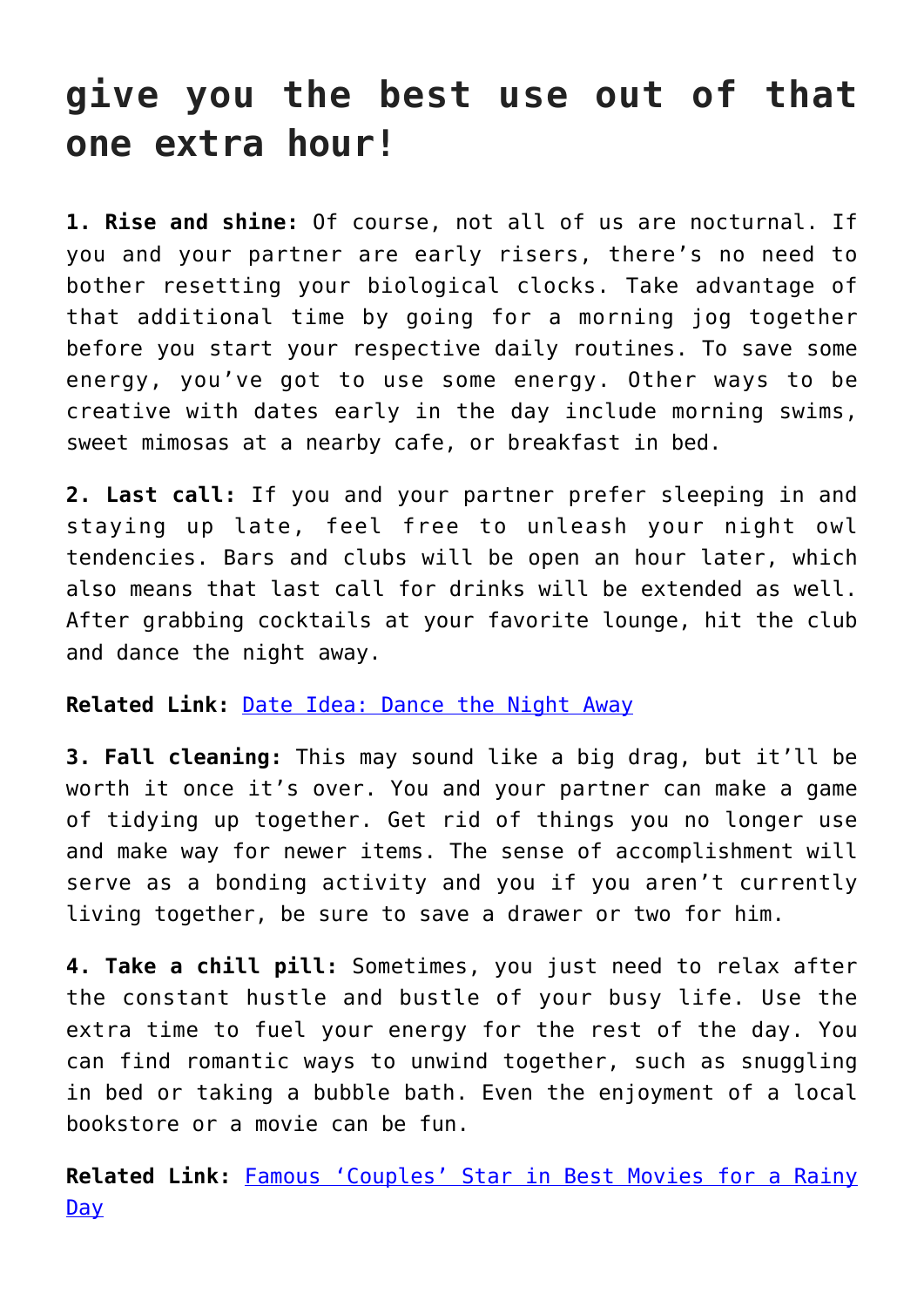**5. Bucket List:** Take the time to sit over some wine and plan out some exciting events for the future. You and your partner will each need a pen and paper. Each jot down creative activities and places you've always wanted to visit, your own personal bucket list. After you're done, consult each other's lists and then sketch out a tentative plan to create a joint list. You'll have some fun talking about the unordinary activities you want to do, and the unique places you want to go. It'll definitely be some good conversation!

**What can you do to make the most of Fall Back? Share your ideas below.** 

# **[Relationship and Dating](https://cupidspulse.com/115219/relationship-dating-advice-love-birds-dont-agree-politically/) [Advice for Love Birds Who](https://cupidspulse.com/115219/relationship-dating-advice-love-birds-dont-agree-politically/) [Don't Agree Politically](https://cupidspulse.com/115219/relationship-dating-advice-love-birds-dont-agree-politically/)**

 $\overline{\mathbf{x}}$ 

By Justin Lavelle, [Peoplelooker.com](http://peoplelooker.com/)

For some of us, political points of view are the 'bottom line', the test against which we measure compatibility with another person. Don't believe me? A poll by Wishbone concluded that 47% out of 10,000 respondents said they wouldn't date someone with different political views.

## **This tells us clearly that many would rather avoid the issues that**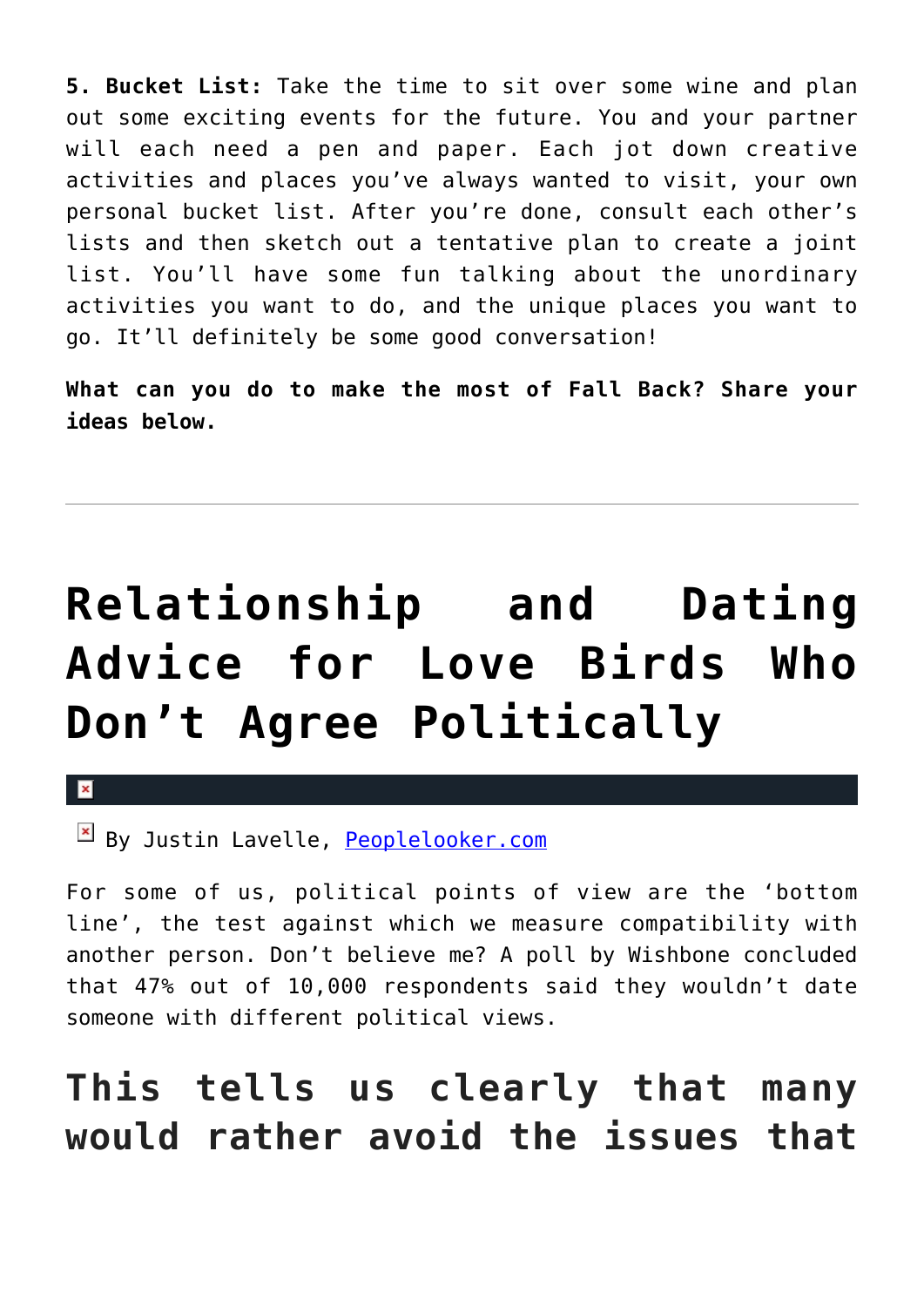## **come with different political beliefs and also confirms why so many people marry or date within a specific cultural or religious community.**

Are you one of the 47%? Are you on Team Trump or Team Hillary? Consider this [relationship advice.](http://cupidspulse.com/relationship-experts/) You can find a match with dating sites that are specifically geared towards your candidate of choice, such as MapleMatch (anti-Trump – it will match you with Canadians so you can move, in the event of a Trump win), TrumpSingles (boasting "The number one dating site for those who still believe in Making Dating Great Again"), or LiberalHearts (their catchphrase? "Uniting single Democrats, progressives, environment and animal rights activists who are like in mind and liberal in love").

For many couples, it isn't until a real rabble-rouser of a candidate emerges that the differences become obvious. Case in point: Donald Trump. Most of us evolve slightly in our political views over time, as our lives change and we grow older, but it's rare enough for people to switch political sides completely. So, it makes sense to start as you mean to finish and not date people that you know you are going to disagree with on some very fundamental issues in your lives. That said, if you do end up at different ends of the political spectrum, a little mindfulness will go a long way so that you can still have a strong and healthy relationship. Here's some [dating advice](http://cupidspulse.com/relationship-experts/) on getting through an election year unscathed, when you and your partner disagree, politically:

If you're actively playing the dating game or seriously considering marriage, your ideal has to be someone who shares some of your core values. Hanging out at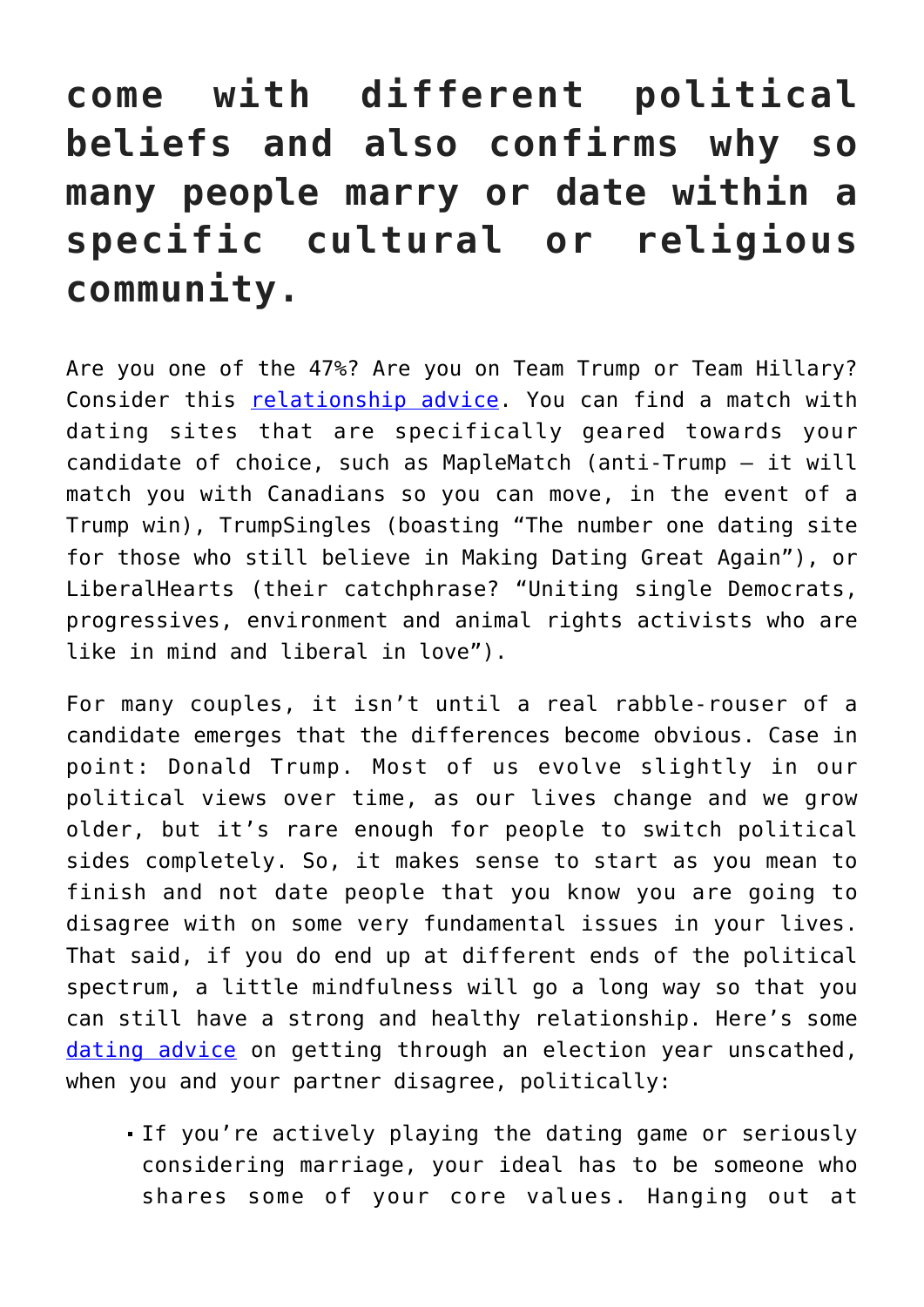different ends of the political spectrum isn't necessarily a deal breaker if you can agree on topics that are personally important to both of you. After all, a person is not their politics, unless they happen to be running for President, so eliminating everyone who isn't a card carrying Democrat, for example, might be limiting your scope a little too much. But if you can't agree on even the most basic things, it's probably a sign that it wasn't meant to be and might be time to move on.

- You've met that perfect someone who turns out to be a right wing Conservative. You are a liberal Democrat. Are you doomed? Not necessarily. It can be possible to agree to disagree and make a list of topics that aren't permitted at the dinner table or anywhere else!
- If you do decide to run the gauntlet and talk politics with your partner of opposing views, do it respectfully and demand the same of them. You can hear each other out without fighting. The couples who agree on absolutely everything are few and far between, so know that differences are okay, and can even be something to be celebrated.
- How a person comes to their political beliefs matters too! If your partner has done a lot of research and reading, you can be sure that their positions are considered and measured. If they rely on television sound bites and Twitter for their political beliefs and are backing someone based on those featherweight points, you should probably be a little more concerned. The person who doesn't think like you do but has come to those beliefs through a process of due diligence deserves your respect, don't you think?
- Even a strongly divided set of beliefs can find some common ground, some areas where you can both agree. Democrats and Republicans in the House can cross the aisle on some issues, so you should be able to manage it as well. Ultimately, many more centric points of view are much closer than they are divided. It's a question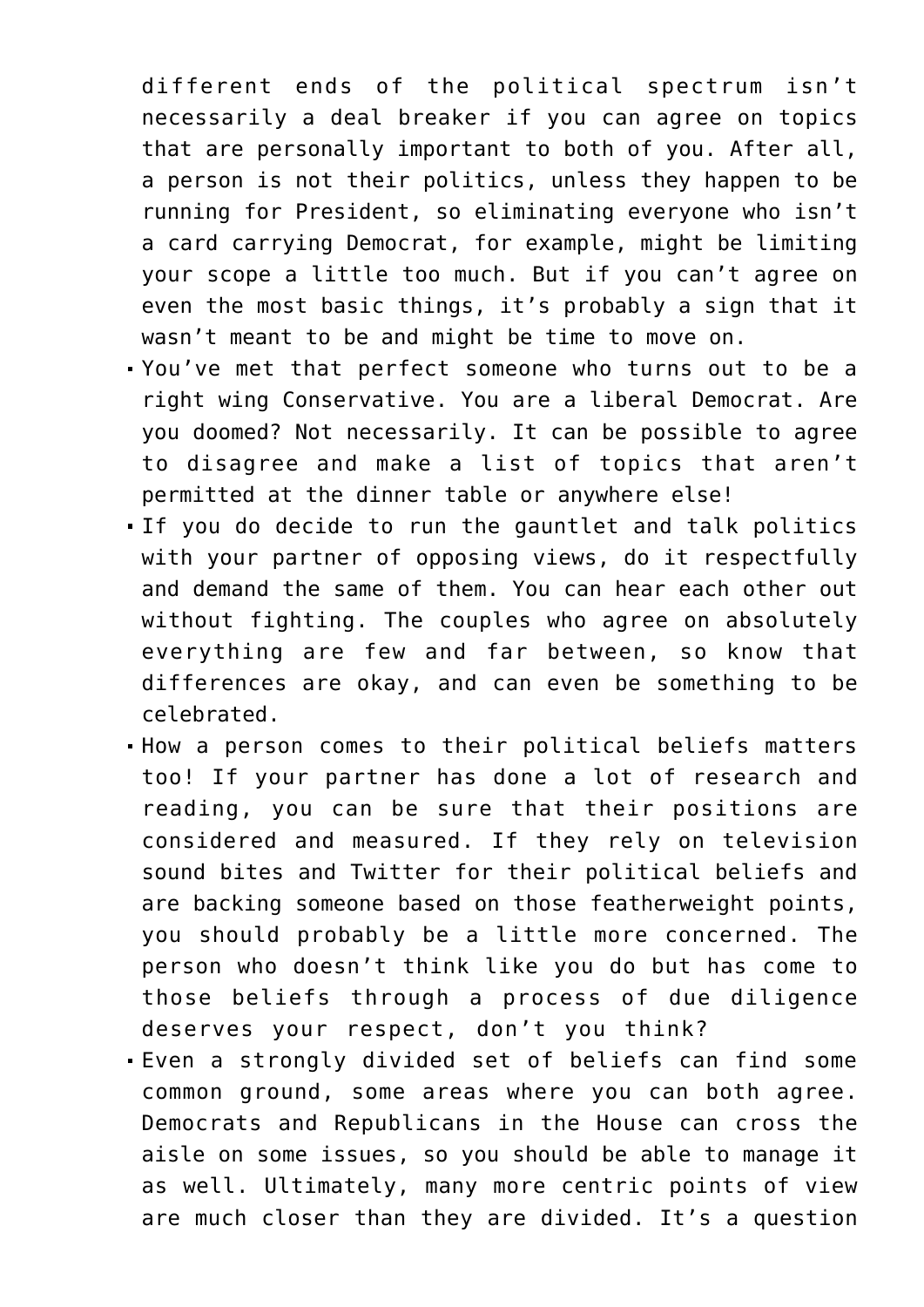of finding that compromise position for the greater good. After all, what's a relationship if not based on compromise and mutual respect?

- Accept that your partner of differing views isn't likely to change and badgering them about it isn't going to help. They may soften or adjust their position on specific issues, but ultimately, very few people cross the aisle for good. This is a good time to practice the idea of 'do unto others': don't try and change them!
- How important are your political views to you? How about your new or prospective partner? Someone can be of a political view without being really active or vocal about the issues of the day. In other words, how much do your political differences really make in your day to day lives? Not much? Then don't worry about it, you'll probably be just fine!

*Justin Lavelle is the Chief Communications Officer at [PeopleLooker](http://www.peoplelooker.com). PeopleLooker is your go-to source to check whether your new online or in person date is who they say they are. PeopleLooker is a leading source of online background checks and contact information. PeopleLooker allows individuals to find more information about people, phone numbers, email addresses, property records and criminal records in a way that's fast, easy and affordable*.

# **[Relationship Advice: The Baby](https://cupidspulse.com/115137/relationship-advice-baby-predicament/) [Predicament](https://cupidspulse.com/115137/relationship-advice-baby-predicament/)**

 $\mathbb{F}$  By Dr. Jane Greer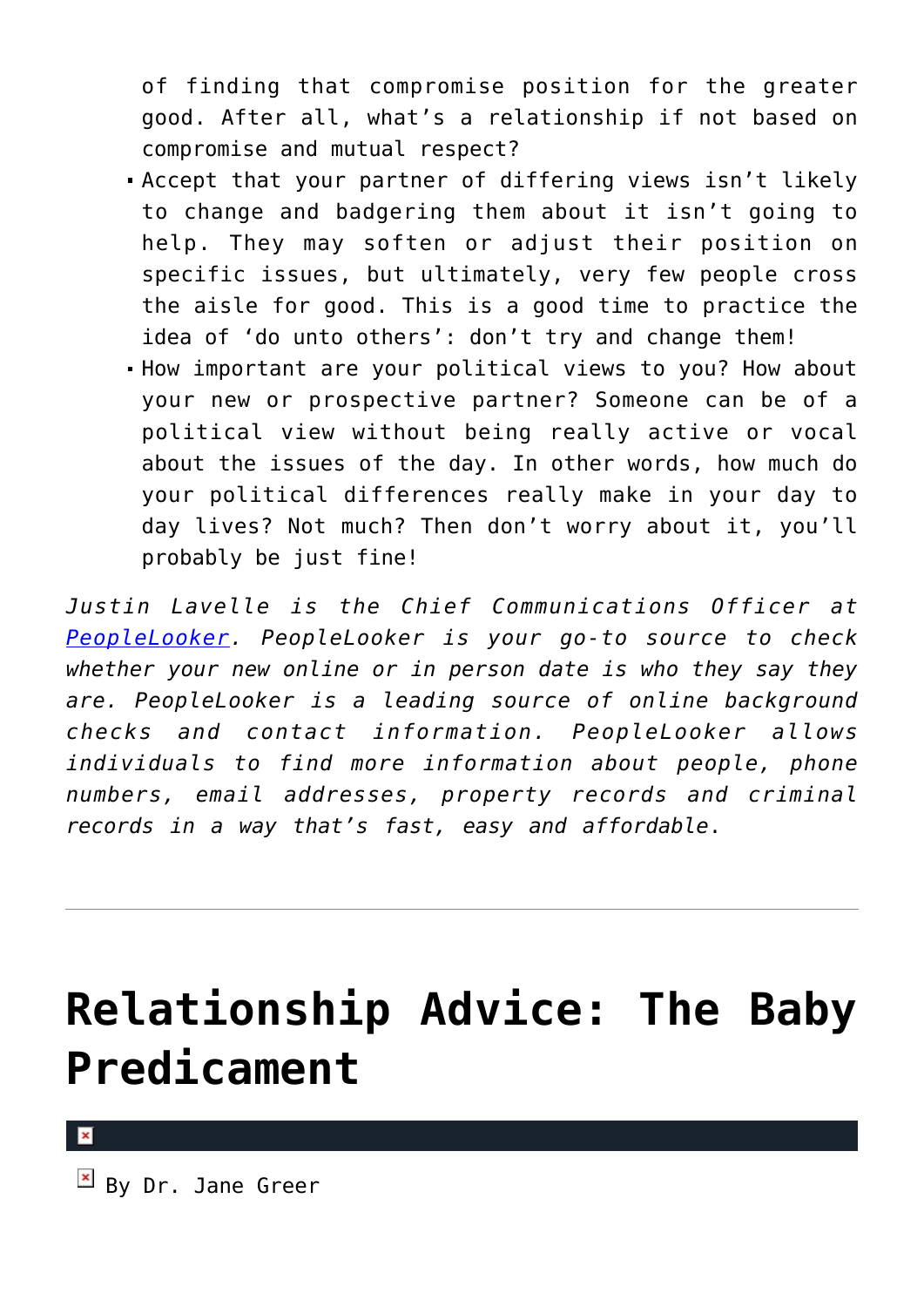Former reality TV star Heidi Montag is hopeful that she'll be starting a family next year with her husband Spencer Pratt. He hasn't always been fond of the idea of fatherhood, admitting he's "baby blocking" her. However, Heidi believes she can change his mind about having a [celebrity baby](http://cupidspulse.com/celebrity-relationships/celebrity-babies/). This is something that many couples go through — one partner is absolutely ready to become pregnant, but the other is either not sure or is against it.

**It is typical for spouses to find themselves in this predicament than to be on the exact same page at the exact same time about when to expand their twosome. Dr. Jane Greer continues with [relationship](http://cupidspulse.com/relationship-experts/) [advice:](http://cupidspulse.com/relationship-experts/)**

There are many variations on the theme of why one or the other is not ready for the responsibility of offspring. Perhaps there is the fear that the connection the couple shares will change with the arrival of a baby, and one person might worry that the love and attention he or she gets now will shift and it could end up feeling more like a loss than a gain. Or possibly someone is concerned about being financially settled before embarking on the adventure of parenthood. Maybe it is just the looming responsibility itself that holds one partner back, and on occasion people are dealing with their own childhood experiences that might color their desire to be a parent. Or in some cases one partner has been married before, and has a child with that first spouse and might not be eager to do it again. Whatever the reason, the back and forth can begin for couples before they even become engaged, and can sometimes be a deal breaker if there is no way to reach an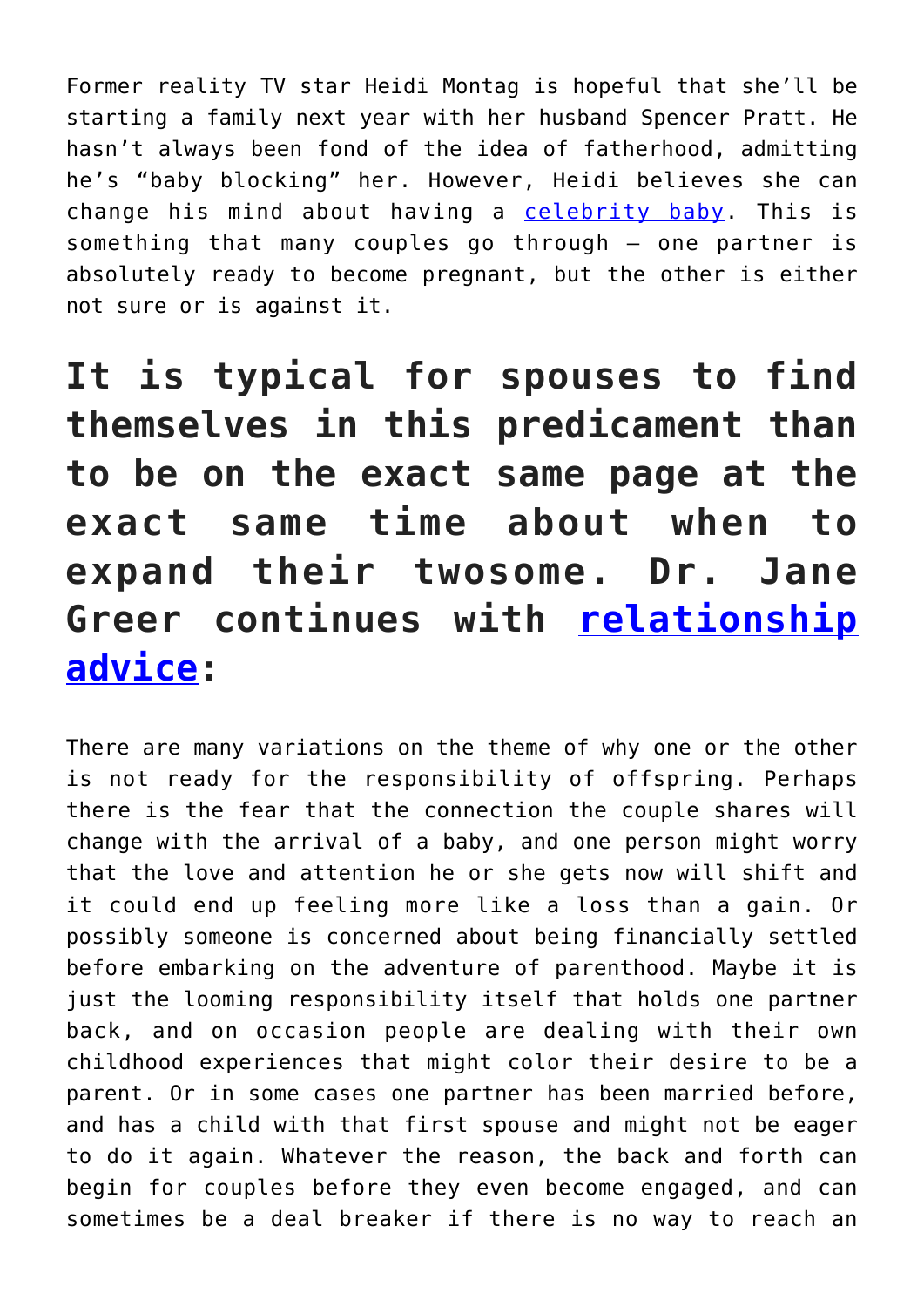agreement or even leave open the possibility of it happening one day. More often than not, though, the relationship will move forward with the hope that the partner who is holding out will come around. What do you do then if you find yourself married and ready, but your spouse is not sure or still saying no?

#### **Related Link:** [Reality Stars Who Found Real Love](http://cupidspulse.com/28619/reality-star-couples-real-love/)

The first thing to do is to set aside time to discuss your concerns. When you do sit down to talk this through, allow each of you to share your respective vision of your life together and the role that having children will or will not play in your future. Assuming you were up front about your desire to have a family from the beginning, it is important to remind your partner that you were clear from the get-go. Establish if this is a "not now" or a "not ever" situation. Assuming it is the first, ask your partner to describe what they are feeling and what is holding them back. Ask if their feelings have changed at all over time. See if there is anything you can do, or that you can do together, to make your spouse more comfortable with the idea.

### **Related Link:** [Heidi Montag & Spencer Pratt Lock Lips on a Ski](http://cupidspulse.com/24235/hills-stars-spencer-pratt-heidi-montag-speidi-lock-lips-pda-on-romantic-ski-trip/) [Trip](http://cupidspulse.com/24235/hills-stars-spencer-pratt-heidi-montag-speidi-lock-lips-pda-on-romantic-ski-trip/)

Having this conversation with each other, and having a chance to share your honest feelings, will help to bring you together as a team so you can feel like you are on the same side rather than being opponents who want different outcomes. Talk about a timeframe that feels agreeable to both of you, and decide on a point in the future when you can either revisit the discussion or when you might be able to take first steps toward the goal of having a baby. As long as the door is open, and you know the subject hasn't been tabled forever, you will hopefully be able to avoid feeling controlled and resentful.

The objective is that by the time you reopen the discussion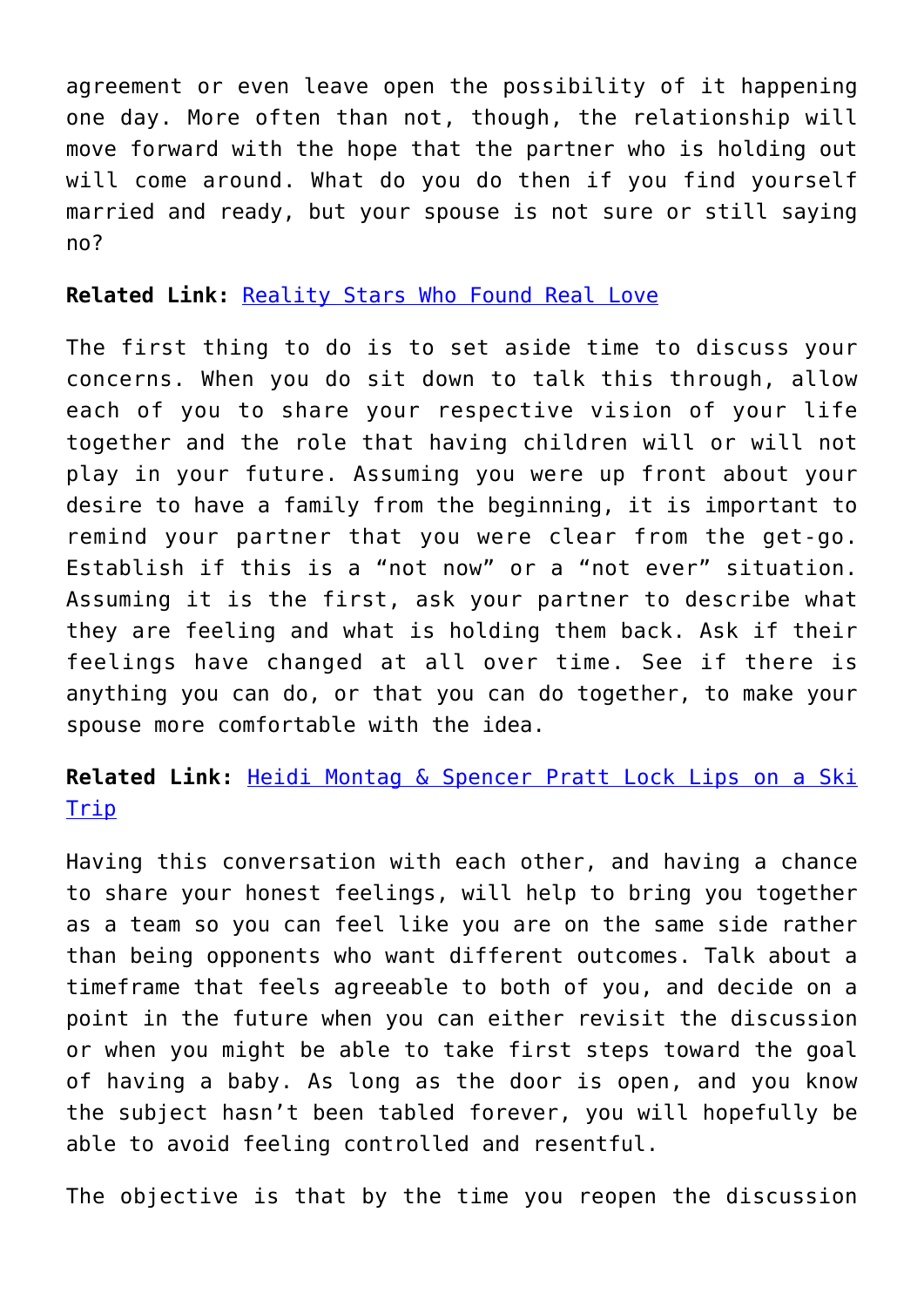you will find yourselves on the same page. Only time will tell if this will be the case for Heidi and Spencer.

*Please tune in to the Doctor on Call radio hour on [HealthyLife.net e](http://www.healthylife.net/)very Tuesday at 2 PM EST, 11 AM PST. First and third Tuesdays are Shrink Wrap on Call, second Tuesdays are HuffPost on Call, and the last Tuesday of the month is Let's Talk Sex! Email your questions dealing with relationships, intimacy, family, and friendships to Dr. Greer at askdrjane@drjanegreer.com. Connect with Dr. Jane Greer on Facebook, at [www.facebook.com/DrJaneGreer,](http://www.facebook.com/DrJaneGreer) and be sure to follow @DrJaneGreer on Twitter for her latest insights on love, relationships, sex, and intimacy. For more on Dr. Greer, visit [http://www.drjanegreer.com.](http://www.drjanegreer.com/)*

# **[Relationship Advice: 5 Things](https://cupidspulse.com/114961/relationship-advice-dating-funny-guys/) [to Know Before Dating a Funny](https://cupidspulse.com/114961/relationship-advice-dating-funny-guys/) [Guy](https://cupidspulse.com/114961/relationship-advice-dating-funny-guys/)**

 $\overline{B}$  By Kayla Garritano

When you're dating someone, you should always be able to laugh. After all, isn't laughter the best medicine? Now, say you meet a new guy, and you go on a series of [date nights](http://cupidspulse.com/dating/date-ideas/) with him. You realize he cracks a lot of jokes, and you're laughing along. You got yourself a funny guy! However, you may need to know a few things before you continue dating him. Cupid is here to help with some [dating advice](http://cupidspulse.com/love/relationship-advice-articles/):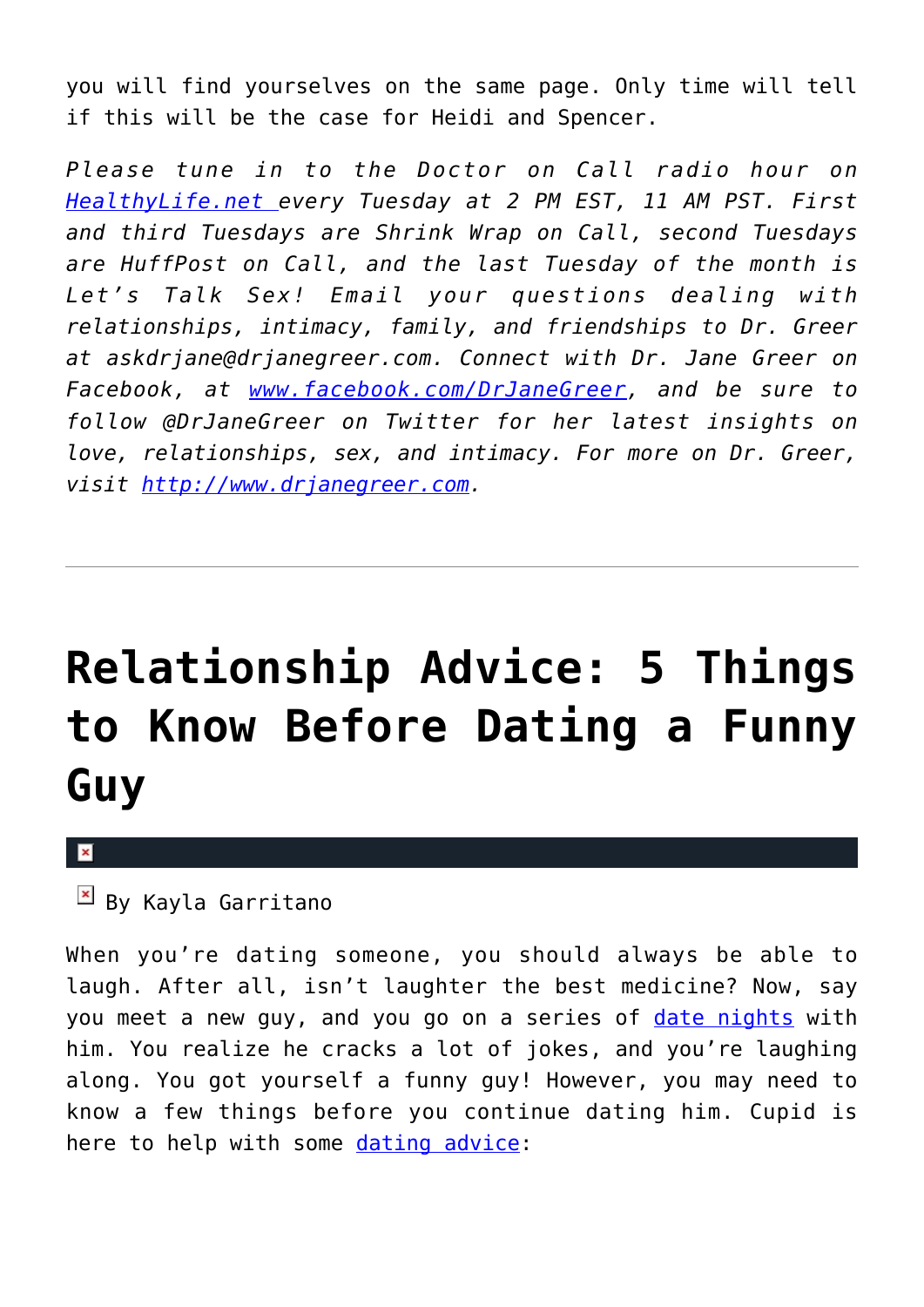### **These pieces of advice will help you when you're dating a funny guy!**

**1. You may have to get used to him:** A sense of humor can depend on the guy you're dating. Is he more sarcastic? Is he good with puns? The more you keep dating him, the more you'll adapt to his humor. And who knows? Maybe you'll even catch the same humor, and you'll be cracking your own jokes!

**2. Not every joke is a joke:** Humor hides emotions sometimes. Guys don't always joke around because they're trying to be funny. There may be an underlying problem, and they're covering it up by inducing laughter. But have no fear, just communicate with him and everything will be fine! You'll know when there's a difference between humor and sorrow.

**Related Link:** [Relationship Advice: 10 Emotional Staged of](http://cupidspulse.com/104694/relationship-advice-10-emotional-stages-of-being-in-a-new-relationship/) [Being in a New Relationship](http://cupidspulse.com/104694/relationship-advice-10-emotional-stages-of-being-in-a-new-relationship/)

**3. He will make your day better:** Rough day? Your guy will be sure to make you smile with some corny joke that he was saving for that moment. When you want to talk, he will be serious enough to listen, but know when it's the right time to make you laugh.

**4. They aren't titled as the "funny guy":** Just because they are funny doesn't mean their new identity when being introduced to people is the "funny one." They don't like being labeled just as much as anyone. They may be funny, but they don't have a sense of humor when it comes to that title!

**Related Link:** [Celebrity Couples Who Always Make Us Laugh](http://cupidspulse.com/89387/funny-celebrity-couples/)

**5. They can be serious:** A funny guy knows when it's time to be serious and when it's time to be funny. He can't crack a joke during a tragic event and expect to receive good feedback from that. He should have the right judgement on when it's time to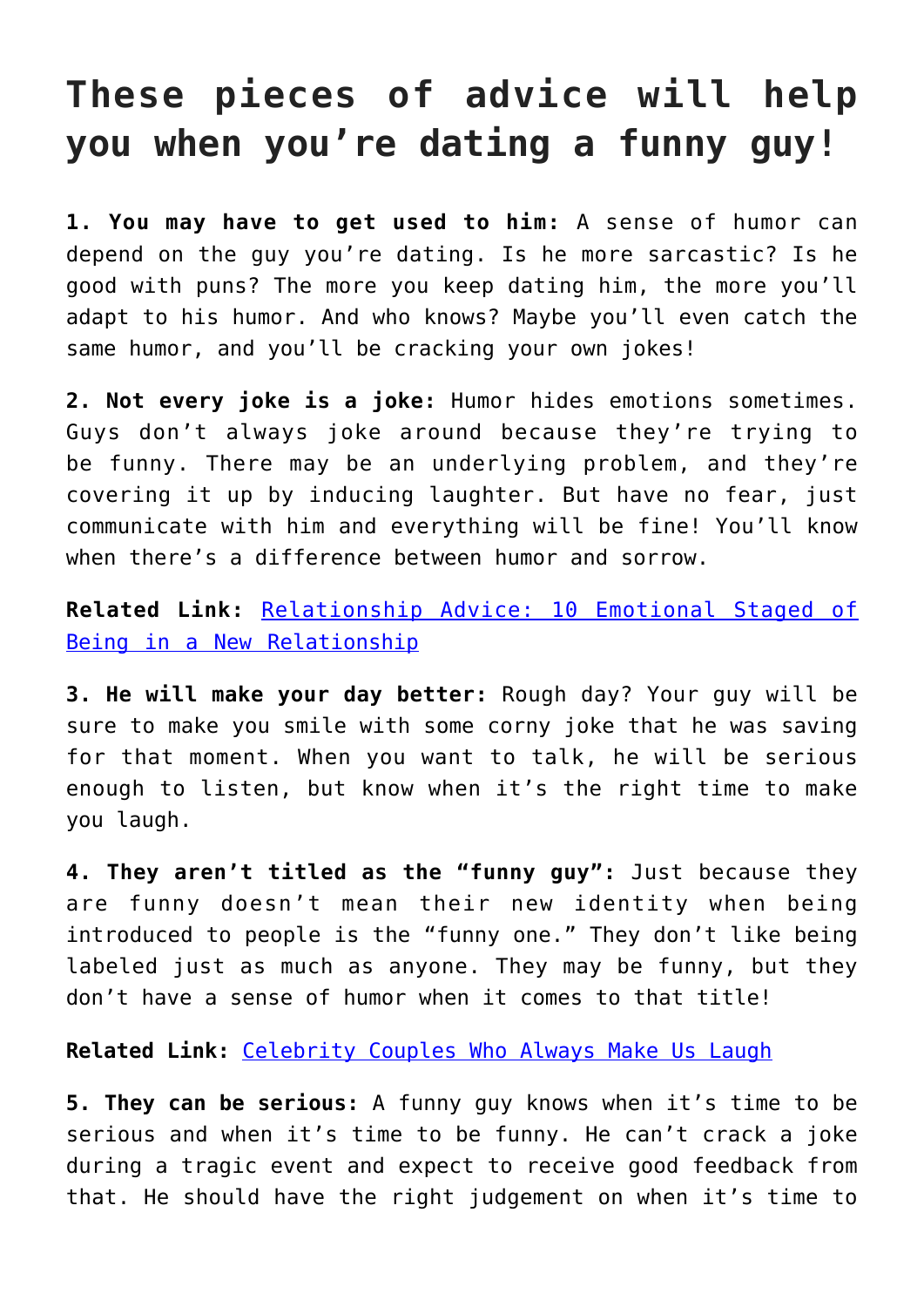be serious.

**Have you ever dated a funny guy? What do you wish you knew before dating him? Comment below!**

## **[5 Celebrity Couples Who Are](https://cupidspulse.com/114948/celebrity-couples-nailing-long-distance-relationships/) [Nailing Long-Distance](https://cupidspulse.com/114948/celebrity-couples-nailing-long-distance-relationships/) [Relationships](https://cupidspulse.com/114948/celebrity-couples-nailing-long-distance-relationships/)**

#### $\pmb{\times}$

By [Katie Gray](http://cupidspulse.com/105088/katie-gray)

[Celebrity couples](http://cupidspulse.com/celebrity-relationships/long-term-relationships-flings/) are just like any other couples, which sometimes entails being in a long distance relationship. [Celebrity relationships](http://cupidspulse.com/celebrity-relationships/long-term-relationships-flings/) can nail the long-distance aspect when they have good communication, are both dedicated and put in extra effort. Whether these celebrities send photos, write love letters or FaceTime, they have found the secrets to making long distance work. For some, it's only a temporary situation and for others, it is sporadic sequences.

### **Cupid has compiled five celebrity couples who are nailing longdistance relationships:**

**1. Sarah Michelle Gellar & Freddie Prinze Jr:** Sarah Michelle Gellar and Freddie Prinze Jr. got together in 1997 and have been happily together ever since. They've even appeared in the *Scooby-Doo* films together! They are one celebrity relationship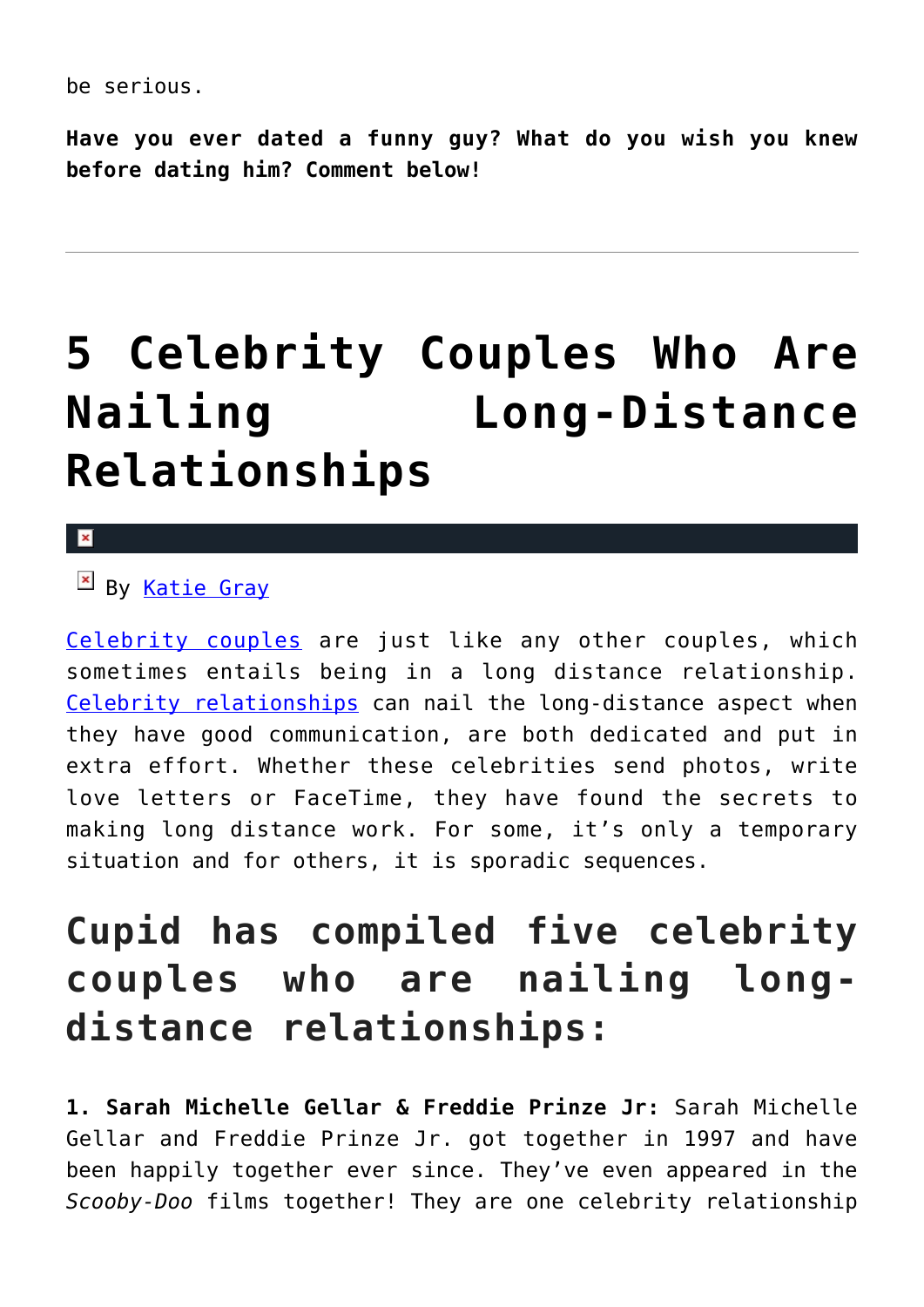that find a healthy balance between work and play, privacy and publicity. It's evident that they make it work while they have to be apart. To this day, they post sweet photos together and are still very much in love.

**2. Tom Hanks & Rita Wilson:** Since they were married in 1988, Tom Hanks and Rita Wilson have been making their marriage work. They are both successful actors and that entails having different filming schedules. In addition, they have to having travel for appearances and events. Hanks and Wilson are genuine people and are a positive relationship to emulate. They have been together well over 20 years. We love them!

**3. Elton John & David Furnish:** Elton John has been with his partner David Furnish for over two decades. The music superstar has to tour for his concerts, therefore; sometimes there is bound to be distance. The celebrity couple got married when same-sex marriage was legalized. They have traditions together, such as sending one another a card every single Saturday. How sweet!

### **Related Link:** [Bigger Is Better: Best Celebrity Engagement](http://cupidspulse.com/112312/celebrity-couple-engagement-rings/) **[Rings](http://cupidspulse.com/112312/celebrity-couple-engagement-rings/)**

**4. David & Victoria Beckham:** Megastars David and Victoria Beckham are one of our favorite celebrity marriages. They were together for 11 years before they had to deal with a longdistance relationship and marriage because David Beckham was living in California for his professional soccer career. At the time, Victoria Beckham was splitting her time between Los Angeles and London. They have beautiful children and are making their marriage work. Cheers to the Beckhams!

**Related Link:** [Celebrity Couples We Want To Reunite](http://cupidspulse.com/112675/celebrity-couples-we-want-to-reunite/)

**5. Claire Danes & Hugh Dancy:** Actress Claire Danes is a class act. She's very talented at the craft of acting. She has also been married to Hugh Dancy for years. When she is filming, that means they have to be in a long-distance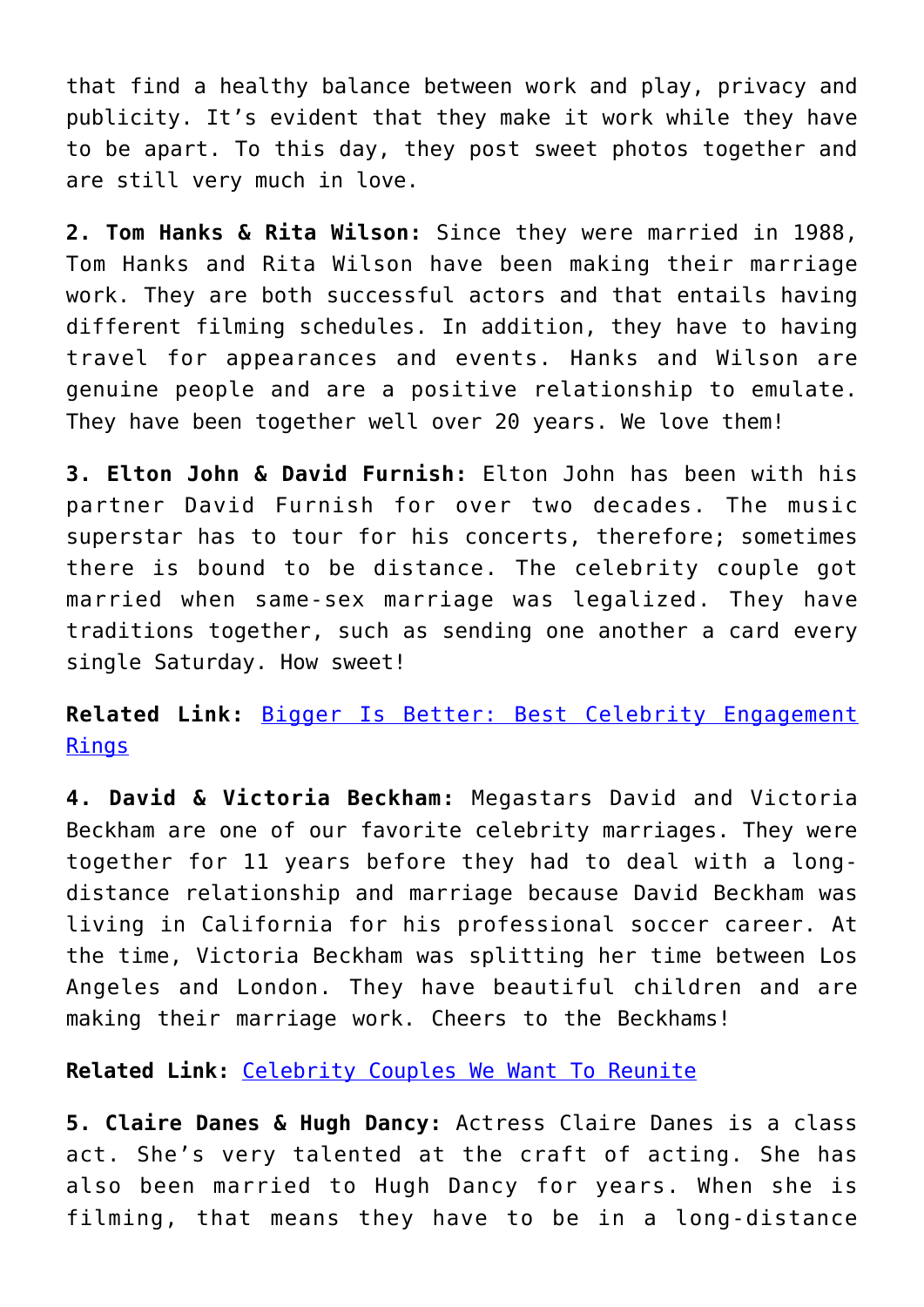marriage until filming wraps. She has stated that the little things like sending photos are what makes it work. You must pretend that you are really with each other in person, and continue to keep in touch and do things that you would in person.

**Who are your favorite celebrity couples that make longdistance relationships work? Comment below!**

## **[Relationship Advice: 5 Ways](https://cupidspulse.com/114941/relationship-advice-ways-therapy-helps-relationship/) [Therapy Can Help Your](https://cupidspulse.com/114941/relationship-advice-ways-therapy-helps-relationship/) [Relationship](https://cupidspulse.com/114941/relationship-advice-ways-therapy-helps-relationship/)**

#### $\mathbf{x}$

 $\overline{B}$  By Kayla Garritano

Sometimes, you and your partner can go through a rough patch, where it'll take more than the two of you to solve the problem. Breaking up isn't a solution for you, because you want to be together. In order to make a strained relationship work, you want to find help. With that being said, therapy may be the way to go. Follow these pieces of [dating advice](http://cupidspulse.com/love/relationship-advice-articles/) to see how therapy can help make your relationship stronger!

**These pieces of relationship advice will help to grow your connection with your partner and ensure a**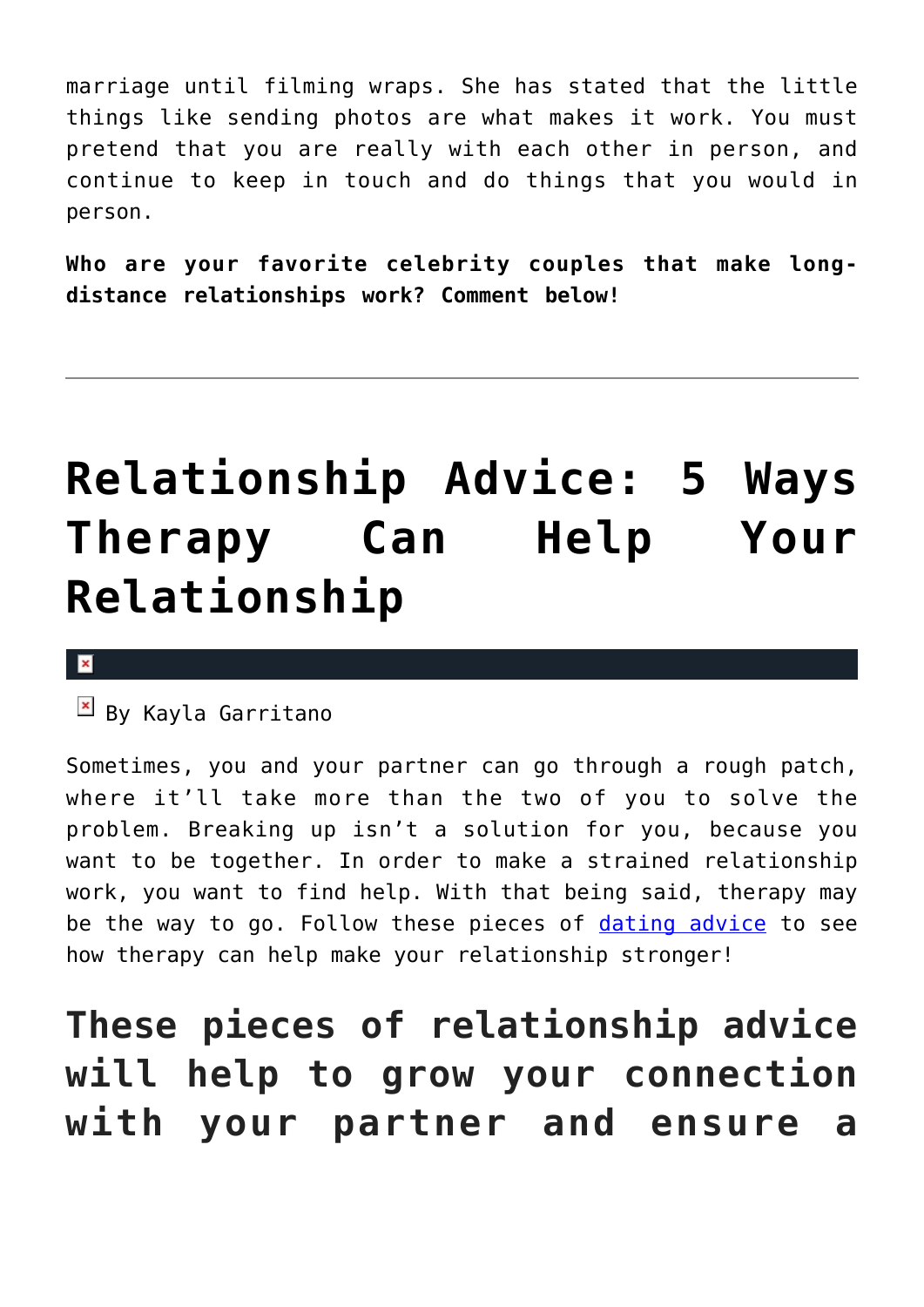### **happy life with each other!**

**1. You'll be able to speak and listen:** In therapy, a lot of it has to do with speaking what's on your mind in order to figure out what the problem is. You'll be able to speak your feelings, and your partner will be able to listen. Then the roles switch. You get to hear what they have to say while they talk it out. These two abilities will help you to grow as a couple. You'll learn how to speak how you feel and to listen to your partner in the proper way.

**2. You'll get to know yourself better:** By going to therapy, you may be able to unveil underlying problems you had, without even knowing it. This will help you accept yourself with any flaws you may have. Your partner will be doing the same. You will learn that it's better to realize your problems first, because that may open the door to solving a problem with your partner.

**Related Link:** [Relationship Advice: Why Isn't It Easy to Say](http://cupidspulse.com/114182/relationship-advice-why-not-easy-say-goodbye/) [Goodbye?](http://cupidspulse.com/114182/relationship-advice-why-not-easy-say-goodbye/)

**3. You'll understand your partner's problems:** Your partner has the opportunity, just like you, to pour their heart out and open up. You get the chance to hear what they have to say and will learn more about them. If you're in a relationship, isn't it best to get to know more about the one you're dating, problems and all?

**4. Your sex life gets help:** A lot of couples go to therapy because they have a dull sex life. Sex is supposed to be intimate, and you're supposed to have a connection with the person you're sharing the moment with.

**Related Link:** [Cameron Diaz: Is Sex the Answer to Relationships](http://cupidspulse.com/88483/cameron-diaz-sex-relationships-and-love/) [and Love?](http://cupidspulse.com/88483/cameron-diaz-sex-relationships-and-love/)

**5. No more repetitive arguments:** You and your partner may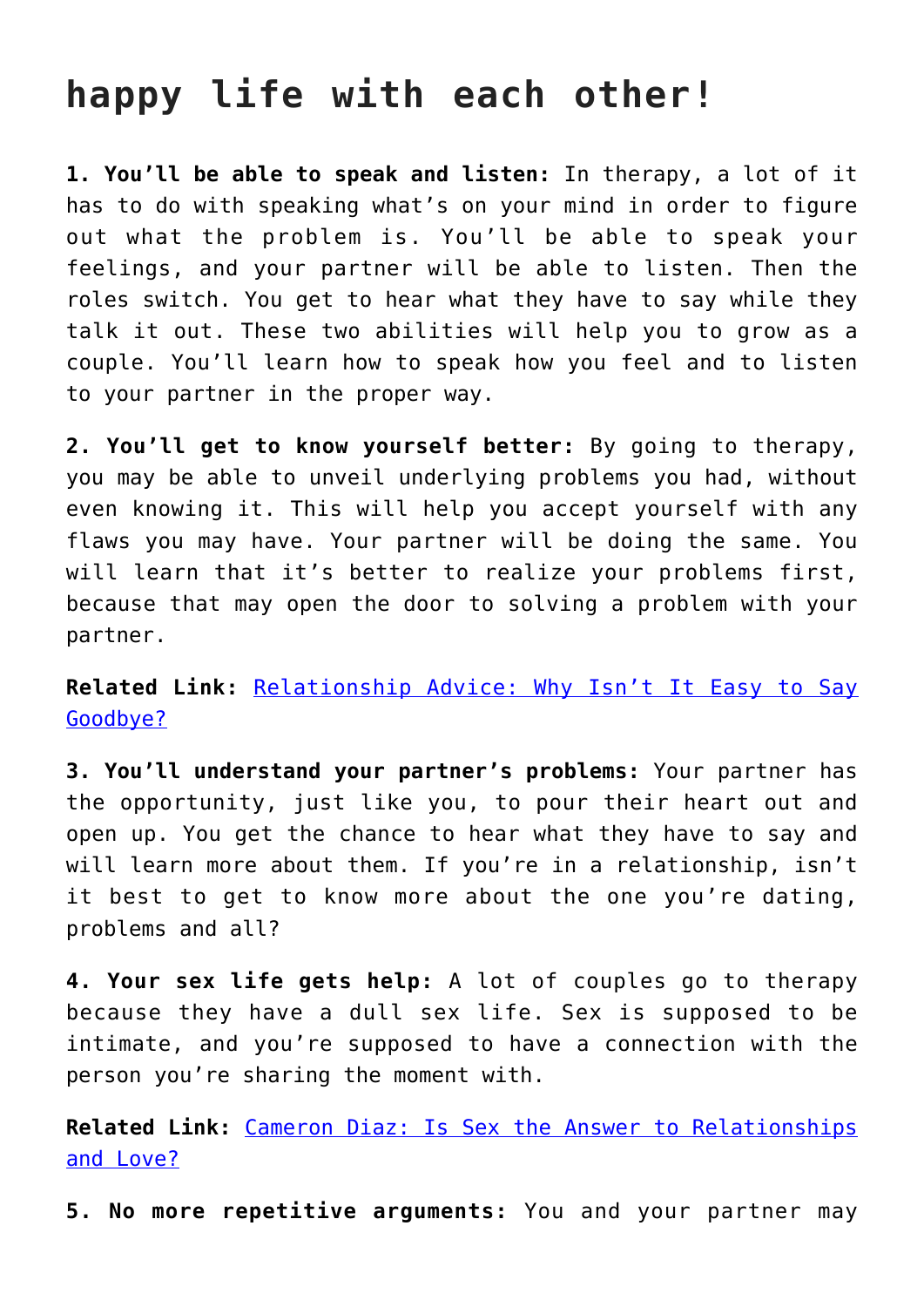constantly argue over one particular problem. Constantly fighting over it will not solve anything. Once you go to therapy and acknowledge the problem, your relationship could get "unstuck" and move forward.

**How did therapy work for you and your partner? Comment below!**

## **[5 New Celebrity Couples To](https://cupidspulse.com/114848/new-celebrity-couples-to-watch/) [Watch](https://cupidspulse.com/114848/new-celebrity-couples-to-watch/)**

 $\mathbf{x}$ 

By [Katie Gray](http://cupidspulse.com/105088/katie-gray)

Ah, there's nothing like new love! Whether these stars are frequently in the public eye or are more private and keep to themselves, there is no denying that there are new [celebrity](http://cupidspulse.com/celebrity-relationships/long-term-relationships-flings/) [couples](http://cupidspulse.com/celebrity-relationships/long-term-relationships-flings/) stirring the pot right now. Who knows? It may lead to [celebrity weddings](http://cupidspulse.com/celebrity-relationships/wedding-engagement/) and celebrity babies down the road. The future is bright when these stars align. When [celebrity](http://cupidspulse.com/celebrity-relationships/long-term-relationships-flings/) [relationships](http://cupidspulse.com/celebrity-relationships/long-term-relationships-flings/) flourish, it makes us very happy!

### **Cupid has compiled the 5 new celebrity couples to watch:**

**1. Gigi Hadid & Zayn Malik:** The supermodel and the singer have been one of our favorite celebrity couples since they started dating. They first announced they were an official celebrity couple on Instagram, and they have been pretty picture perfect ever since. Gigi has been rockin' the Victoria's Secret runway, has a new fashion line with Tommy Hilfiger and even starred in Zayn's 'Pillow Talk' music video! They were seen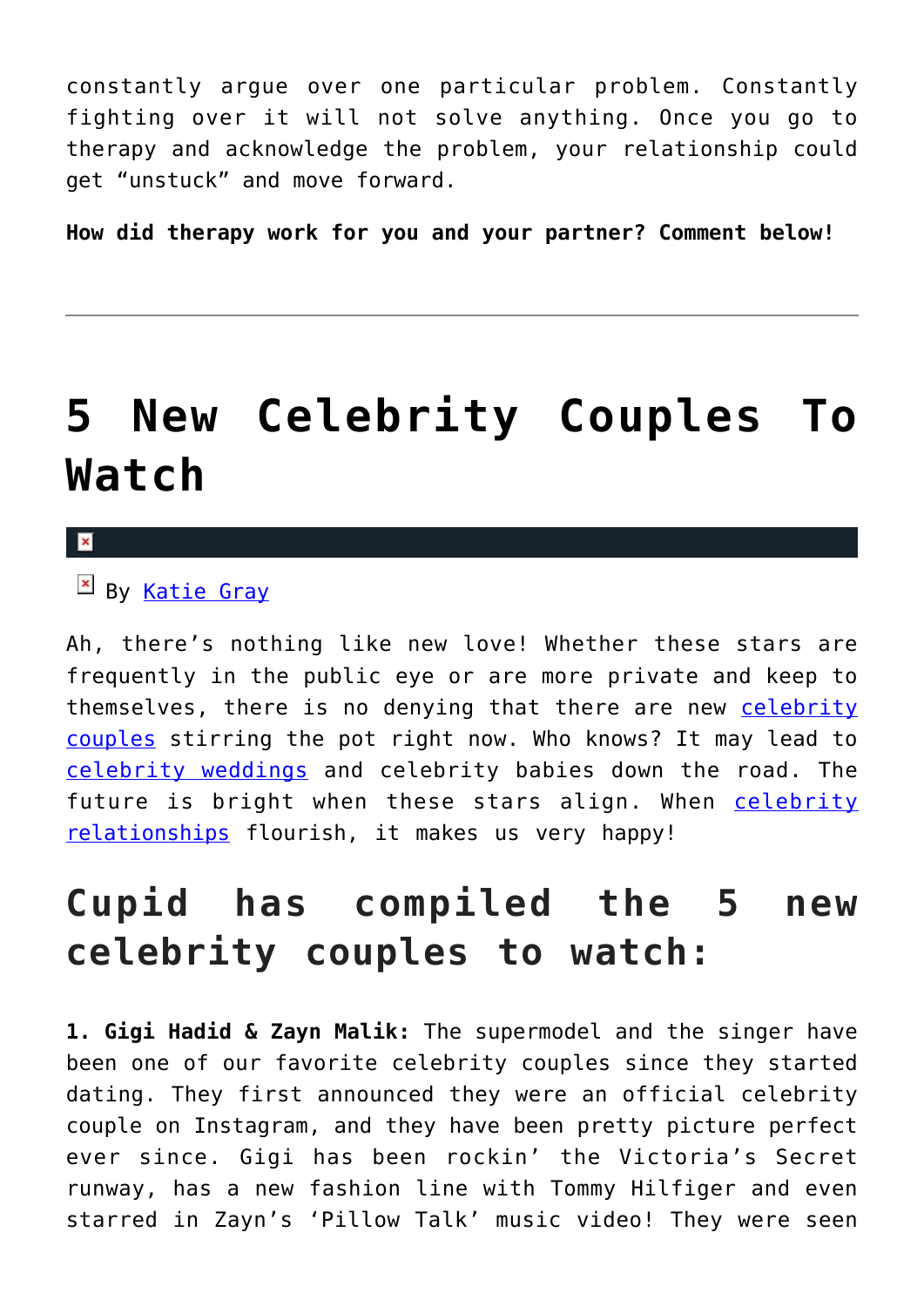together publicly at The Met Ball and seem to be doing fantastic!

**2. Emma Roberts & Christopher Hines:** Emma Roberts has been working hard. She starred in James Franco's *Palo Alto* and has appeared on TV in *Scream Queens*. The actress finds a lot of time to read novels as well. She started dating Christopher Hines recently this summer when the pretty pair were spotted in London together!

**Related Link:** [Celebrity Couples We Want To Reunite](http://cupidspulse.com/112675/celebrity-couples-we-want-to-reunite/)

**3. French Montana & Iggy Azalea:** Rappers and hip-hop artists French Montana and Iggy Azalea are an official item! The two were spotted together on a fun-filled trip to Cabo San Lucas and have been an item ever since. We are hoping they will create some music together now!

**4. Leonardo DiCaprio & Nina Agdal:** Hollywood heartthrob, Leonardo DiCaprio, is one of the most talented actors in the industry. He's no stranger to dating Victoria's Secret angels, and now he's dating a new one! Nina and Leo began dating this summer, and they have been vacationing all over the world ever since. The celebrity relationship that travels together, stays together!

**Related Link:** [Bigger Is Better: Best Celebrity Engagement](http://cupidspulse.com/112312/celebrity-couple-engagement-rings/) [Wedding Rings](http://cupidspulse.com/112312/celebrity-couple-engagement-rings/)

**5. Jojo Fletcher & Jordan Rodgers:** Who doesn't love watching *The Bachelorette*? Jojo and Jordan went public in August, appeared happy in love on *Good Morning America*, and the two love birds have been vacationing a lot! As they say on the show, these two definitely WILL accept the final rose!

**Who are your favorite celebrity couples to watch? Comment below!**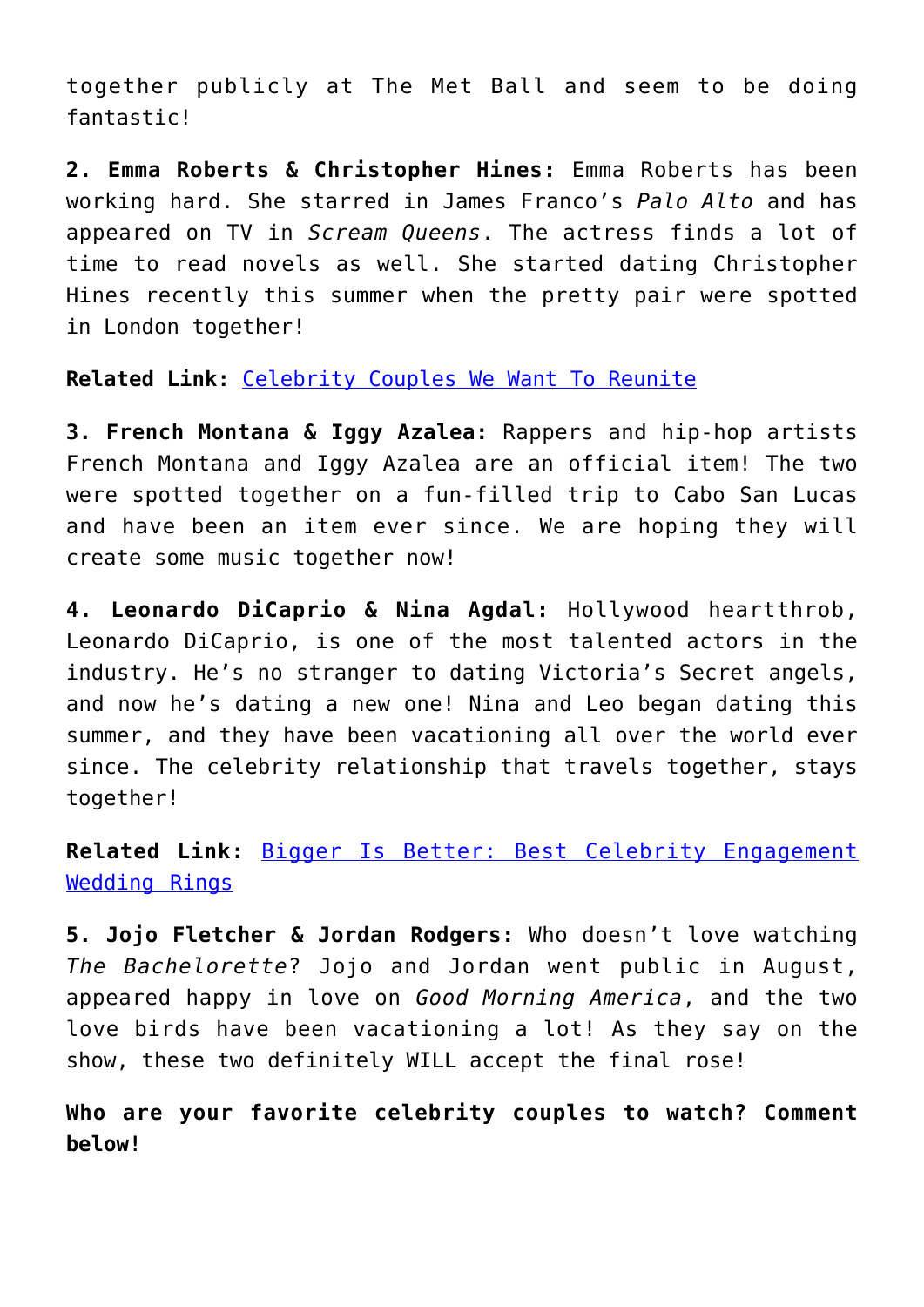## **[Relationship Advice: How to](https://cupidspulse.com/114578/relationship-advice-stop-dating-bad-boys/) [Stop Dating Bad Boys](https://cupidspulse.com/114578/relationship-advice-stop-dating-bad-boys/)**

#### x

 $\boxed{\text{y}}$  By Creshawna Parker-Davis

Find yourself going after the same guy time and time again? You know the type: the guy who doesn't make you better, yet does an awesome job at stringing you along, but you have no idea where your relationship stands? Yeah, that can be confusing. It's like craving a highly carbonated and artificial soft drink. It's no good for you, but you want it anyway. Hey, no judgement here; however, while it's satisfying at the moment, it can be detrimental in the long run if you form a bad habit.

**What do you do if you find yourself stuck dating these same type of guys over and over? Cut it off, and kick 'em to the curb. Here's some [relationship advice](http://cupidspulse.com/relationship-experts/) to help you stop dating bad boys for good.**

#### **Realize you can't change him.**

Men, or people in general really, aren't projects. While you may be able to to teach him how to wash dishes or to turn the TV off once he's finished playing his video games, don't attempt to do a man-over, as it may not go so well.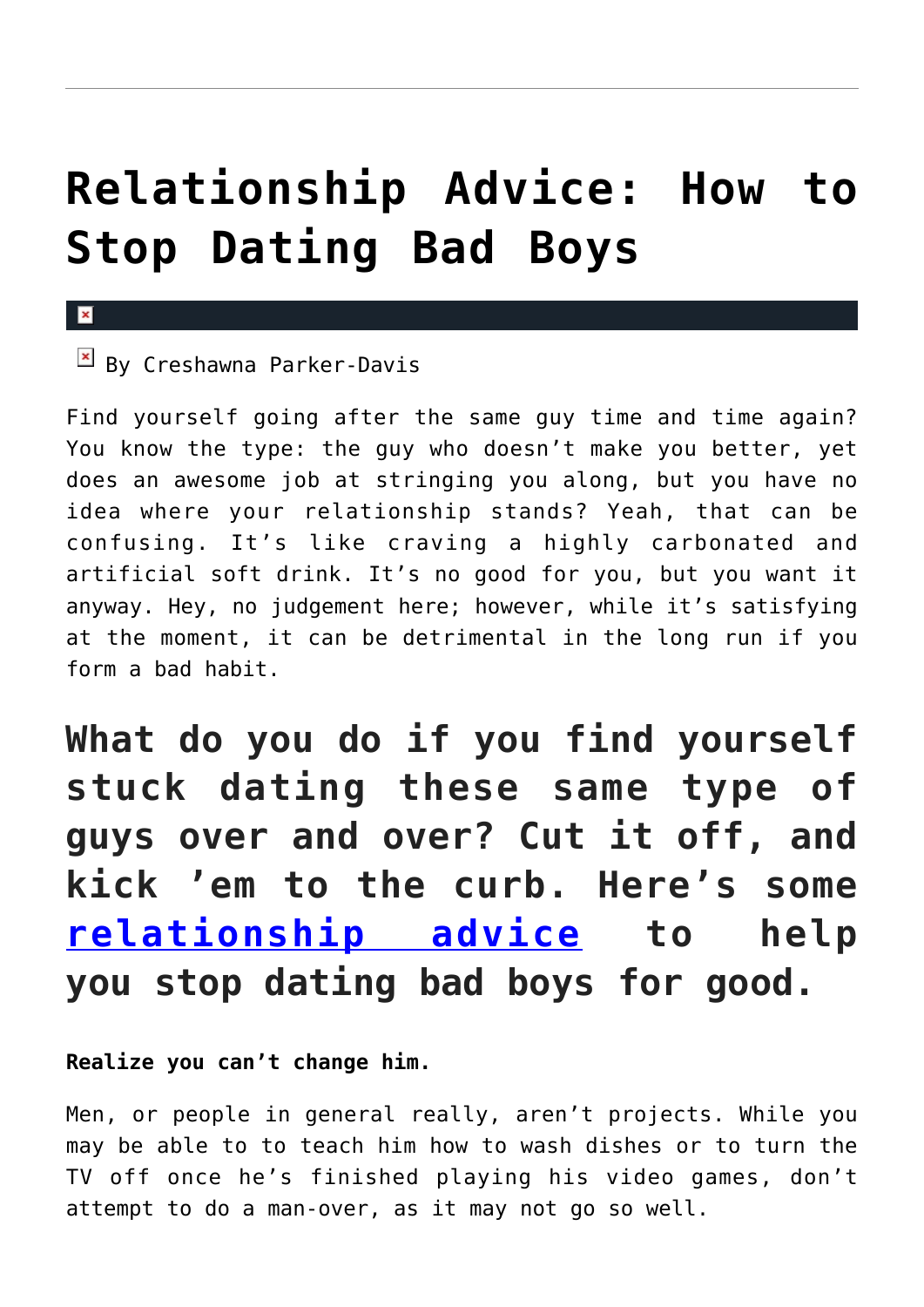#### **Be with someone who loves you for you.**

Just as you can't, or shouldn't, attempt to change someone, don't be with someone who wants to completely change you. Growth is no doubt a good thing, but if your significant other is trying to to change your style of clothes, your friends and make you into someone you're not or don't aspire to be, leave.

**Related Link:** [Relationship Advice: What NOT to Do In Your](http://cupidspulse.com/111994/relationship-advice-what-not-to-do-marriage-celebs/) [Marriage, Thanks to Celebs](http://cupidspulse.com/111994/relationship-advice-what-not-to-do-marriage-celebs/)

#### **Be realistic.**

If you're not happy with the way things are currently going in your relationship, especially during the early stages, that's a good sign that you should leave. If things aren't going too well now, don't assume placing an exclusive label on the relationship will make it any different.

**Related Link:** [Dating Advice: 10 Things You're Over-Analyzing](http://cupidspulse.com/110243/dating-advice-over-analyzing-relationship/) [In Your Relationship](http://cupidspulse.com/110243/dating-advice-over-analyzing-relationship/)

#### **Make a list of what you want in a man.**

Make a list of the qualities you want in a man. Do you want someone to take you on a [date night](http://cupidspulse.com/dating/date-ideas/) every week? Write it down. Do you want someone who calls you to say goodnight instead of just sending a text? Yep, you guessed it … write it down. Once you create this list, keep it handy to remind you of what it is that you'd like to have in a man, and make changes as necessary.

#### **Step outside of your comfort zone.**

There's nothing wrong with having a type, but sometimes going outside of your safety zone can be a good thing. If you've never considered dating someone who typically isn't the bad boy you'd go for, try it out. Not only does this get you one step closer to leaving the bad boys alone for good, but it also allows you to learn something new.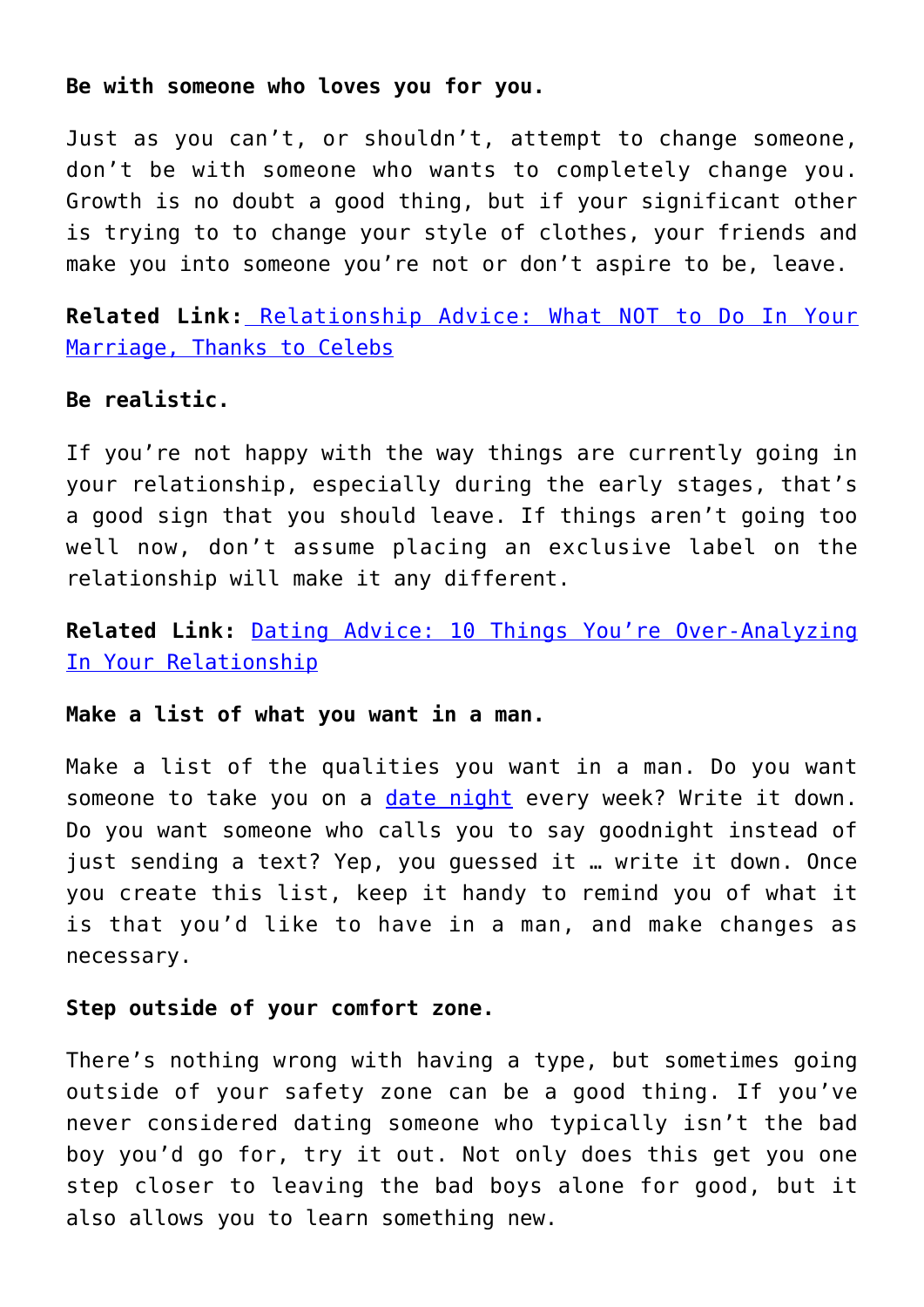**What are some ways you ditched bad boys for good? Share your comments below.**

## **[Relationship Advice: Why](https://cupidspulse.com/114182/relationship-advice-why-not-easy-say-goodbye/) [Isn't It Easy to Say Goodbye?](https://cupidspulse.com/114182/relationship-advice-why-not-easy-say-goodbye/)**

#### $\pmb{\times}$

 $By$  Dr. Jane Green

Some say [Ben Affleck](http://cupidspulse.com/87708/ben-affleck/) is waiting to find out if his [celebrity](http://cupidspulse.com/celebrity-relationships/break-up-divorce/) [ex](http://cupidspulse.com/celebrity-relationships/break-up-divorce/) [Jennifer Garner](http://cupidspulse.com/94271/jennifer-garner/) wants to reconcile with him. Despite their [celebrity divorce](http://cupidspulse.com/celebrity-relationships/break-up-divorce/), they have remained close. According to a source, many people feel Jennifer is stringing Ben along and "making him jump through hoops." They say she's acting hot and cold, and he has no idea where they stand as a couple or a family. It can be very frustrating to remain in limbo and not know what to expect. Many people find themselves in this situation after a break-p or an attempted break-up.

**Sometimes the road to splitting up permanently isn't clear, and there can be lots of fits and starts before either reaching the final end of a relationship, or deciding to give it another solid try. Why is it so hard for people to let go,**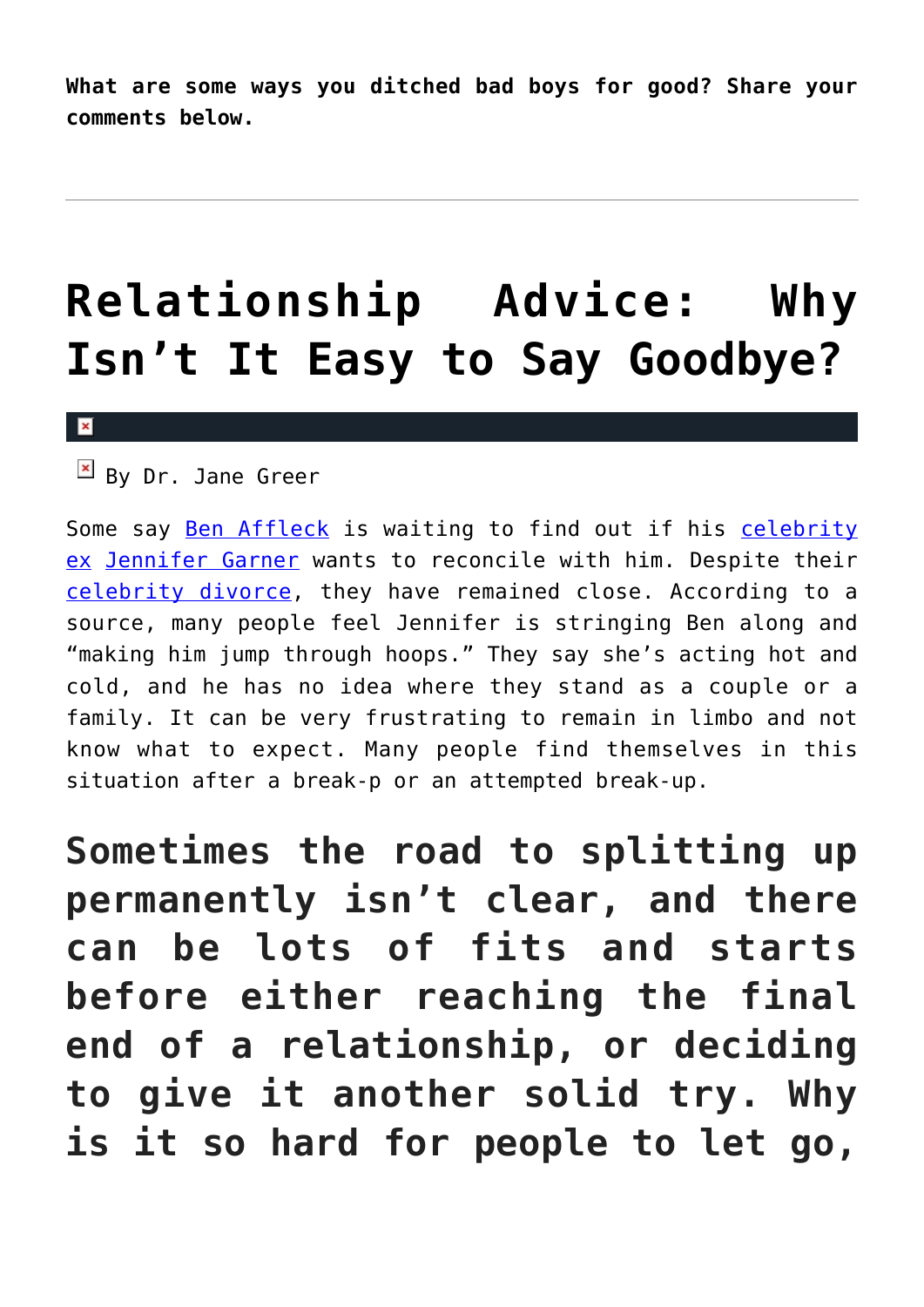### **sometimes even if they are officially divorced? Check out the following relationship advice:**

The most compelling reason people continue to hold on is the fact that they have a shared history. The person who might be an ex-partner has a sense not only of who you are, but who you were with them and during your time together. To then say good-bye to them can also feel like saying goodbye to who you were during your relationship. Another thing that can keep you hopeful, even if you aren't happy right now, is the possibility that something will change and the good times you once shared and the positive aspects of the relationship will resume.

### **Related Link:** [Jennifer Garner Source Says Ben Affleck's](http://cupidspulse.com/98881/jennifer-garner-ben-affleck-celebrity-affair-ultimate-betrayal/) [Alleged Celebrity Affair Was the 'Ultimate Betrayal'](http://cupidspulse.com/98881/jennifer-garner-ben-affleck-celebrity-affair-ultimate-betrayal/)

Another thing that can keep the glue between you from completely giving way is if one of you wants to hold on more than the other. When this happens, the one who isn't ready to finally end it might persist with calls, emails, and texts which can increase the doubts the other might feel as well as any guilt feelings he or she might have about ending the relationship in the first place. The partner who wants to continue to be together might also make assertions that they will change whatever behavior may have led to the unhappiness between you. They might even start to do it, which can make the other person stick around with the hope that the negative behaviors will disappear completely. As a result, a couple can often seesaw because even small changes can increase optimism and give someone the stamina they need to be willing to try to give it another shot. In the case of a betrayal, when the initial and intense anger diminishes, there can be a willingness to give the person a chance to rebuild your trust.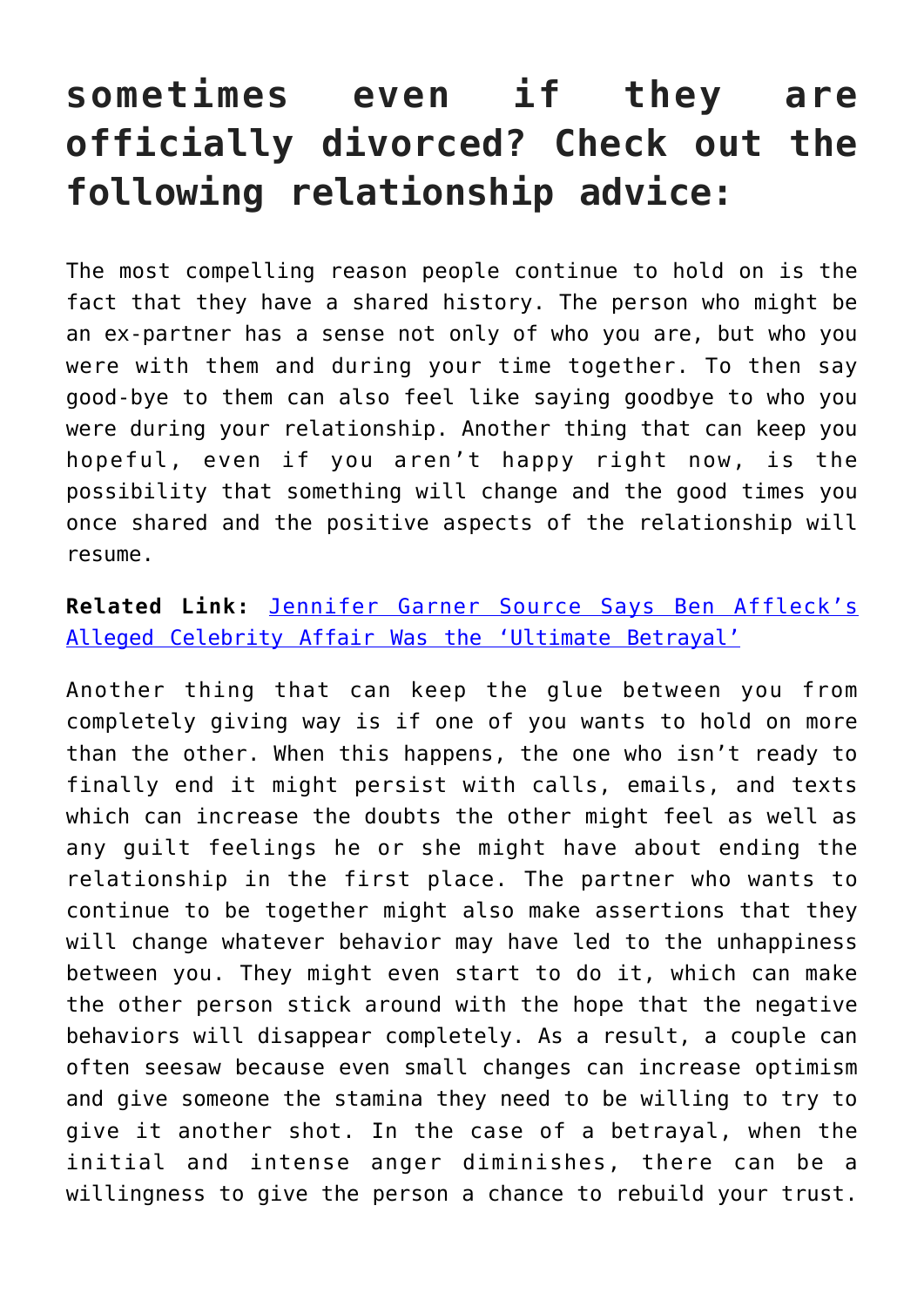Also, when there are children involved, as there are with Jennifer and Ben, there is often a desire to keep the family together for their sake. That can be one of the strongest driving forces of all. Whatever the case, certainly if a lot of loving feelings remain it is hard to imagine life without them in it.

#### **Related Link:** [Lessons From Jennifer Garner and Ben Affleck](http://cupidspulse.com/55662/lessons-from-jennifer-garner-ben-affleck-tammy-greene-hope-after-divorce/)

The question becomes, how do you know if you are wasting your time, holding on with the hope that the happiness will be rekindled or the bad behaviors will change when there is the chance that neither of those things is likely? How can you know how much time to give it before reaching the decision to finally call it quits? Are there any strategies to employ for ending a relationship?

If you are moving forward with the intent to give your relationship a try and see if things can work out, it's good to be clear about what specific changes you are looking for and how long you are willing to wait to see if they actually take place. For example, if you are looking to see if you can trust your partner again, the only real way to do that is to give them enough time to show through their actions that what they say and do is worthy of your trust. But if months go by and you continue to be disappointed because the promised changes aren't happening, or they have happened once but were never followed up on, that can be a good indicator that things aren't really going to be different from what had been upsetting you all along, and if you want to be happier it is time to let go. Ideally, you or your partner can look for counseling, which can help you either get your relationship back on track or help you reach the difficult decision that it really is time to say good-bye to each other.

It appears that Jennifer and Ben continue to share loving feelings, as well as children, and therefore remain open to the possibility of reuniting as a couple. Here's to hoping for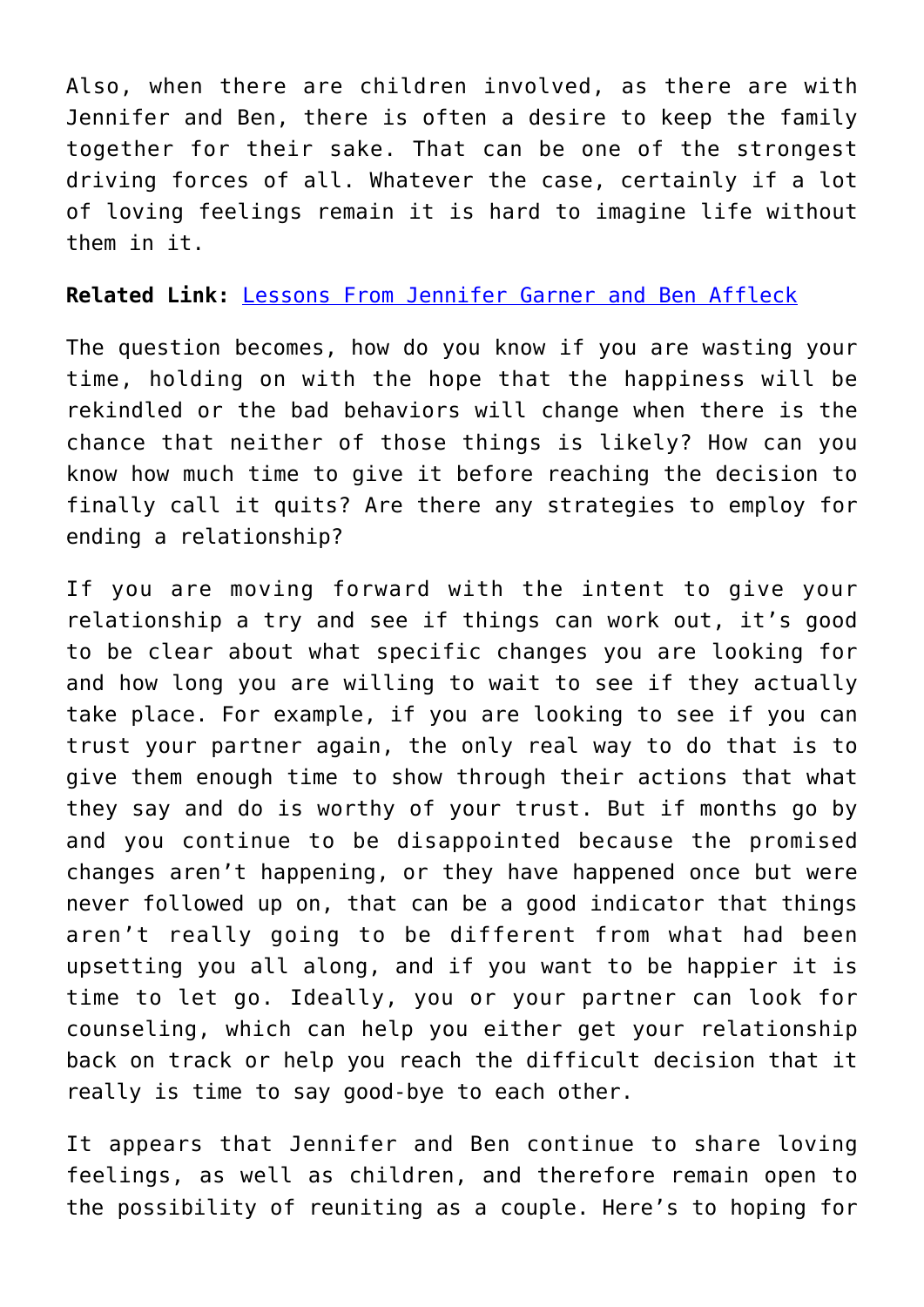the best!

*Please tune in to the 'Doctor on Call' radio hour on [HealthyLife.net](http://www.healthylife.net/) every Tuesday at 2 PM EST, 11 AM PST. First and third Tuesdays are Shrink Wrap on Call, second Tuesdays are HuffPost on Call, and the last Tuesday of the month is Let's Talk Sex! Email your questions dealing with relationships, intimacy, family, and friendships to Dr. Greer at [askdrjane@drjanegreer.com](mailto:askdrjane@drjanegreer.com). Connect with Dr. Jane Greer on Facebook, at [www.facebook.com/DrJaneGreer,](http://www.facebook.com/DrJaneGreer) and be sure to follow @[DrJaneGreer on Twitter](https://twitter.com/#!/DrJaneGreer) for her latest insights on love, relationships, sex, and intimacy.*

## **[6 Celebrity Weddings We Can't](https://cupidspulse.com/113809/celebrity-weddings-cant-wait-watch/) [Wait To Watch](https://cupidspulse.com/113809/celebrity-weddings-cant-wait-watch/)**

#### $\pmb{\times}$

 $\mathbb{F}$  By [Katie Gray](http://cupidspulse.com/105088/katie-gray/)

We're going to the chapel and we're going to watch [celebrity](http://cupidspulse.com/celebrity-relationships/wedding-engagement/) [weddings](http://cupidspulse.com/celebrity-relationships/wedding-engagement/)! When our favorite [celebrity couples](http://cupidspulse.com/celebrity-relationships/long-term-relationships-flings/) have been in celebrity relationships for some time, we can't help but envision their futures together – and that includes celebrity weddings and celebrity babies! We wish these successful six celebrity couples all of the happiness in the world.

### **Cupid has compiled the 6 celebrity weddings we can't wait for:**

**1. Kate Upton & Justin Verlander:** Talk about pitch perfect!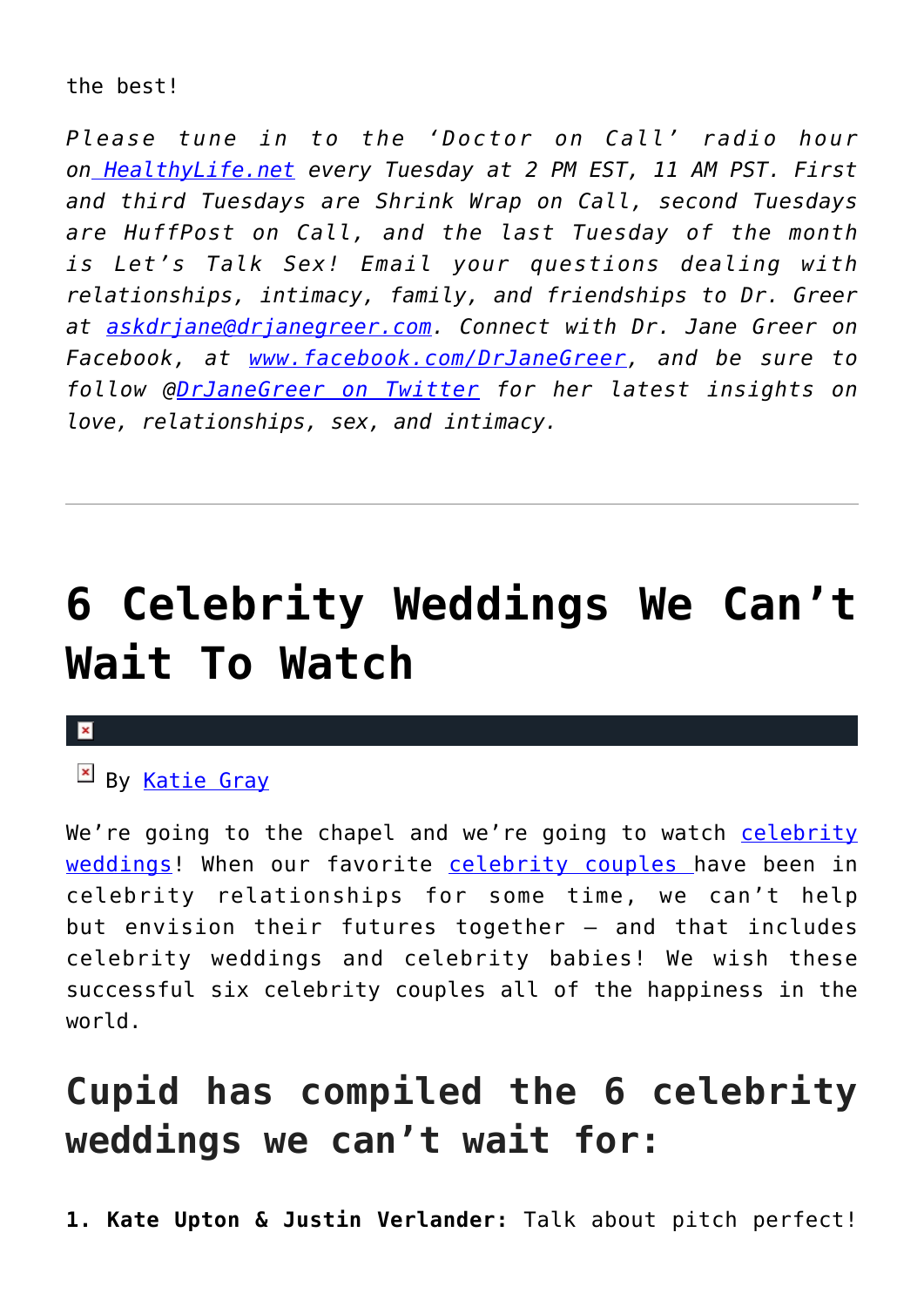Justin Verlander, baseball pitcher for the Detroit Tigers of the MLB, is dating supermodel, Kate Upton. We know that their celebrity wedding would be gorgeous! Verlander has a net worth of \$60 million and his annual salary is \$28 million. The *Sports Illustrated* model is also super successful. We can't wait to watch this love story unfold, they are America's Sweethearts.

**2. Kevin Hart & Eniko Parrish:** Comedian Kevin Hart is known for making us laugh! Hart and Eniko Parrish have been giving us major relationship goals. They were at the top of our anticipated weddings list, and they just tied the knot in a luxurious ceremony on August 13th. They are now on a honeymoon in St. Barts and we can't wait to see their photos! We look forward to the day they decide to have celebrity babies.

**3. Miranda Kerr & Evan Spiegel:** Supermodel Miranda Kerr and Snapchat CEO Evan Spiegel, are engaged, and we cannot wait to see their wedding pics! They are so cute. When they announced their engagement, they did it with a special custom Snapchat filter – how appropriate!

**Related Link:** [5 Celebrity Couples We Want To Reunite](http://cupidspulse.com/112675/celebrity-couples-we-want-to-reunite/)

**4. Kendrick Lamar & Whitney Alford:** Hip hop recording artist Kendrick Lamar is engaged to his longtime girlfriend, Whitney Alford, and we are excited to watch their celebrity wedding take place. Lamar is a cousin of Nick Young, who plays for the Los Angeles Lakers.

**5. [Robert Pattinson](http://cupidspulse.com/88147/robert-pattinson/5/) & FKA Twigs:** The *Twilight* star, Robert Pattinson, got engaged last year to singer FKA Twigs. He gained a lot of notoriety and fame by playing vampire, Edward Cullen, in the *Twilight* saga. Although this is real life and they aren't vampires, we can't wait to see their love story grow.

**Related Link:** [Bigger Is Better: Top 6 Celebrity Couple](http://cupidspulse.com/112312/celebrity-couple-engagement-rings/) [Engagement Rings](http://cupidspulse.com/112312/celebrity-couple-engagement-rings/)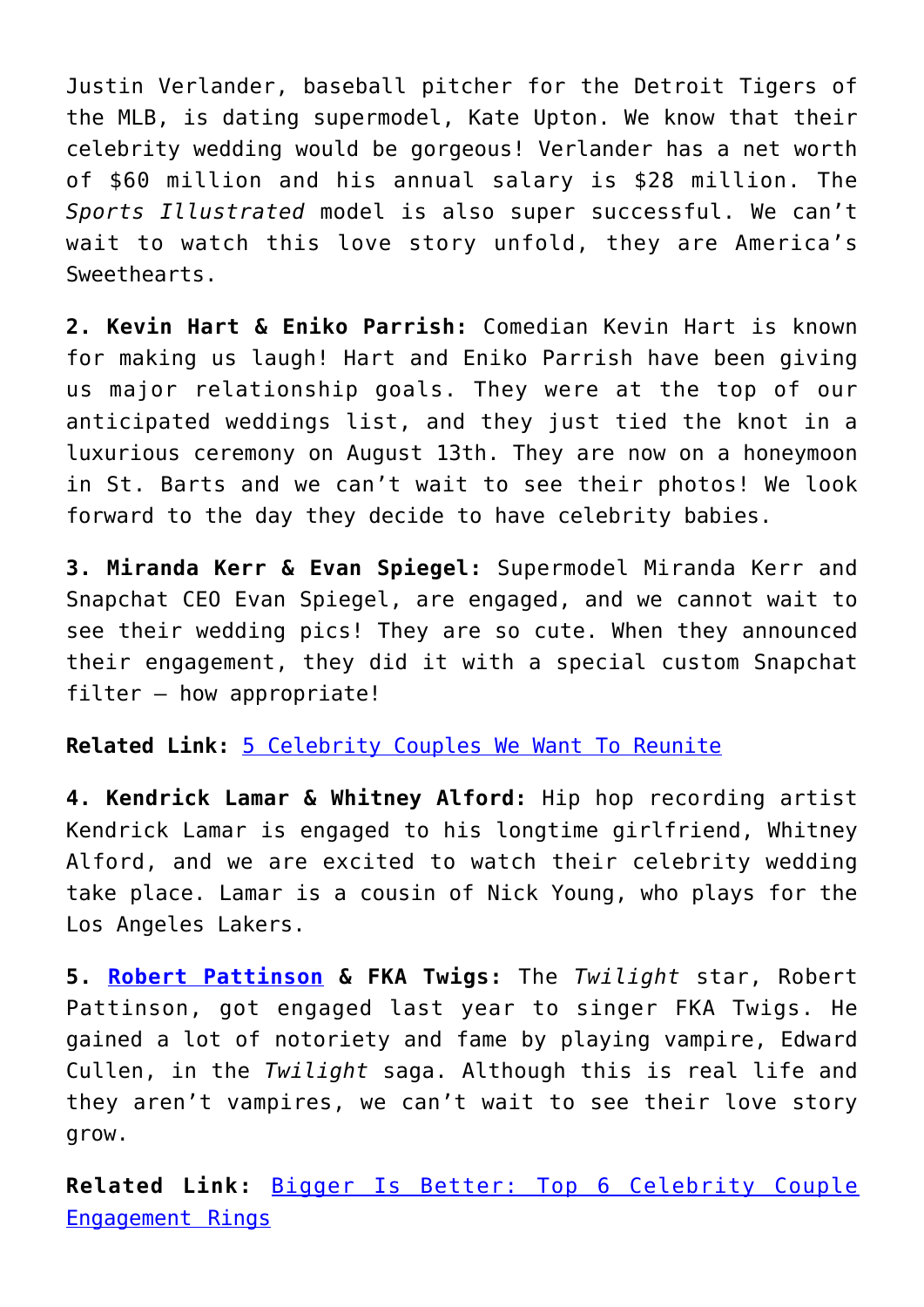**6. Pippa Middleton & James Matthew:** We can't get enough of the royal family! Princess Kate Middleton's sister, Pippa Middleton, is engaged! James Matthew, the future groom, is a hedge fund manager, and he surprised her when he popped the question. She was spotted sporting a gorgeous engagement ring the very next day and the engagement notice informed us that they will wed next year. Woohoo!

**What upcoming celebrity weddings are you excited to watch? Comment below!**

# **[Our 10 Favorite Celebrity](https://cupidspulse.com/113825/favorite-celebrity-couple-athletes/) [Couple Athletes](https://cupidspulse.com/113825/favorite-celebrity-couple-athletes/)**

#### $\pmb{\times}$

### $By$  [Katie Gray](http://cupidspulse.com/105088/katie-gray/)

Ahhh, there is nothing like our favorite [celebrity couple](http://cupidspulse.com/celebrity-relationships/long-term-relationships-flings/) athletes! The couples that workout together, play sports and support one another on the sidelines – stay together. Our favorite athletic couples vary in sport: baseball, football, basketball, hockey and so forth. Many of these [celebrity](http://cupidspulse.com/celebrity-relationships/long-term-relationships-flings/) [relationships](http://cupidspulse.com/celebrity-relationships/long-term-relationships-flings/) have led to gorgeous [celebrity weddings](http://cupidspulse.com/celebrity-relationships/wedding-engagement/) and beautiful celebrity babies.

### **Cupid has compiled our 10 favorite celebrity couple athlete couples:**

**1. Tom Brady & Gisele Bundchen:** The world's most famous supermodel and former Victoria's Secret angel, Gisele Bundchen, is married to NFL star Tom Brady. The two have cute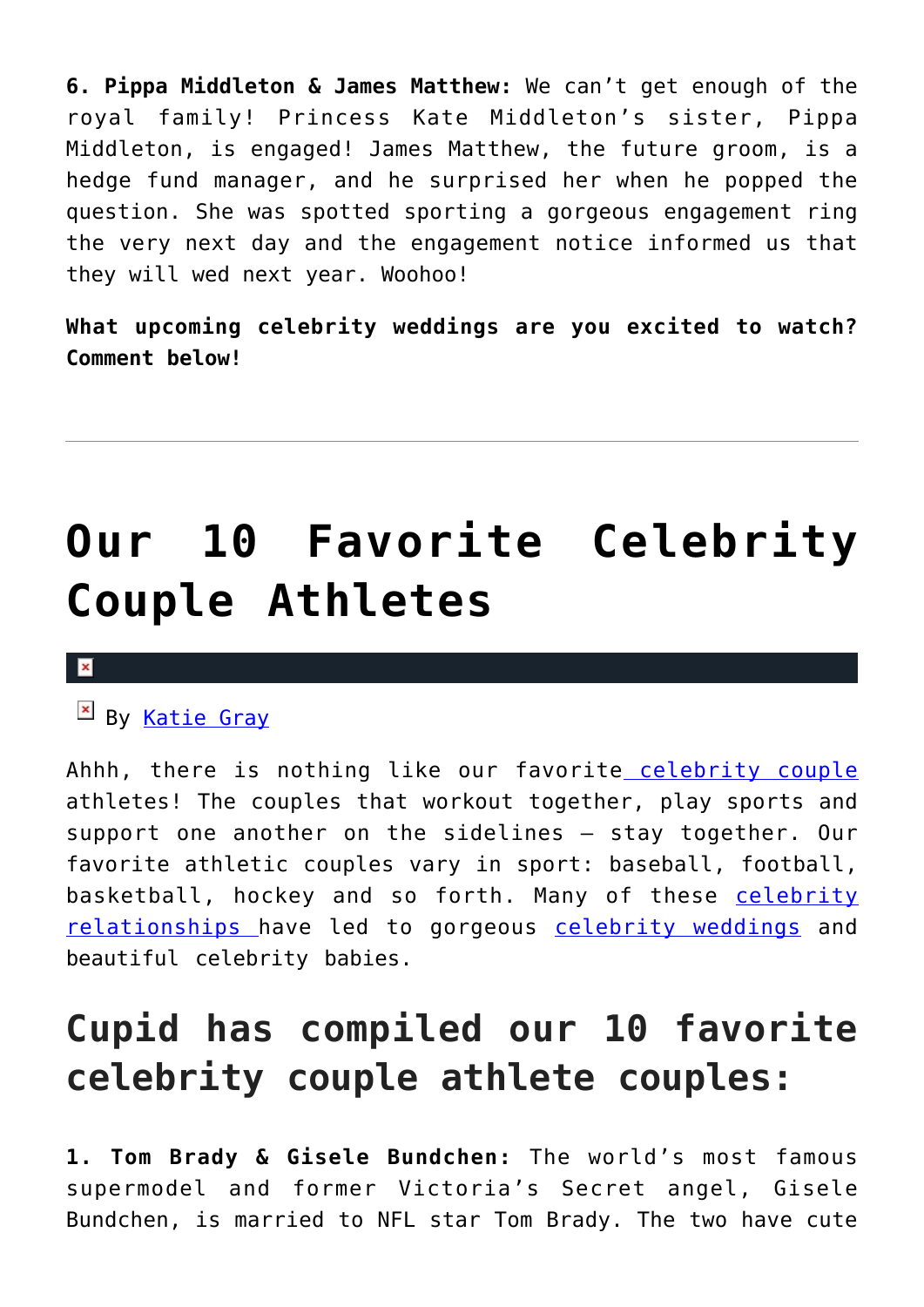celebrity babies together and live a healthy lifestyle. Frequently, she is spotted cheering him on at games, and in the past, the SuperBowl!

**2. Jermichael & Courtney Finley:** The Green Bay Packers football team are the best in the NFL and have won numerous SuperBowl titles. On the team, Jermichael Finley is an asset, but he also is known for being a husband and father. He's married to Courtney Finley, and the two are one of the cutest couples who are underrated for sure. The proud parents always support one another on social media, on the field, at home and so forth. Major relationship goals!

**3. Justin Verlander & Kate Upton:** MLB pitcher for the Tigers, Justin Verlander, and supermodel, Kate Upton, are a pretty pair. They are our favorite engaged celebrity couple, and we can't wait for the wedding!

**4. Kroy Biermann & Kim Zolciak:** Don't Be Tardy For The Party! Kim Zolciak came into the public eye when she starred on Bravo TV's *The Real Housewives of Atlanta*. She then got her own spin-off show with her husband, Kroy Biermann, who plays in the NFL. This celebrity couple is the modern day *Brady Bunch*!

**5. Nick Young & Iggy Azalea:** Rapper Iggy Azalea has been dating Nick Young, who plays for the L.A. Lakers. He's also the cousin of hip hop artist, Kendrick Lamar. This celebrity relationship is going strong! How cute are they?

**Related Link:** [5 Celebrity Couples We Want To Reunite](http://cupidspulse.com/112675/celebrity-couples-we-want-to-reunite/)

**6. Stephen & Ayesha Curry:** You've probably heard Drake rap about NBA star Stephen Curry. Does the line "Steph Curry with the shot" ring a bell? Not only is he one of the best players in the entire NBA, off the court he's also happily married to Ayesha Curry. We love this down to earth couple.

**7. Shakira & Gerard Pique:** Her hips don't lie! Pop star Shakira is known for her dance moves. However, she's also a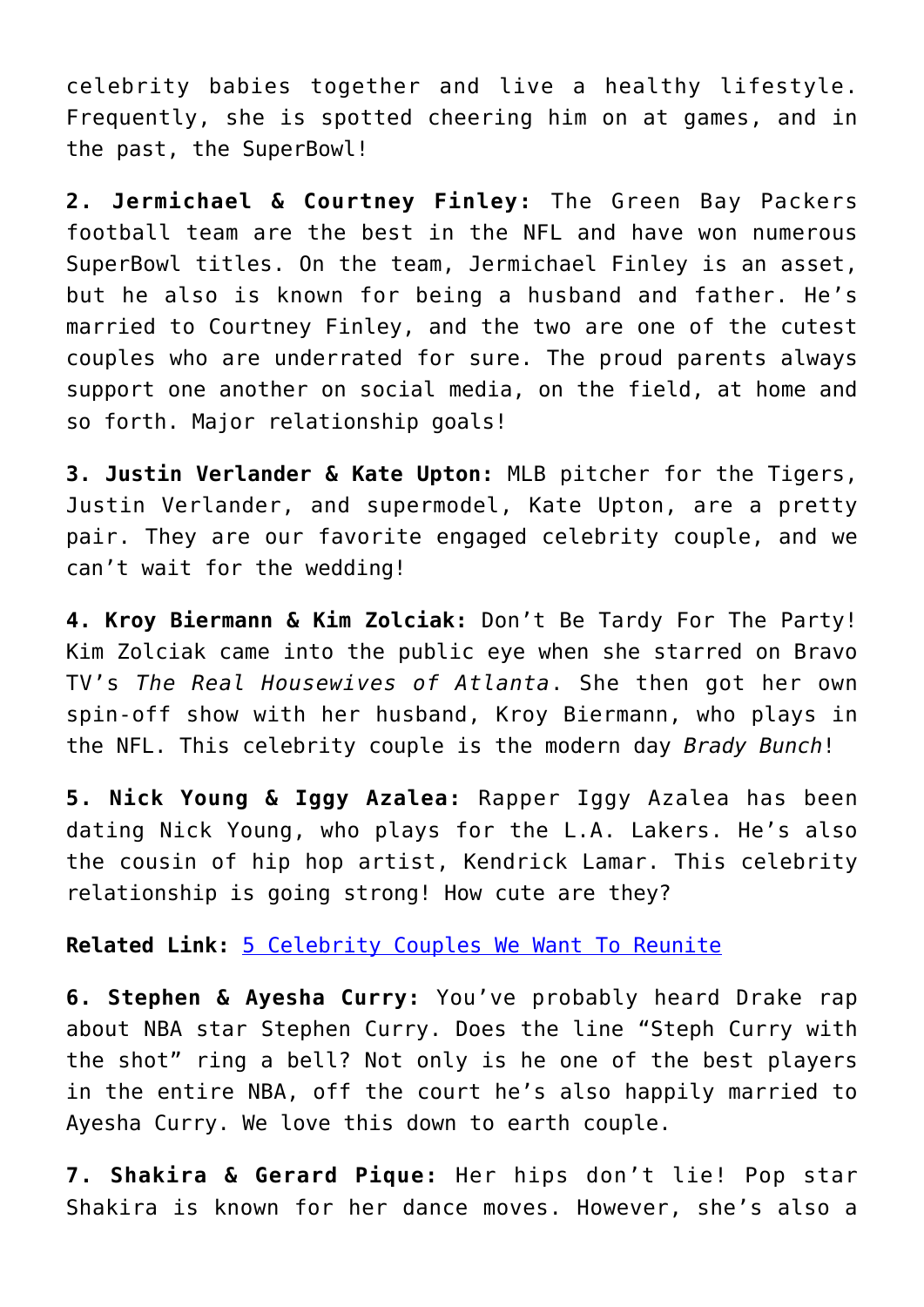great wife to Gerard Pique, professional footballer for Barcelona. She's a fantastic mother, too, and works hard. In fact, her net worth of \$300 million dollars proves it.

**8. Carrie Underwood & Mike Fisher:** Country cutie [Carrie](http://cupidspulse.com/88129/carrie-underwood/) [Underwood](http://cupidspulse.com/88129/carrie-underwood/) is not only a talented singer and performer, but is also a great wife and mother. She had a celebrity wedding to Mike Fisher, professional hockey player, in 2010. Then, the couple introduced their celebrity baby boy in 2015.

**Related Link:** [Bigger Is Better: Top 6 Celebrity Couple](http://cupidspulse.com/112312/celebrity-couple-engagement-rings/) [Engagement Rings](http://cupidspulse.com/112312/celebrity-couple-engagement-rings/)

**9. Jessie James & Eric Decker:** Country singer-songwriter Jessie James married NFL star Eric Decker in 2013. The Minnesota native plays for the New York Jets. They then welcomed a beautiful baby girl, Vivianne Rose. In 2014, they starred in an E! reality series, *Eric & Jessie: Game On*.

**10. Ryan Braun & Larisa Fraser:** Ryan Braun plays for the Milwaukee Brewers and is one of the cutest players in the MLB – hands down. He's married to actress and model, Larisa Fraser.

**Who are your favorite celebrity couple athletes? Share in the comments below!**

## **[Celebrity Videos: 5 Steamiest](https://cupidspulse.com/113819/celebrity-video-steamy-movie-kisses/) [Movie Kisses](https://cupidspulse.com/113819/celebrity-video-steamy-movie-kisses/)**

By [Katie Gray](http://cupidspulse.com/105088/katie-gray/)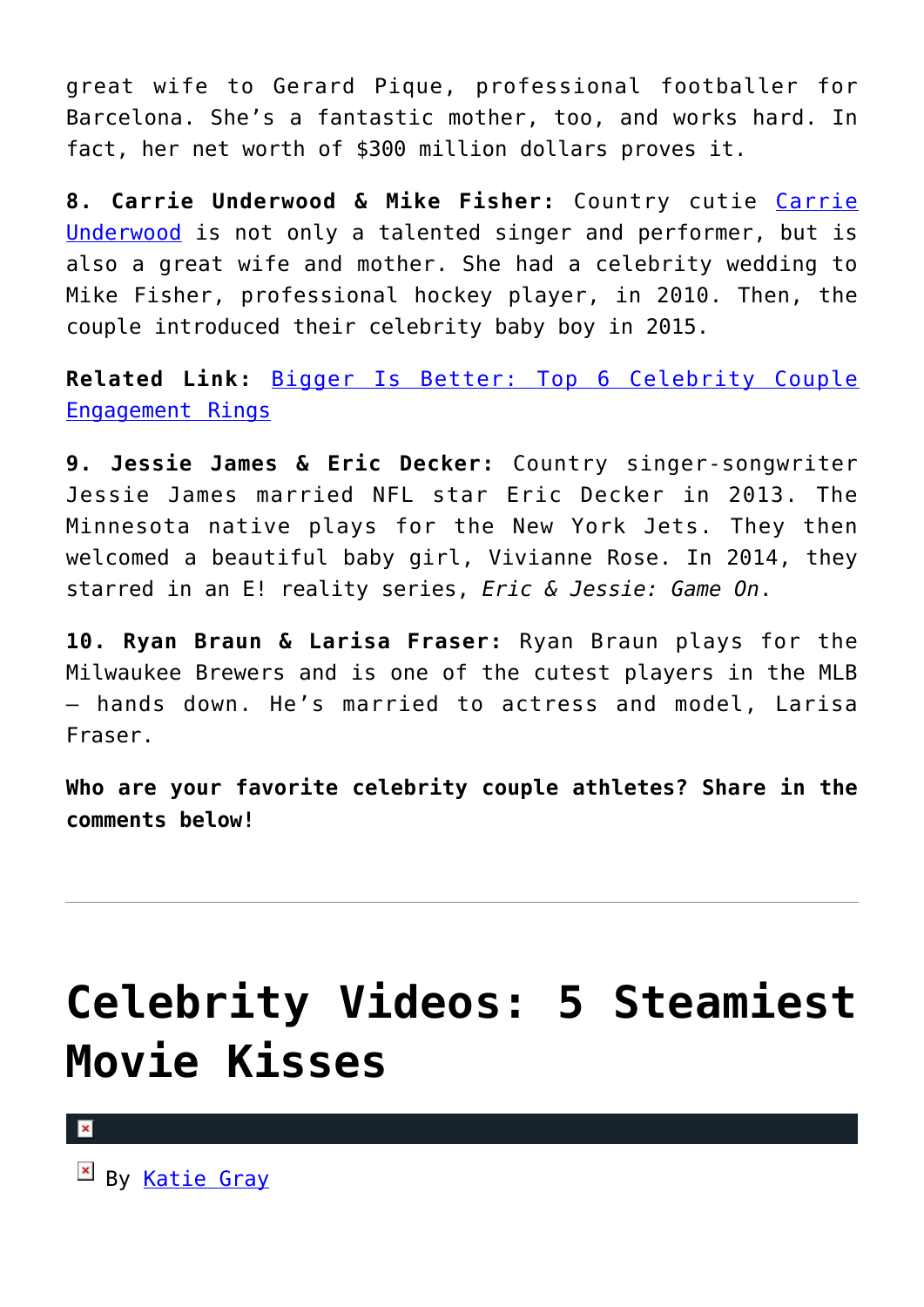One of the best parts about romantic comedies is that moment when the main characters finally have their big first kiss. The entire plot in these movies usually builds up to that one big moment. The stars align, we hear the appropriate music playing in the background, and it's as if we can see birds flying around the couples' heads. Some of our favorite [celebrity couples](http://cupidspulse.com/celebrity-relationships/long-term-relationships-flings/) star in these movies! We love watching these [celebrity relationships](http://cupidspulse.com/celebrity-relationships/long-term-relationships-flings/) on the silver screen in the form of celebrity videos.

### **Cupid has compiled the five best steamy movie kisses:**

**1.** *Titanic***:** "I'll never let go!" Arguably one of the most romantic films of all time is *Titanic.* The 1997 James Cameron film starred **Leonardo DiCaprio** and Kate Winslet. To this day, it remains a classic! There are a few kisses in a few scenes of this movie that earn it a spot on our top kiss list.

**2.** *Spiderman***:** This will go down as one of the most epic kisses of all time! The famous *Spiderman* kiss is iconic. Tobey Maguire and Kirsten Dunst starred in the 2002 flick, and it is definitely one of the best steamy movie kisses. This comic book classic is one for the books.

**Related Link:** [5 Celebrity Couples We Want To Reunite](http://cupidspulse.com/112675/celebrity-couples-we-want-to-reunite/)

**3. Juno:** *Juno* is a cute movie and is cleverly written. In fact, Diablo Cody won the Academy Award for 'Best Screenplay' for it! Juno and Paulie Bleeker finally tell each other how they feel about one another, and kiss, toward the end of the film. The scene is also made comedic, as their friend looks on at cheer practice. They are young, fresh and genuine. The sincerity of this couple earns them a spot on our list.

**4.** *Walk The Line***:** The love story of Johnny Cash and June Carter is truly inspiring! Watching the biopic, *Walk The Line*,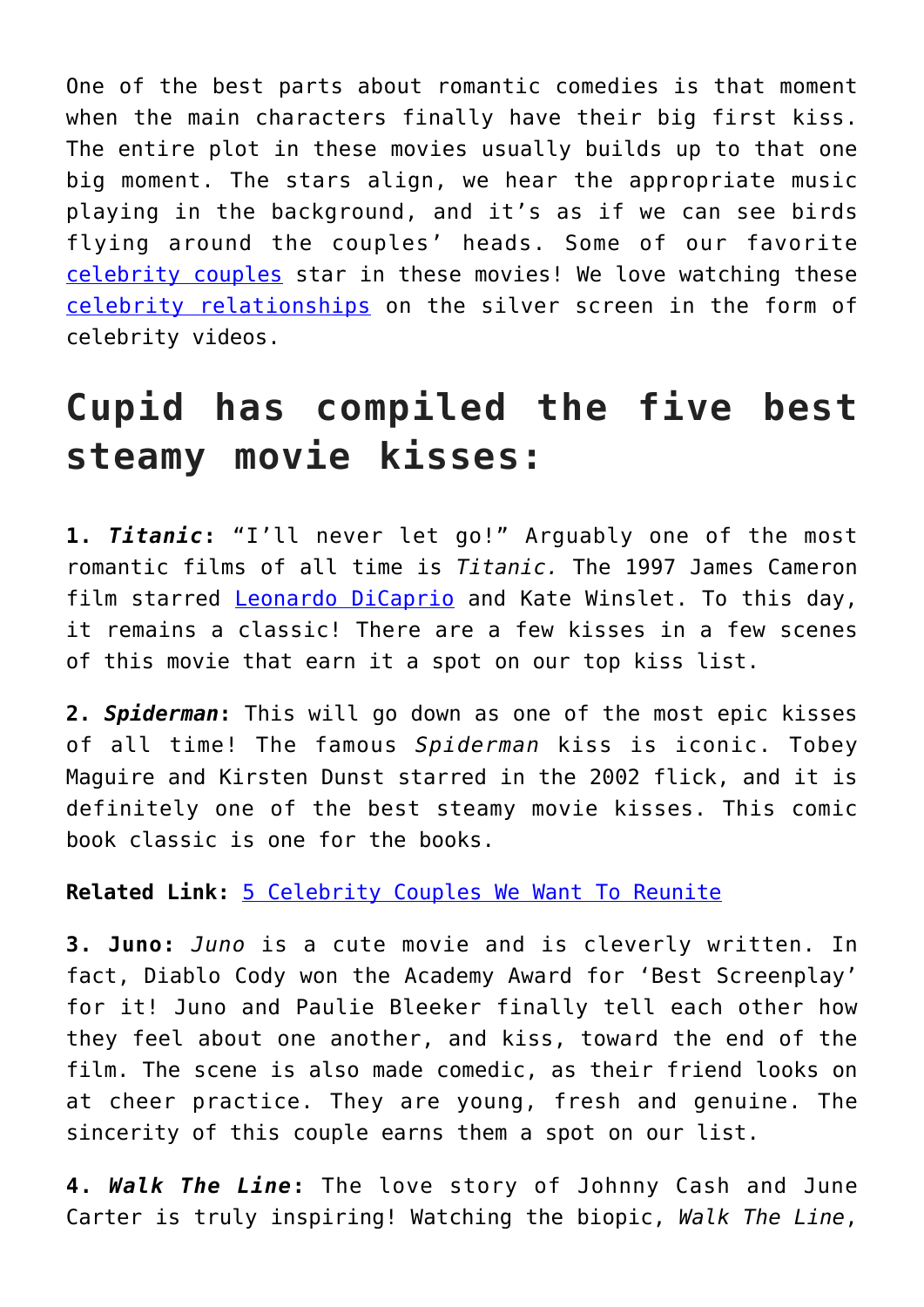is beautiful, too. Joaquin Phoenix and [Reese Witherspoon](http://cupidspulse.com/87698/reese-witherspoon/) star in the film, and at the end they share a steamy kiss on stage. It's definitely one of the steamiest movie kisses of all time. "Because you're mine, I walk the line" is right! The role even earned Witherspoon an Oscar for "Best Actress" and Phoenix and Witherspoon both won Golden Globes for their portrayals as well. This true love story gives us all hope. Johnny Cash was once asked about his idea of paradise and he replied, "This morning, with her, having coffee." Perfection!

**Related Link:** [Bigger Is Better: Top 6 Celebrity Couple](http://cupidspulse.com/112312/celebrity-couple-engagement-rings/) [Engagement Rings](http://cupidspulse.com/112312/celebrity-couple-engagement-rings/)

**5.** *The Notebook***:** Is there anyone on this plant who hasn't seen *The Notebook*? Author, Nicholas Sparks, outdid himself with this one when he wrote the book the movie is based upon. The film became an instant romantic classic, just as the novel was a #1 New York Times Bestseller. The movie starred Ryan Gosling and Rachel McAdams, and there are a couple of steamy kisses in the film that top our list! "If you're a bird, I'm a bird."

**What are your favorite movie kisses? Tell us in your comments below!**

## **[Dating Advice: 7 Things to](https://cupidspulse.com/113488/dating-advice-vacation-with-new-love/) [Remember While on Vacation](https://cupidspulse.com/113488/dating-advice-vacation-with-new-love/) [with a New Love](https://cupidspulse.com/113488/dating-advice-vacation-with-new-love/)**

 $\pmb{\times}$ 

 $\mathbb{E}$  By [Josh Ringler](http://cupidspulse.com/107401/josh-ringler/)

Vacations can be a great way to solidify your relationship, or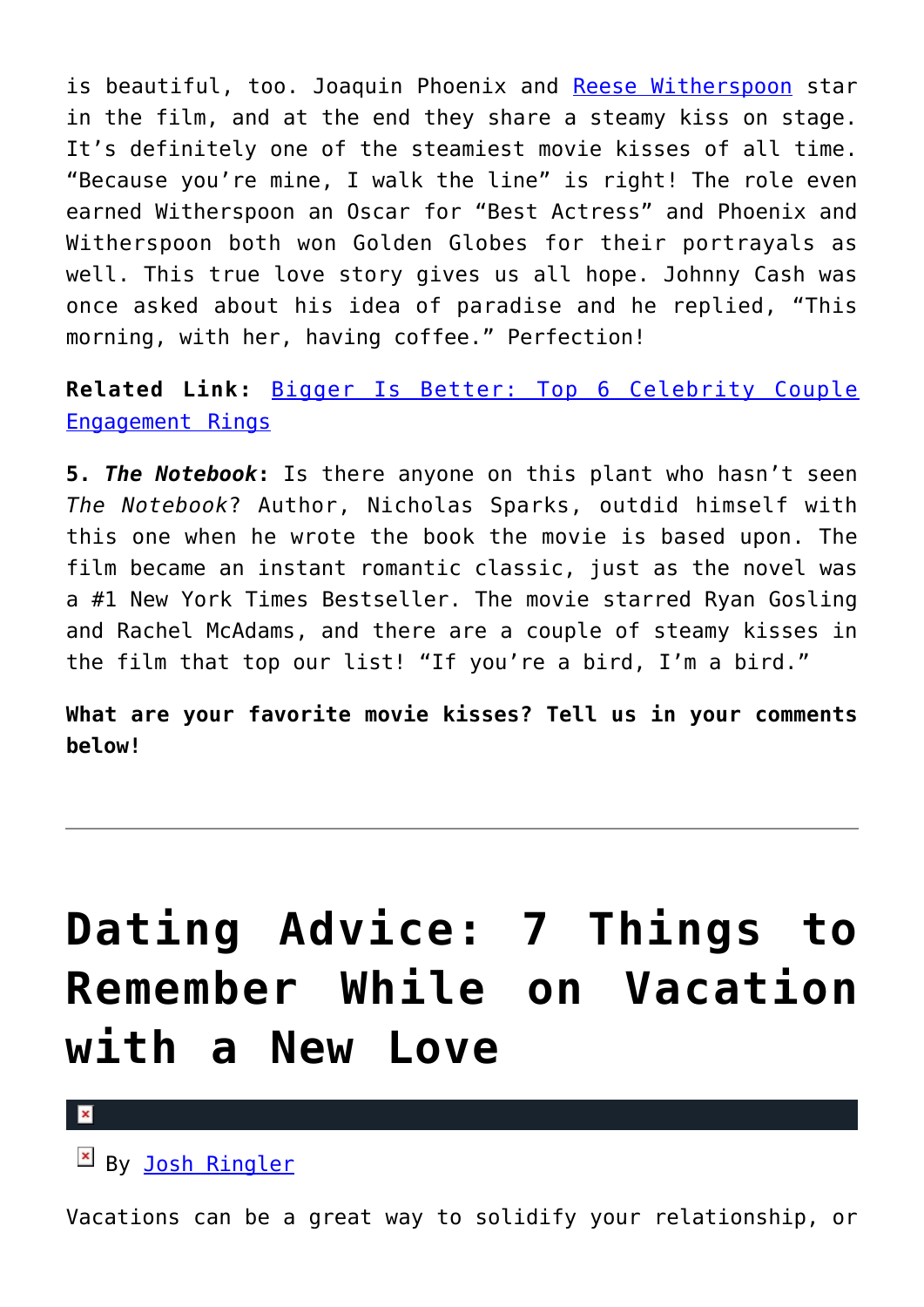a way to start a new one! While there are plenty of ways to get your relationship to the next level, a vacation with a new love interest is one of the best for sure. With that being said, there are some things that you have to consider while on vacation to keep the relationship smooth when you come back home! Follow these pieces of [dating advice](http://cupidspulse.com/relationship-experts/) to avoid some turbulence on the way home!

### **These pieces of relationship advice will make vacation great and it will help keep that loving, honeymoon feeling when you two get home!**

**1. New scenery, same you:** Just because you are not at work and are not in the comfort zone of your home area, that doesn't mean you should act completely differently. While [celebrity](http://cupidspulse.com/celebrity-relationships/long-term-relationships-flings/) [couples](http://cupidspulse.com/celebrity-relationships/long-term-relationships-flings/) on [celebrity vacations](http://cupidspulse.com/celebrity-relationships/celebrity-vacations/) sometimes use vacations as a change of pace, you and your partner are probably using the trip to be together for a few days. That's something special that shouldn't be wasted.

**2. Be romantic:** Obviously, things between the two of you have been romantic if you planned a trip together. But don't make that be a reason to forget about all the other romantic gestures that got your love to this level. There are countless ways to get romantic on a trip, and your imagination should be able to come up with one thing per day to show how much you love your partner.

**3. Be affectionate:** This one seems like a no-brainer, but in all the craziness that is traveling, it can sometimes be forgotten. Hold hands, let them rest your head on your shoulder on a nap on the plane, or just give a little random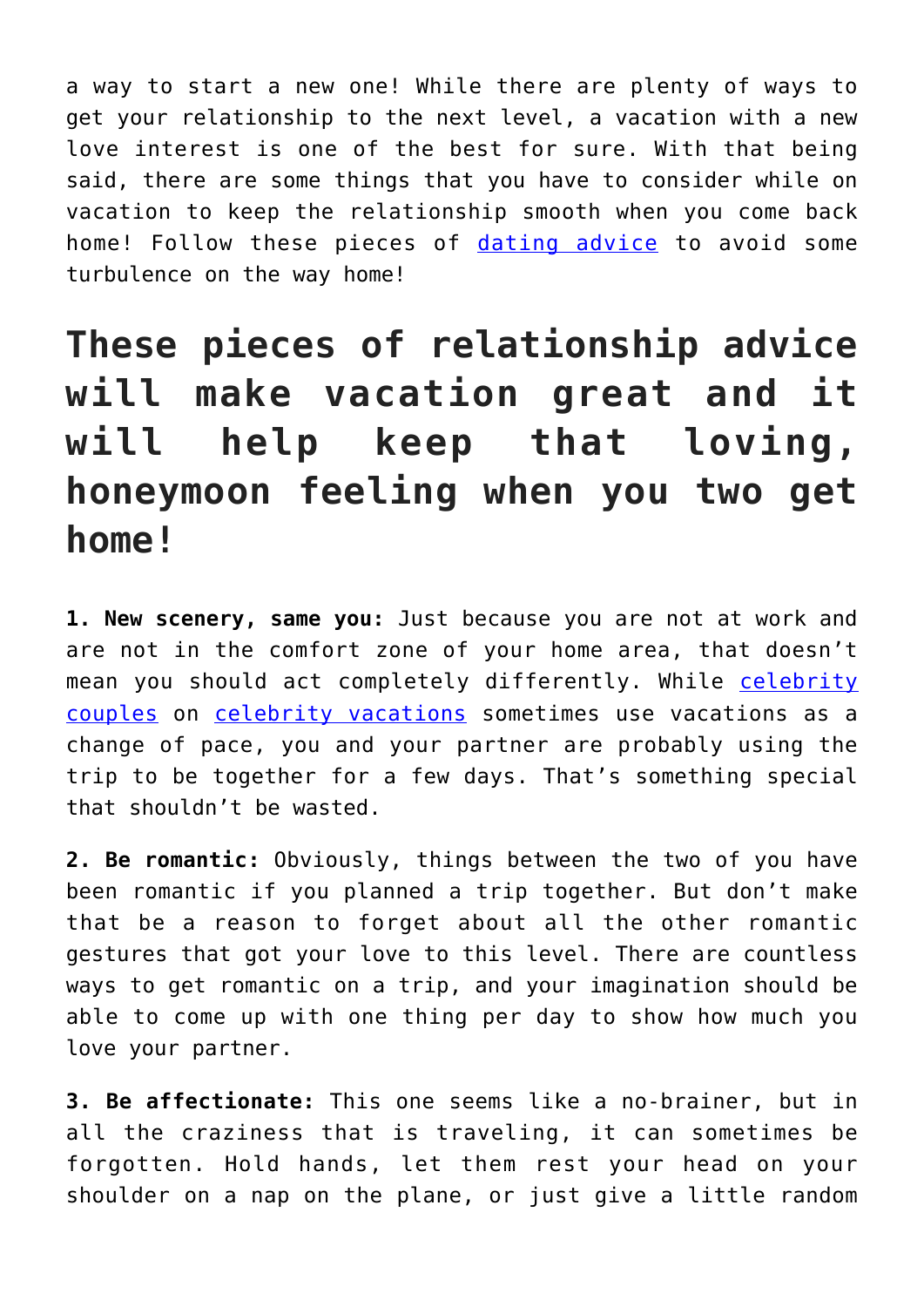peck on the cheek. Showing affection will really help intensify your love over the course of this trip!

**Related Link:** [Relationship Advice: 4 Ways to Keep Your Long-](http://cupidspulse.com/111081/relationship-advice-keep-long-term-relationship-hot-summer/)[Term Relationship Hot this Summer](http://cupidspulse.com/111081/relationship-advice-keep-long-term-relationship-hot-summer/)

**4. Find a way to surprise your partner:** Vacations are the perfect time to create memorable surprises. Cute romantic gestures, hidden as surprises, are a great piece of dating advice. Set up a romantic candle lit dinner on the beach, or plan a day trip to a hidden waterfall. Whatever it is, your partner will be happy, so don't forget to surprise her or him if you can!

**5. Be spontaneous:** While this one goes along with surprises, it is also different. Instead of surprising your partner with a day trip, discuss it. Maybe after breakfast head into the local town, or find a local eatery to try for dinner. Communication is the key to success in a relationship, so talk about doing something crazy, but fun. Consider skydiving!

**6. Use this experience:** Being together 24 hours a day for a few days may be something new for your relationship. There may also be habits that you did not know about your partner until now. A great piece of relationship advice is to use the time as a learning experience to really assess if your relationship is built to last. Get closer to your partner by talking about things that may not come up at work or home, and use the time together to really see if the two of you have wedding bells in your future!

**Related Link:** [Relationship Advice: 5 Ways to Break Your](http://cupidspulse.com/108940/relationship-advice-break-routine-keep-things-fresh/) [Routine & Keep Things Fresh](http://cupidspulse.com/108940/relationship-advice-break-routine-keep-things-fresh/)

**7. The trip will end:** Unfortunately, not everything is meant to last, except for your relationship, hopefully! The trip will be over before you know it, and life will return to normal, but that doesn't mean you should forget about the romantic getaway when you return home. There should be no